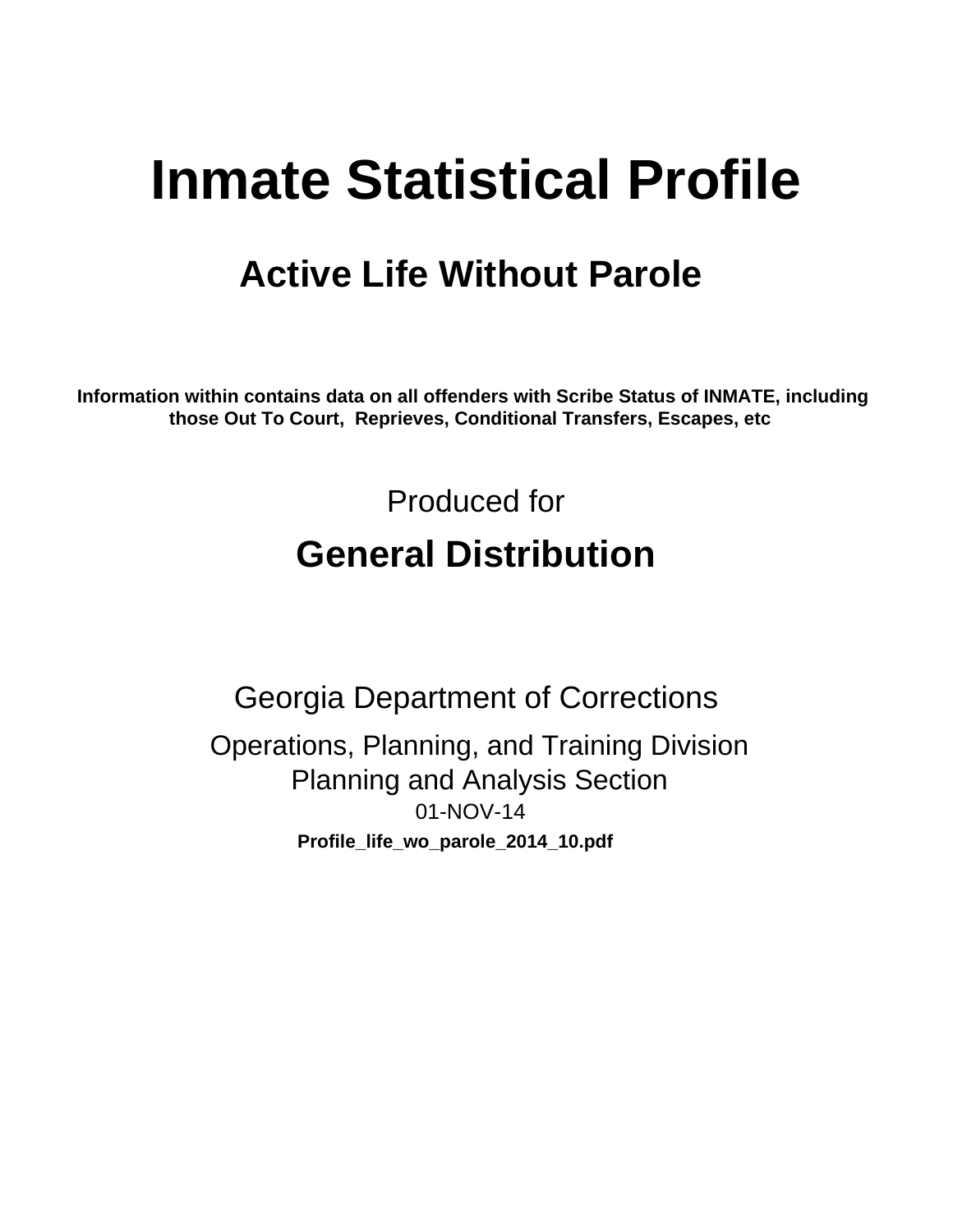#### Inmate Statistical Profile 01-NOV-14 Contents

**Active Life Without Parole** 

Produced for General Distribution

# **Table of Contents**

| <b>Demographic information</b>                                       |
|----------------------------------------------------------------------|
| 69 Current age, broken out in ten year age groups                    |
| 6 Race group                                                         |
| 7 Marital status, self-reported at entry to prison                   |
| 8 Number of children, self-reported at entry to prison               |
| 9 Religious affiliation, self-reported at entry to prison            |
| 10 Home county - self-reported at entry to prison                    |
| 14 Employment status before prison, self-reported at entry to prison |
| 15 Age at admission                                                  |
| 17 Height, measured at entry to prison                               |
| 18 Weight, measured at entry to prison                               |
| 19 Military service                                                  |
| <b>Correctional information</b>                                      |
| 20 Type of admission to prison                                       |
| 21 Current / last security status                                    |
| 22 Current / last institution type                                   |
| 23 Institution type - transitional centers                           |
| 24 Institution type - county prisons                                 |
| 25 Institution type - state prisons                                  |
| 26 Institution type - private prisons                                |
| 27 Institution type - inmate boot camp                               |
| 28 Number of disciplinary reports                                    |
| 29 Number of transfers                                               |
| 30 Number of escapes                                                 |
| 31 Time served in current (or last) institution                      |
| <b>Educational, psychological and physical information</b>           |
| 32 Highest grade level attained                                      |
| 33 Culture fair IQ scores                                            |
| 34 Wide Range Achievement Test (WRAT) reading score                  |
| 35 Wide Range Achievement Test (WRAT) math score                     |
| 36 Wide Range Achievement Test (WRAT) spelling score                 |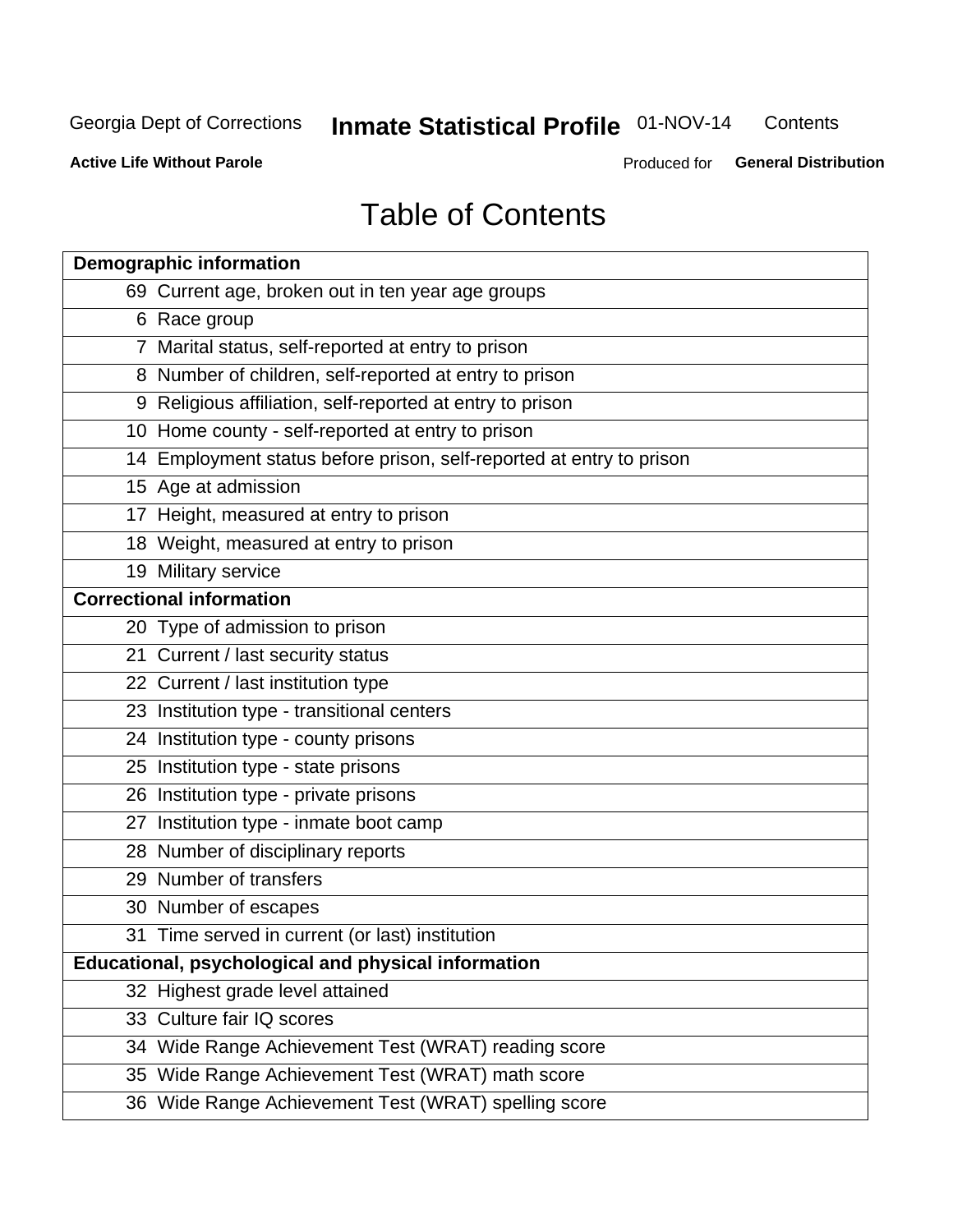#### Inmate Statistical Profile 01-NOV-14 Contents

**Active Life Without Parole** 

Produced for General Distribution

# **Table of Contents**

| <b>Educational, psychological and physical information</b>       |
|------------------------------------------------------------------|
| 37 Current / last mental health treatment level                  |
| 38 PULHESDWIT medical scale - 'P' overall condition ('P'hysical) |
| 39 PULHESDWIT medical scale - 'U' upper body                     |
| 40 PULHESDWIT medical scale - 'L' lower body                     |
| 41 PULHESDWIT medical scale - 'H' hearing                        |
| 42 PULHESDWIT medical scale - 'E' vision                         |
| 43 PULHESDWIT medical scale -'S' psychiatric                     |
| 44 PULHESDWIT medical scale - 'D' dental                         |
| 45 PULHESDWIT medical scale - 'W' work ability                   |
| 46 PULHESDWIT medical scale - 'I' impairment                     |
| 47 PULHESDWIT medical scale - 'T' transportability               |
| <b>Crimes and criminal history information</b>                   |
| 48 Number of prior Georgia incarcerations                        |
| 49 Prison sentence in years                                      |
| 50 Primary offense, broken out into felonies vs misdemeanors     |
| 51 Primary offense, broken out into six broad crime categories   |
| 52 Primary offense, detailed offense code                        |
| 53 County of conviction of primary offense                       |
| 57 Circuit of conviction of primary offense                      |
| 59 Years served (jail + prison) in this incarceration            |
| <b>Medical information</b>                                       |
| 60 Results of most recent HIV test                               |
| 61 Results of most recent tuberculosis test                      |
| 62 Results of most recent syphilis test                          |
| 63 Results of most recent Hepatitis-C test                       |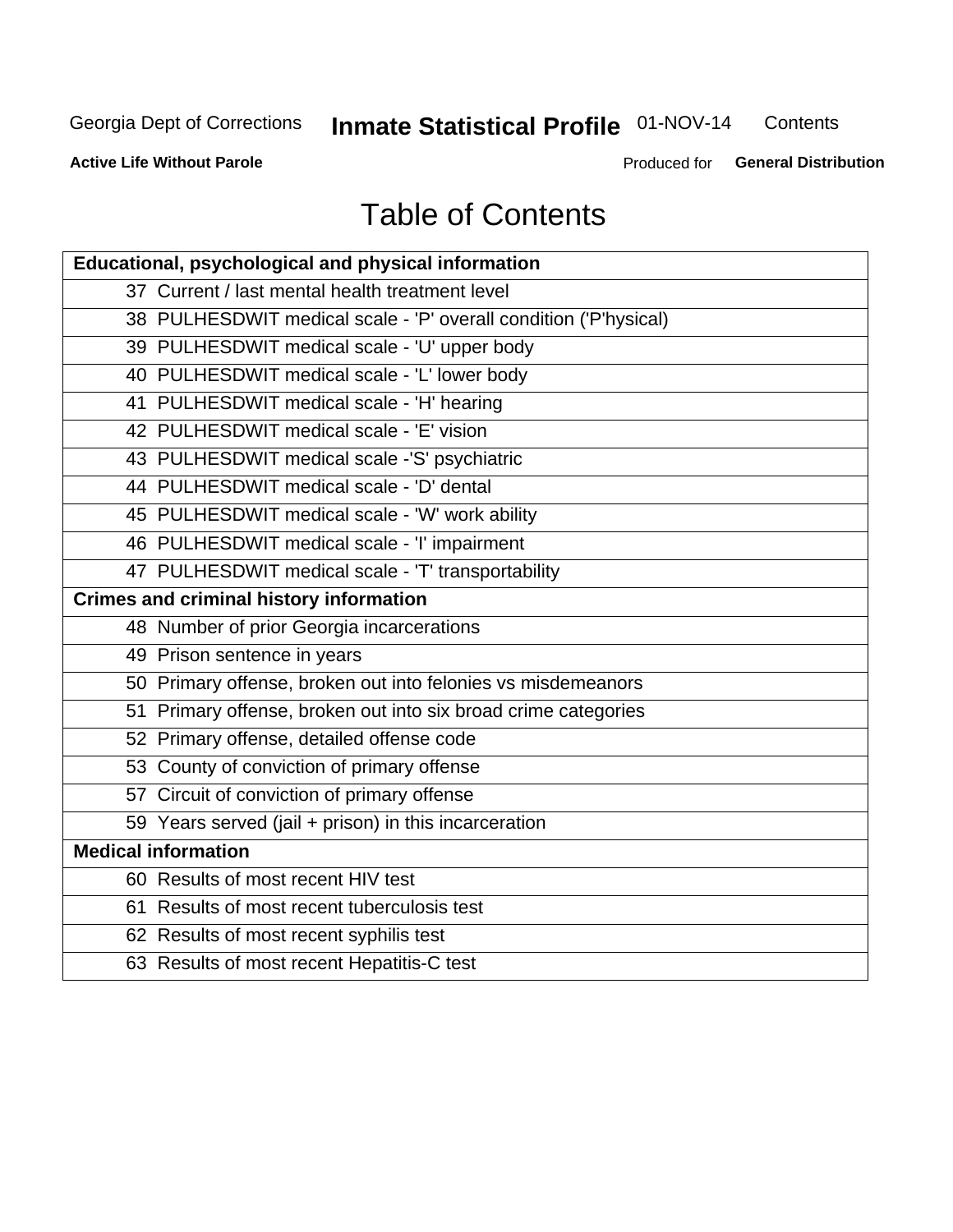### **Active Life Without Parole**

### Produced for General Distribution

### Current age, broken out in ten-year age groups

COL % - percent each COUNT is of its particular column

|                          |              | <b>Male</b> |           |                    | <b>Female</b> |          |              | <b>Total</b> |
|--------------------------|--------------|-------------|-----------|--------------------|---------------|----------|--------------|--------------|
| <b>Current Age</b>       | <b>Count</b> | Col %       | Row %     | Count <sup>'</sup> | Col %         | Row %    | <b>Total</b> | Col %        |
| <b>Teens (1-19)</b>      | 4            | $0.40\%$    | 100.00%   |                    |               |          | 4            | 0.39%        |
| <b>Twenties (20-29)</b>  | 149          | 14.84%      | 96.75%    | 5                  | 17.24%        | $3.25\%$ | 154          | 14.91%       |
| Thirties (30-39)         | 275          | 27.39%      | 97.52%    |                    | 24.14%        | $2.48\%$ | 282          | 27.30%       |
| <b>Forties (40-49)</b>   | 292          | 29.08%      | 96.69%    | 10                 | 34.48%        | 3.31%    | 302          | 29.24%       |
| <b>Fifties (50-59)</b>   | 196          | 19.52%      | 96.55%    |                    | 24.14%        | 3.45%    | 203          | 19.65%       |
| <b>Sixties (60-69)</b>   | 69           | 6.87%       | 100.00%   |                    |               |          | 69           | 6.68%        |
| Seventy + (70 and above) | 19           | 1.89%       | 100.00%   |                    |               |          | 19           | 1.84%        |
| <b>Total Reported</b>    | 1,004        | 100%        | $97.19\%$ | 29                 | 100%          | 2.81%    | 1,033        | 100.0%       |

| <b>Example of the state of the state of the state of the state of the state of the state of the state of the state</b> |      |           |      |
|------------------------------------------------------------------------------------------------------------------------|------|-----------|------|
| $f \wedge f \wedge f$                                                                                                  | ,004 | nr.<br>LJ | ,033 |

| Mean<br>(average)      | 42.44 | 41.34 | 42.40 |
|------------------------|-------|-------|-------|
| <b>Median (middle)</b> |       |       |       |
| Mode (most frequent)   | 44    | 29    | 33    |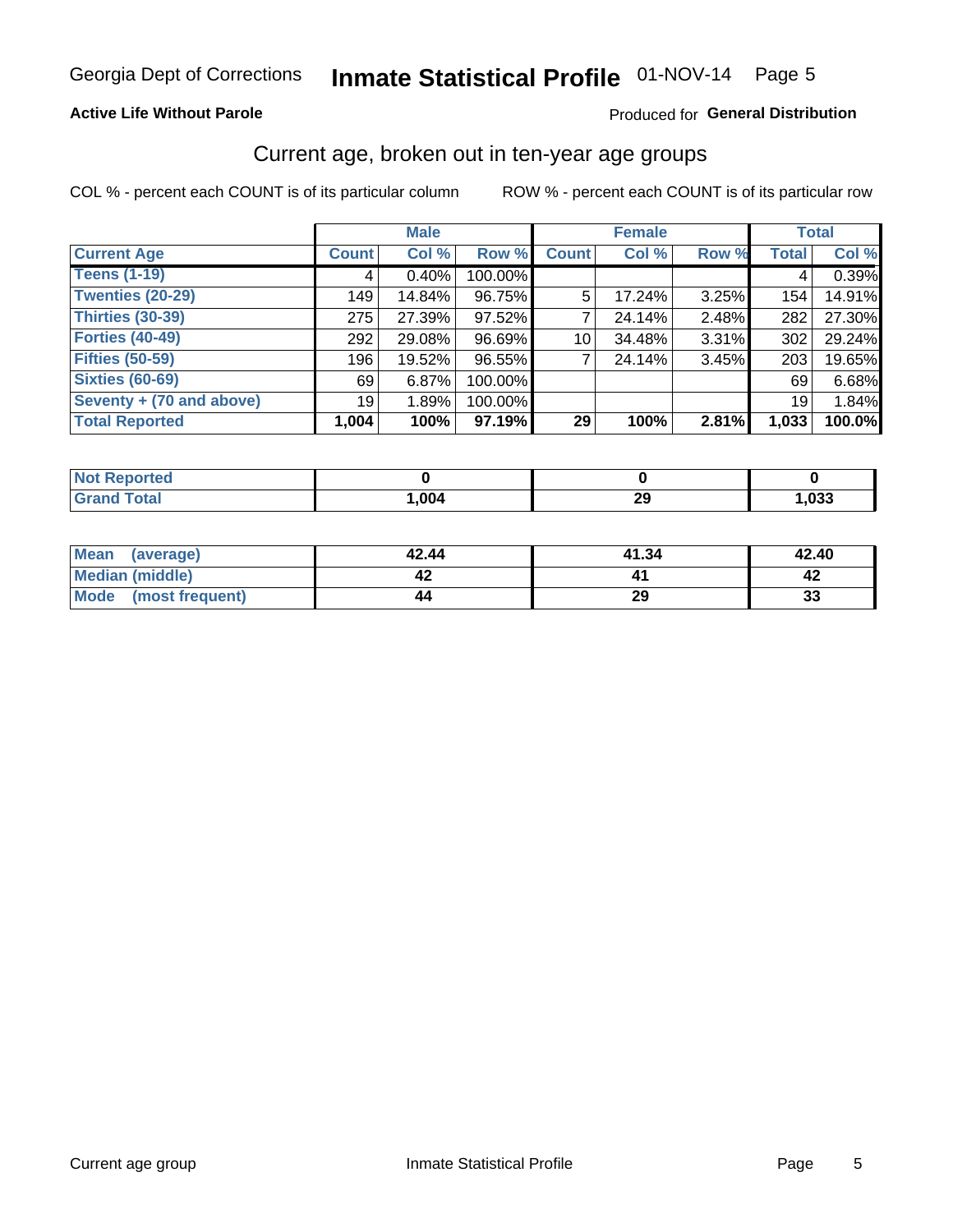# Inmate Statistical Profile 01-NOV-14 Page 70

### **Active Life Without Parole**

Produced for General Distribution

### Race group

COL % - percent each COUNT is of its particular column

|                              | <b>Male</b>  |        |         | <b>Female</b>      |        |       | <b>Total</b> |        |
|------------------------------|--------------|--------|---------|--------------------|--------|-------|--------------|--------|
| <b>Race Group</b>            | <b>Count</b> | Col %  |         | <b>Row % Count</b> | Col %  | Row % | <b>Total</b> | Col %  |
| <b>White</b>                 | 232          | 23.11% | 95.47%  | 11                 | 37.93% | 4.53% | 243          | 23.52% |
| <b>Black</b><br>$\mathbf{2}$ | 746          | 74.30% | 97.77%  | 17                 | 58.62% | 2.23% | 763          | 73.86% |
| <b>Other</b><br>5.           |              | .10%   | 100.00% |                    |        |       |              | .10%   |
| <b>Asian</b><br>6            | 4            | .40%   | 100.00% |                    |        |       | 4            | .39%   |
| <b>Hispanic</b><br>10        | 21           | 2.09%  | 95.45%  |                    | 3.45%  | 4.55% | 22           | 2.13%  |
| <b>Total Reported</b>        | 1,004        | 100%   | 97.19%  | 29                 | 100%   | 2.81% | 1,033        | 100%   |

| -----<br>rreo<br><b>N</b> |      |          |      |
|---------------------------|------|----------|------|
| $T0+0$                    | ,004 | nr<br>23 | ,033 |

| –•••• |  | M |  |  |  |
|-------|--|---|--|--|--|
|-------|--|---|--|--|--|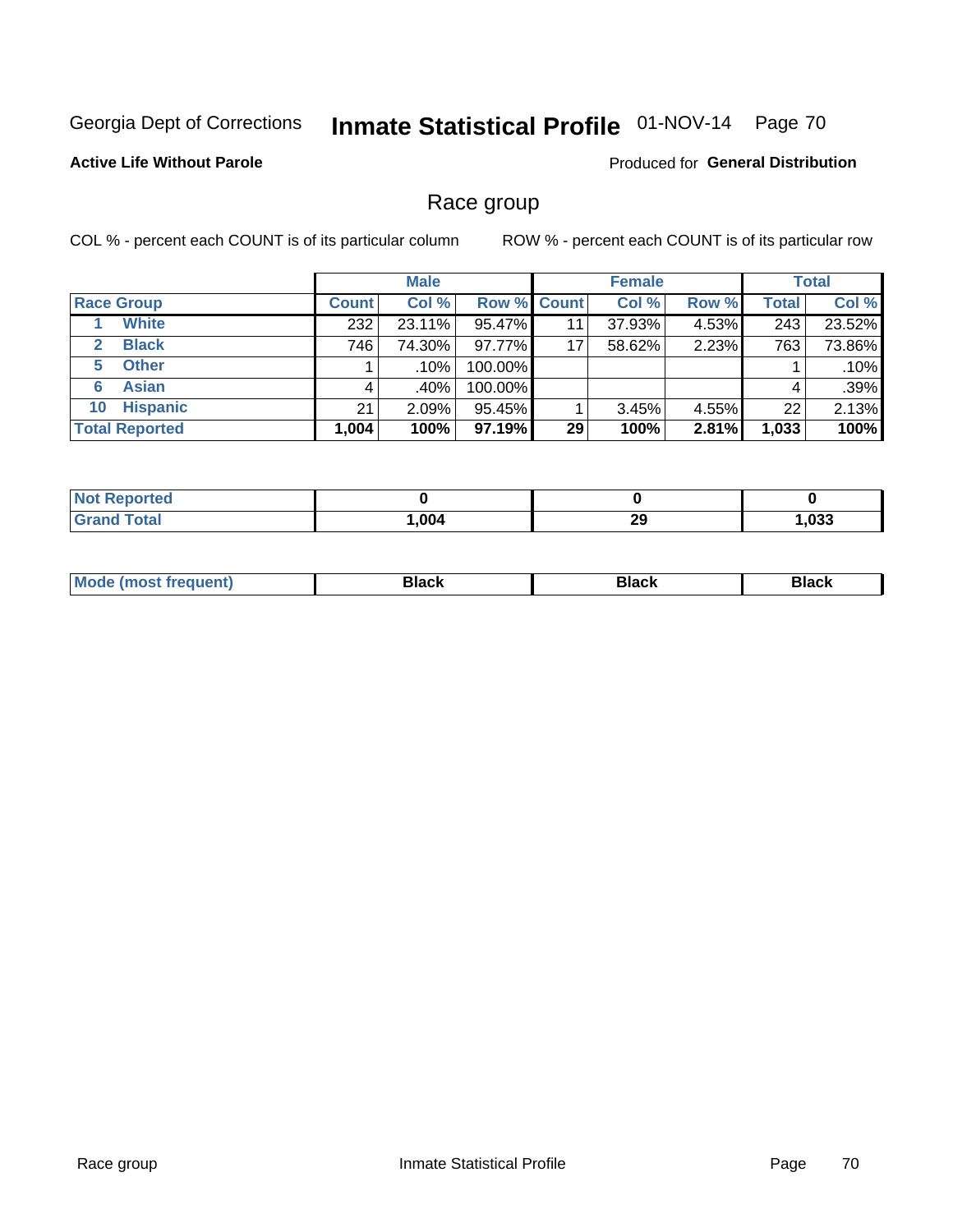# Inmate Statistical Profile 01-NOV-14 Page 7

### **Active Life Without Parole**

### **Produced for General Distribution**

### Marital status, self-reported at entry to prison

COL % - percent each COUNT is of its particular column

|                            | <b>Male</b>     |         |         | <b>Female</b> |          |        | <b>Total</b> |        |
|----------------------------|-----------------|---------|---------|---------------|----------|--------|--------------|--------|
| <b>Marital Status</b>      | <b>Count</b>    | Col %   | Row %   | <b>Count</b>  | Col %    | Row %  | <b>Total</b> | Col %  |
| <b>Unknown</b><br>$\bf{0}$ | 4               | $.40\%$ | 100.00% |               |          |        | 4            | .39%   |
| <b>Divorced</b><br>D       | 83              | 8.27%   | 97.65%  | 2             | $6.90\%$ | 2.35%  | 85           | 8.23%  |
| <b>Married</b><br>М        | 146             | 14.54%  | 96.05%  | 6             | 20.69%   | 3.95%  | 152          | 14.71% |
| <b>Separated</b><br>S      | 26              | 2.59%   | 89.66%  | 3             | 10.34%   | 10.34% | 29           | 2.81%  |
| <b>Unmarried</b><br>U      | 725             | 72.21%  | 98.24%  | 13            | 44.83%   | 1.76%  | 738          | 71.44% |
| <b>Widow</b><br>W          | 20 <sub>1</sub> | 1.99%   | 80.00%  | 5             | 17.24%   | 20.00% | 25           | 2.42%  |
| <b>Total Reported</b>      | 1,004           | 100%    | 97.19%  | 29            | 100%     | 2.81%  | 1,033        | 100%   |

| <b>Not Reported</b> |      |   |      |
|---------------------|------|---|------|
| <b>Total</b>        | ,004 | ົ | ,033 |

|  | M | . | Unmarried | າmarried<br>_____ |
|--|---|---|-----------|-------------------|
|--|---|---|-----------|-------------------|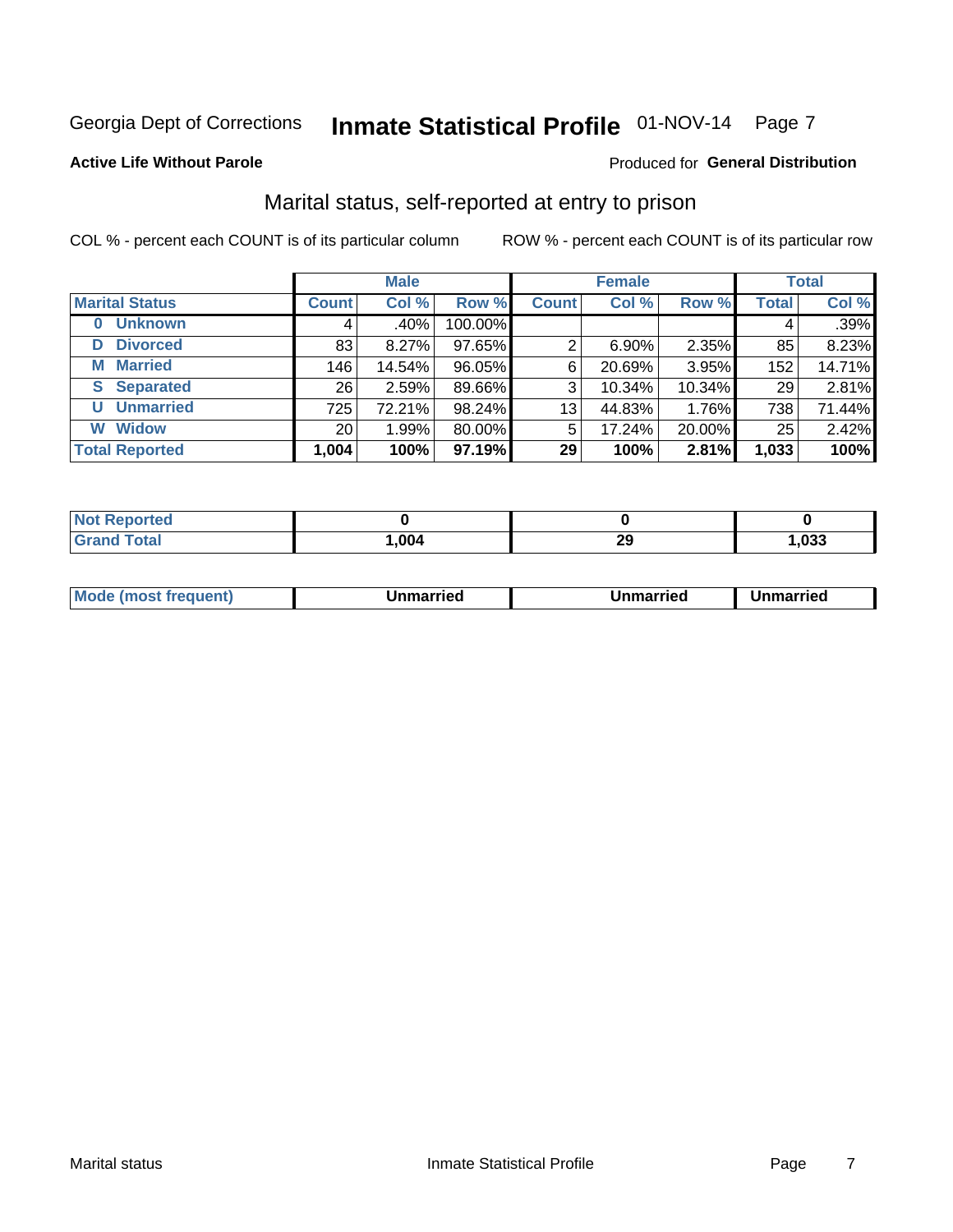# Inmate Statistical Profile 01-NOV-14 Page 8

#### **Active Life Without Parole**

### Produced for General Distribution

# Number of children, self reported at entry to prison

COL % - percent each COUNT is of its particular column

|                           |              | <b>Male</b> |         |              | <b>Female</b> |       |              | <b>Total</b> |
|---------------------------|--------------|-------------|---------|--------------|---------------|-------|--------------|--------------|
| <b>Number of Children</b> | <b>Count</b> | Col %       | Row %   | <b>Count</b> | Col %         | Row % | <b>Total</b> | Col %        |
| $\overline{\mathbf{0}}$   | 370          | 37.22%      | 96.86%  | 12           | 41.38%        | 3.14% | 382          | 37.34%       |
|                           | 234          | 23.54%      | 97.50%  | 6            | 20.69%        | 2.50% | 240          | 23.46%       |
| $\overline{2}$            | 171          | 17.20%      | 98.28%  | 3            | 10.34%        | 1.72% | 174          | 17.01%       |
| $\overline{3}$            | 97           | 9.76%       | 96.04%  | 4            | 13.79%        | 3.96% | 101          | 9.87%        |
| 4                         | 67           | 6.74%       | 98.53%  |              | 3.45%         | 1.47% | 68           | 6.65%        |
| 5                         | 32           | 3.22%       | 91.43%  | 3            | 10.34%        | 8.57% | 35           | 3.42%        |
| 6                         | 11           | 1.11%       | 100.00% |              |               |       | 11           | 1.08%        |
| 7                         | 3            | 0.30%       | 100.00% |              |               |       | 3            | 0.29%        |
| 8                         |              | 0.10%       | 100.00% |              |               |       |              | 0.10%        |
| 9                         | 2            | 0.20%       | 100.00% |              |               |       | 2            | 0.20%        |
| 10                        | 2            | 0.20%       | 100.00% |              |               |       | 2            | 0.20%        |
| Over 10                   | 4            | 0.40%       | 100.00% |              |               |       | 4            | 0.39%        |
| <b>Total Reported</b>     | 994          | 100%        | 97.17%  | 29           | 100%          | 2.83% | 1,023        | 100.0%       |

| neo | v    |            | v    |
|-----|------|------------|------|
|     | .004 | or.<br>-43 | ,033 |

| Mean<br>(average)              | 1.49 | 1.48 | 1.49 |
|--------------------------------|------|------|------|
| <b>Median (middle)</b>         |      |      |      |
| <b>Mode</b><br>(most frequent) |      |      |      |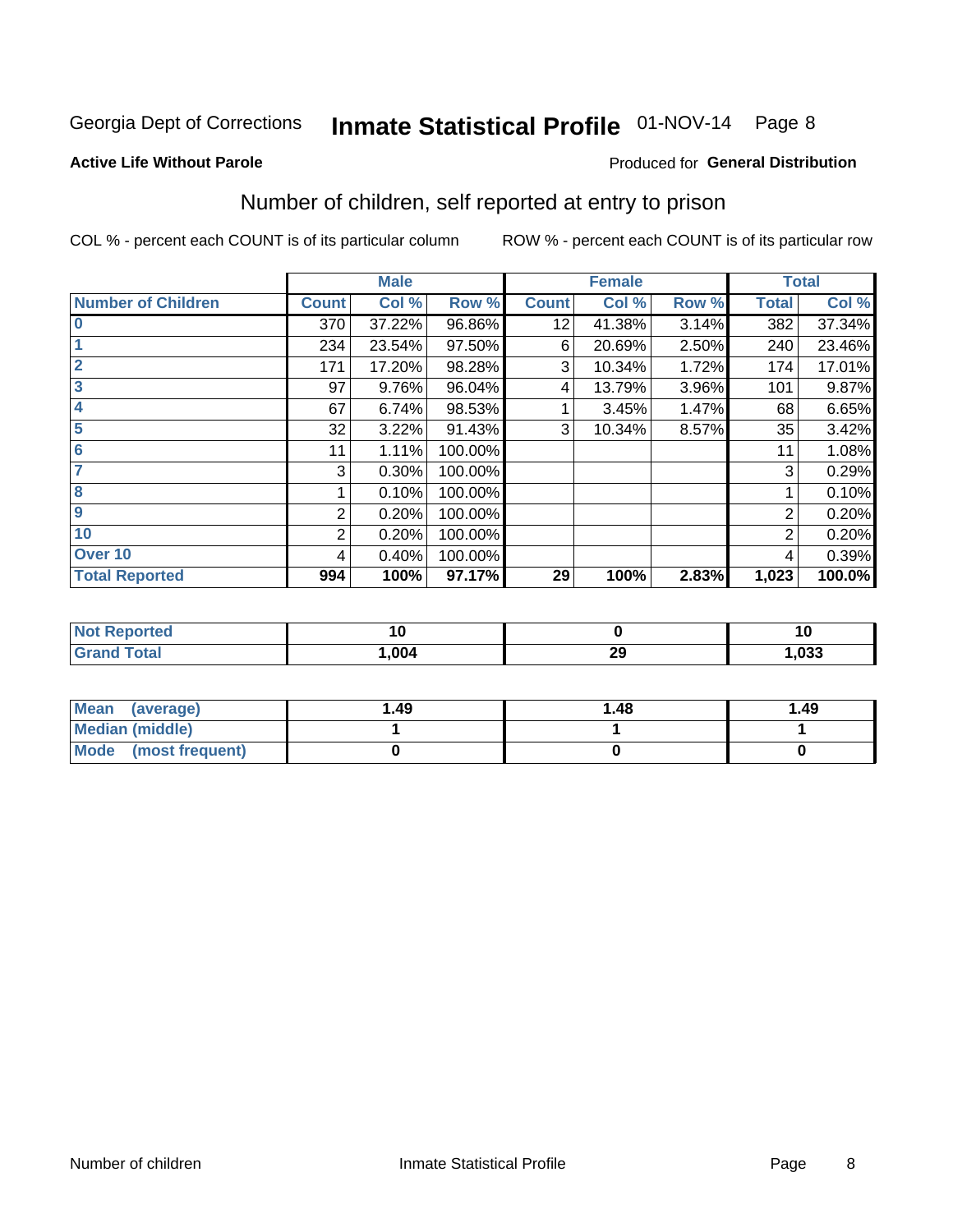# Inmate Statistical Profile 01-NOV-14 Page 9

#### **Active Life Without Parole**

### Produced for General Distribution

### Religious affiliation, self-reported at entry to prison

COL % - percent each COUNT is of its particular column

|              |                              |                | <b>Male</b> |         |                | <b>Female</b> |       |       | <b>Total</b> |
|--------------|------------------------------|----------------|-------------|---------|----------------|---------------|-------|-------|--------------|
|              | <b>Religious Affiliation</b> | <b>Count</b>   | Col %       | Row %   | <b>Count</b>   | Col %         | Row % | Total | Col %        |
|              | Islam                        | 44             | 7.82%       | 93.62%  | 3              | 14.29%        | 6.38% | 47    | 8.05%        |
| $\mathbf{2}$ | <b>Catholic</b>              | 21             | 3.73%       | 95.45%  |                | 4.76%         | 4.55% | 22    | 3.77%        |
| 3            | <b>Baptist</b>               | 261            | 46.36%      | 95.26%  | 13             | 61.90%        | 4.74% | 274   | 46.92%       |
| 4            | <b>Methodist</b>             | 10             | 1.78%       | 90.91%  |                | 4.76%         | 9.09% | 11    | 1.88%        |
| 7            | <b>Chc Of God</b>            |                | .18%        | 100.00% |                |               |       |       | .17%         |
| 8            | <b>Holiness</b>              | 22             | 3.91%       | 95.65%  |                | 4.76%         | 4.35% | 23    | 3.94%        |
| 9            | <b>Jewish</b>                | 2              | .36%        | 100.00% |                |               |       | 2     | .34%         |
| 10           | <b>Anglican</b>              |                | .18%        | 100.00% |                |               |       |       | .17%         |
| 12           | <b>Hindu</b>                 | $\overline{2}$ | .36%        | 100.00% |                |               |       | 2     | .34%         |
| 16           | <b>Seven D Ad</b>            | 4              | .71%        | 100.00% |                |               |       | 4     | .68%         |
| 17           | <b>Jehovah Wt</b>            | 8              | 1.42%       | 100.00% |                |               |       | 8     | 1.37%        |
| 18           | <b>Latr Day S</b>            |                | .18%        | 100.00% |                |               |       |       | .17%         |
| 20           | <b>Other Prot</b>            | 78             | 13.85%      | 97.50%  | $\overline{2}$ | 9.52%         | 2.50% | 80    | 13.70%       |
| 96           | <b>None</b>                  | 108            | 19.18%      | 100.00% |                |               |       | 108   | 18.49%       |
|              | <b>Total Reported</b>        | 563            | 100%        | 96.4%   | 21             | 100%          | 3.6%  | 584   | 100%         |

| . Reported<br>$\sim$    | 141<br>. |    | 449  |
|-------------------------|----------|----|------|
| $f$ $f \circ f \circ f$ | .004     | 29 | ,033 |

| <b>Mode (most frequent)</b> | Baptist | 3aptist | Baptist |
|-----------------------------|---------|---------|---------|
|-----------------------------|---------|---------|---------|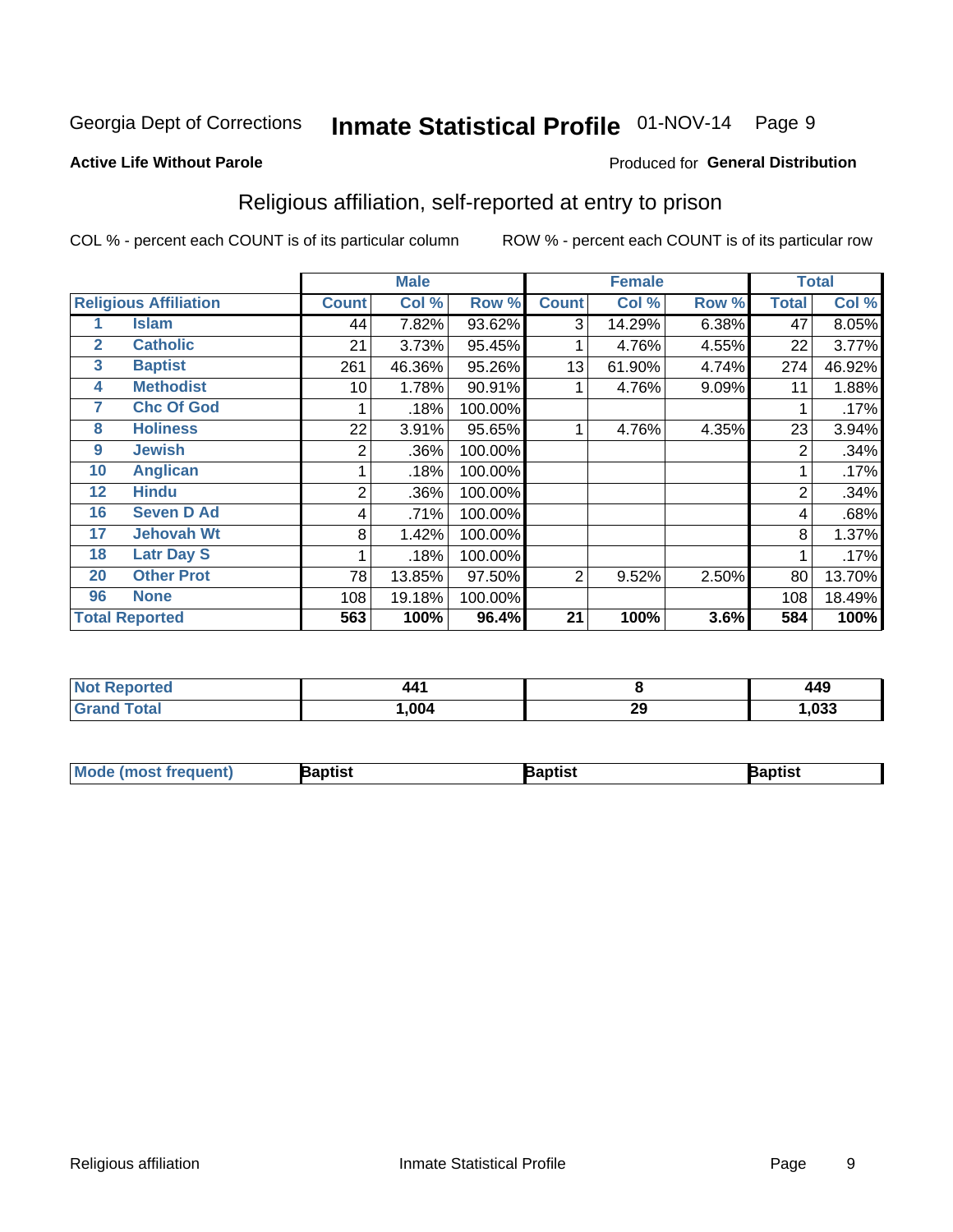# Inmate Statistical Profile 01-NOV-14 Page 10

### **Active Life Without Parole**

### **Produced for General Distribution**

### Home county, self-reported at entry to prison

COL % - percent each COUNT is of its particular column

|     |                             |                | <b>Male</b> |         |              | <b>Female</b> |        | <b>Total</b>   |        |
|-----|-----------------------------|----------------|-------------|---------|--------------|---------------|--------|----------------|--------|
|     | <b>Home County</b>          | <b>Count</b>   | Col %       | Row %   | <b>Count</b> | Col %         | Row %  | <b>Total</b>   | Col %  |
| 000 | <b>Unknown</b>              | 182            | 18.13%      | 95.79%  | 8            | 27.59%        | 4.21%  | 190            | 18.39% |
| 001 | <b>Appling County</b>       | 4              | .40%        | 100.00% |              |               |        | 4              | .39%   |
| 002 | <b>Atkinson County</b>      | 1              | .10%        | 100.00% |              |               |        | 1              | .10%   |
| 003 | <b>Bacon County</b>         | 1              | .10%        | 100.00% |              |               |        | 1              | .10%   |
| 005 | <b>Baldwin County</b>       | 3              | .30%        | 100.00% |              |               |        | 3              | .29%   |
| 007 | <b>Barrow County</b>        | 7              | .70%        | 100.00% |              |               |        | 7              | .68%   |
| 008 | <b>Bartow County</b>        | 6              | .60%        | 100.00% |              |               |        | 6              | .58%   |
| 009 | <b>Ben Hill County</b>      | 5              | .50%        | 100.00% |              |               |        | 5              | .48%   |
| 010 | <b>Berrien County</b>       | $\overline{2}$ | .20%        | 100.00% |              |               |        | $\overline{2}$ | .19%   |
| 011 | <b>Bibb County</b>          | 20             | 1.99%       | 95.24%  | 1            | 3.45%         | 4.76%  | 21             | 2.03%  |
| 012 | <b>Bleckley County</b>      | 2              | .20%        | 100.00% |              |               |        | $\overline{2}$ | .19%   |
| 014 | <b>Brooks County</b>        | 1              | .10%        | 100.00% |              |               |        | 1              | .10%   |
| 016 | <b>Bulloch County</b>       | 4              | .40%        | 100.00% |              |               |        | 4              | .39%   |
| 017 | <b>Burke County</b>         | 9              | .90%        | 100.00% |              |               |        | 9              | .87%   |
| 018 | <b>Butts County</b>         | $\overline{2}$ | .20%        | 100.00% |              |               |        | $\overline{2}$ | .19%   |
| 020 | <b>Camden County</b>        | 5              | .50%        | 83.33%  | 1            | 3.45%         | 16.67% | 6              | .58%   |
| 021 | <b>Candler County</b>       | 1              | .10%        | 100.00% |              |               |        | 1              | .10%   |
| 022 | <b>Carroll County</b>       | 2              | .20%        | 100.00% |              |               |        | $\overline{2}$ | .19%   |
| 023 | <b>Catoosa County</b>       | $\overline{3}$ | .30%        | 100.00% |              |               |        | 3              | .29%   |
| 025 | <b>Chatham County</b>       | 40             | 3.98%       | 100.00% |              |               |        | 40             | 3.87%  |
| 026 | <b>Chattahoochee County</b> | 1              | .10%        | 100.00% |              |               |        | 1              | .10%   |
| 027 | <b>Chattooga County</b>     | 1              | .10%        | 100.00% |              |               |        | 1              | .10%   |
| 028 | <b>Cherokee County</b>      | $\overline{2}$ | .20%        | 100.00% |              |               |        | $\overline{2}$ | .19%   |
| 029 | <b>Clarke County</b>        | 19             | 1.89%       | 100.00% |              |               |        | 19             | 1.84%  |
| 030 | <b>Clay County</b>          | 1              | .10%        | 100.00% |              |               |        | 1              | .10%   |
| 031 | <b>Clayton County</b>       | 27             | 2.69%       | 100.00% |              |               |        | 27             | 2.61%  |
| 033 | <b>Cobb County</b>          | 40             | 3.98%       | 100.00% |              |               |        | 40             | 3.87%  |
| 034 | <b>Coffee County</b>        | 3              | .30%        | 100.00% |              |               |        | 3              | .29%   |
| 035 | <b>Colquitt County</b>      | 3              | .30%        | 100.00% |              |               |        | 3              | .29%   |
| 036 | <b>Columbia County</b>      | 6              | .60%        | 85.71%  | 1            | 3.45%         | 14.29% | $\overline{7}$ | .68%   |
| 037 | <b>Cook County</b>          | $\overline{3}$ | .30%        | 100.00% |              |               |        | 3              | .29%   |
| 038 | <b>Coweta County</b>        | 4              | .40%        | 80.00%  | 1            | 3.45%         | 20.00% | 5              | .48%   |
| 040 | <b>Crisp County</b>         | 4              | .40%        | 100.00% |              |               |        | 4              | .39%   |
| 042 | <b>Dawson County</b>        | 1              | .10%        | 100.00% |              |               |        | 1              | .10%   |
| 043 | <b>Decatur County</b>       | $\overline{2}$ | .20%        | 100.00% |              |               |        | $\overline{2}$ | .19%   |
| 044 | <b>Dekalb County</b>        | 75             | 7.47%       | 100.00% |              |               |        | 75             | 7.26%  |
| 045 | <b>Dodge County</b>         | 1              | .10%        | 100.00% |              |               |        | 1              | .10%   |
| 046 | <b>Dooly County</b>         | 1              | .10%        | 50.00%  | 1            | 3.45%         | 50.00% | $\overline{2}$ | .19%   |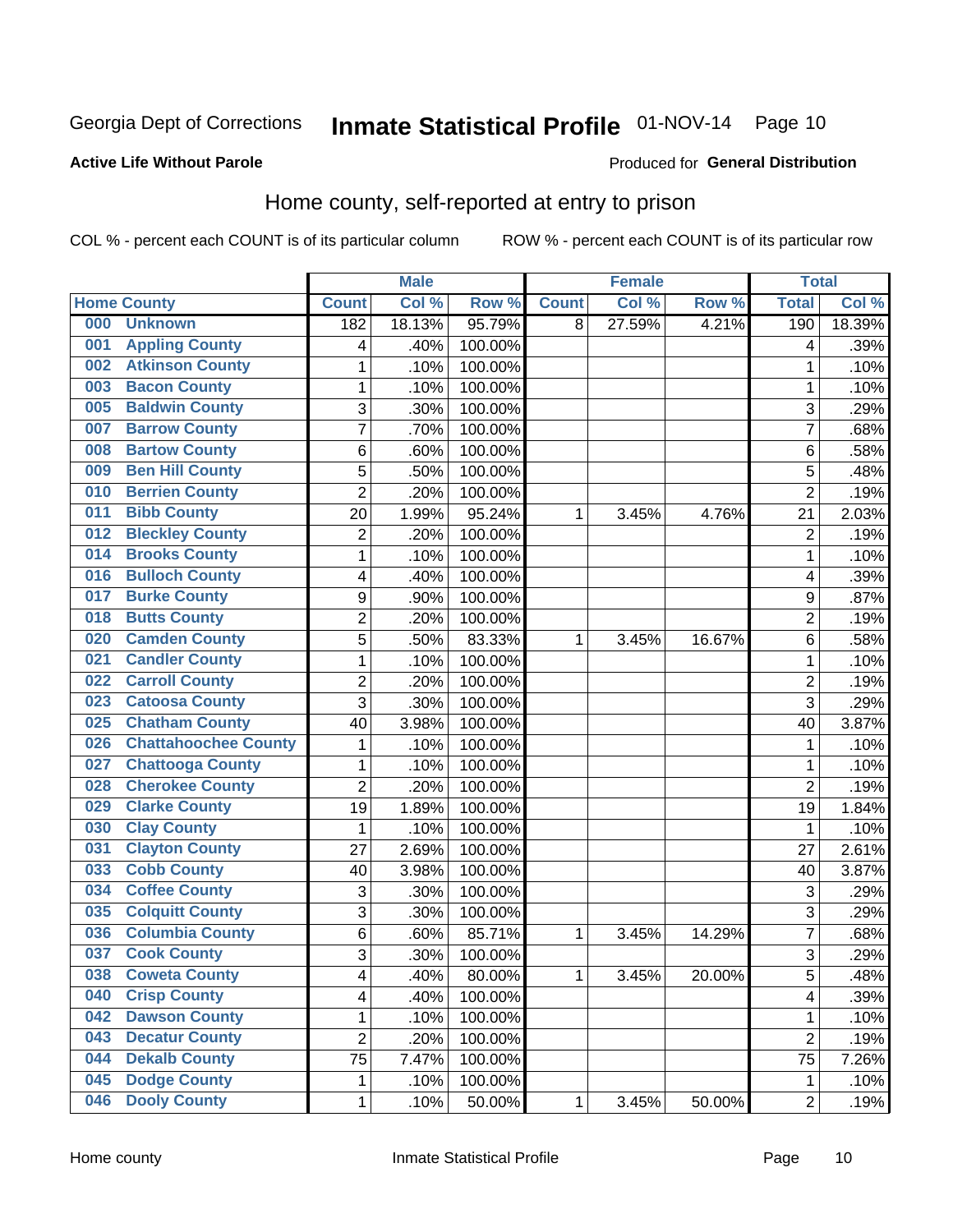# Inmate Statistical Profile 01-NOV-14 Page 11

### **Active Life Without Parole**

#### Produced for General Distribution

### Home county, self-reported at entry to prison

COL % - percent each COUNT is of its particular column

|     |                          |                         | <b>Male</b> |         |                | <b>Female</b> |        | <b>Total</b>            |        |
|-----|--------------------------|-------------------------|-------------|---------|----------------|---------------|--------|-------------------------|--------|
|     | <b>Home County</b>       | <b>Count</b>            | Col %       | Row %   | <b>Count</b>   | Col %         | Row %  | <b>Total</b>            | Col%   |
| 047 | <b>Dougherty County</b>  | 23                      | 2.29%       | 95.83%  | 1              | 3.45%         | 4.17%  | 24                      | 2.32%  |
| 048 | <b>Douglas County</b>    | 13                      | 1.29%       | 86.67%  | $\overline{2}$ | 6.90%         | 13.33% | 15                      | 1.45%  |
| 049 | <b>Early County</b>      | 1                       | .10%        | 100.00% |                |               |        | 1                       | .10%   |
| 051 | <b>Effingham County</b>  | $\overline{c}$          | .20%        | 100.00% |                |               |        | $\overline{2}$          | .19%   |
| 052 | <b>Elbert County</b>     | 4                       | .40%        | 100.00% |                |               |        | $\overline{\mathbf{4}}$ | .39%   |
| 053 | <b>Emanuel County</b>    | 4                       | .40%        | 100.00% |                |               |        | 4                       | .39%   |
| 056 | <b>Fayette County</b>    | 3                       | .30%        | 100.00% |                |               |        | 3                       | .29%   |
| 057 | <b>Floyd County</b>      | 13                      | 1.29%       | 100.00% |                |               |        | 13                      | 1.26%  |
| 058 | <b>Forsyth County</b>    | 3                       | .30%        | 100.00% |                |               |        | 3                       | .29%   |
| 059 | <b>Franklin County</b>   | $\mathbf 1$             | .10%        | 50.00%  | 1              | 3.45%         | 50.00% | $\overline{2}$          | .19%   |
| 060 | <b>Fulton County</b>     | 140                     | 13.94%      | 99.29%  | 1              | 3.45%         | .71%   | 141                     | 13.65% |
| 061 | <b>Gilmer County</b>     | $\overline{2}$          | .20%        | 100.00% |                |               |        | $\overline{2}$          | .19%   |
| 063 | <b>Glynn County</b>      | $\overline{7}$          | .70%        | 100.00% |                |               |        | 7                       | .68%   |
| 064 | <b>Gordon County</b>     | $\overline{2}$          | .20%        | 100.00% |                |               |        | $\overline{2}$          | .19%   |
| 066 | <b>Greene County</b>     | 1                       | .10%        | 100.00% |                |               |        | 1                       | .10%   |
| 067 | <b>Gwinnett County</b>   | 23                      | 2.29%       | 95.83%  | 1              | 3.45%         | 4.17%  | 24                      | 2.32%  |
| 068 | <b>Habersham County</b>  | 1                       | .10%        | 100.00% |                |               |        | 1                       | .10%   |
| 069 | <b>Hall County</b>       | 13                      | 1.29%       | 100.00% |                |               |        | 13                      | 1.26%  |
| 070 | <b>Hancock County</b>    | $\overline{\mathbf{c}}$ | .20%        | 100.00% |                |               |        | $\overline{2}$          | .19%   |
| 071 | <b>Haralson County</b>   | $\overline{2}$          | .20%        | 100.00% |                |               |        | $\overline{2}$          | .19%   |
| 072 | <b>Harris County</b>     | $\overline{c}$          | .20%        | 100.00% |                |               |        | $\overline{2}$          | .19%   |
| 073 | <b>Hart County</b>       | $\overline{2}$          | .20%        | 100.00% |                |               |        | $\overline{2}$          | .19%   |
| 074 | <b>Heard County</b>      | 1                       | .10%        | 100.00% |                |               |        | 1                       | .10%   |
| 075 | <b>Henry County</b>      | 5                       | .50%        | 83.33%  | 1              | 3.45%         | 16.67% | 6                       | .58%   |
| 076 | <b>Houston County</b>    | 17                      | 1.69%       | 100.00% |                |               |        | 17                      | 1.65%  |
| 078 | <b>Jackson County</b>    | 3                       | .30%        | 100.00% |                |               |        | 3                       | .29%   |
| 080 | <b>Jeff Davis County</b> | $\overline{c}$          | .20%        | 100.00% |                |               |        | $\overline{2}$          | .19%   |
| 081 | <b>Jefferson County</b>  | 3                       | .30%        | 100.00% |                |               |        | 3                       | .29%   |
| 082 | <b>Jenkins County</b>    | $\overline{c}$          | .20%        | 100.00% |                |               |        | $\overline{2}$          | .19%   |
| 087 | <b>Laurens County</b>    | 6                       | .60%        | 100.00% |                |               |        | 6                       | .58%   |
| 088 | <b>Lee County</b>        | 1                       | .10%        | 100.00% |                |               |        | 1                       | .10%   |
| 089 | <b>Liberty County</b>    | $\overline{7}$          | .70%        | 87.50%  | 1              | 3.45%         | 12.50% | 8                       | .77%   |
| 090 | <b>Lincoln County</b>    | 1                       | .10%        | 100.00% |                |               |        | 1                       | .10%   |
| 091 | <b>Long County</b>       | $\mathbf{1}$            | .10%        | 100.00% |                |               |        | 1                       | .10%   |
| 092 | <b>Lowndes County</b>    | 8                       | .80%        | 100.00% |                |               |        | 8                       | .77%   |
| 093 | <b>Lumpkin County</b>    | $\mathbf{1}$            | .10%        | 100.00% |                |               |        | 1                       | .10%   |
| 094 | <b>Macon County</b>      | $\mathbf{1}$            | .10%        | 100.00% |                |               |        | 1                       | .10%   |
| 095 | <b>Madison County</b>    | $\mathbf{1}$            | .10%        | 100.00% |                |               |        | 1                       | .10%   |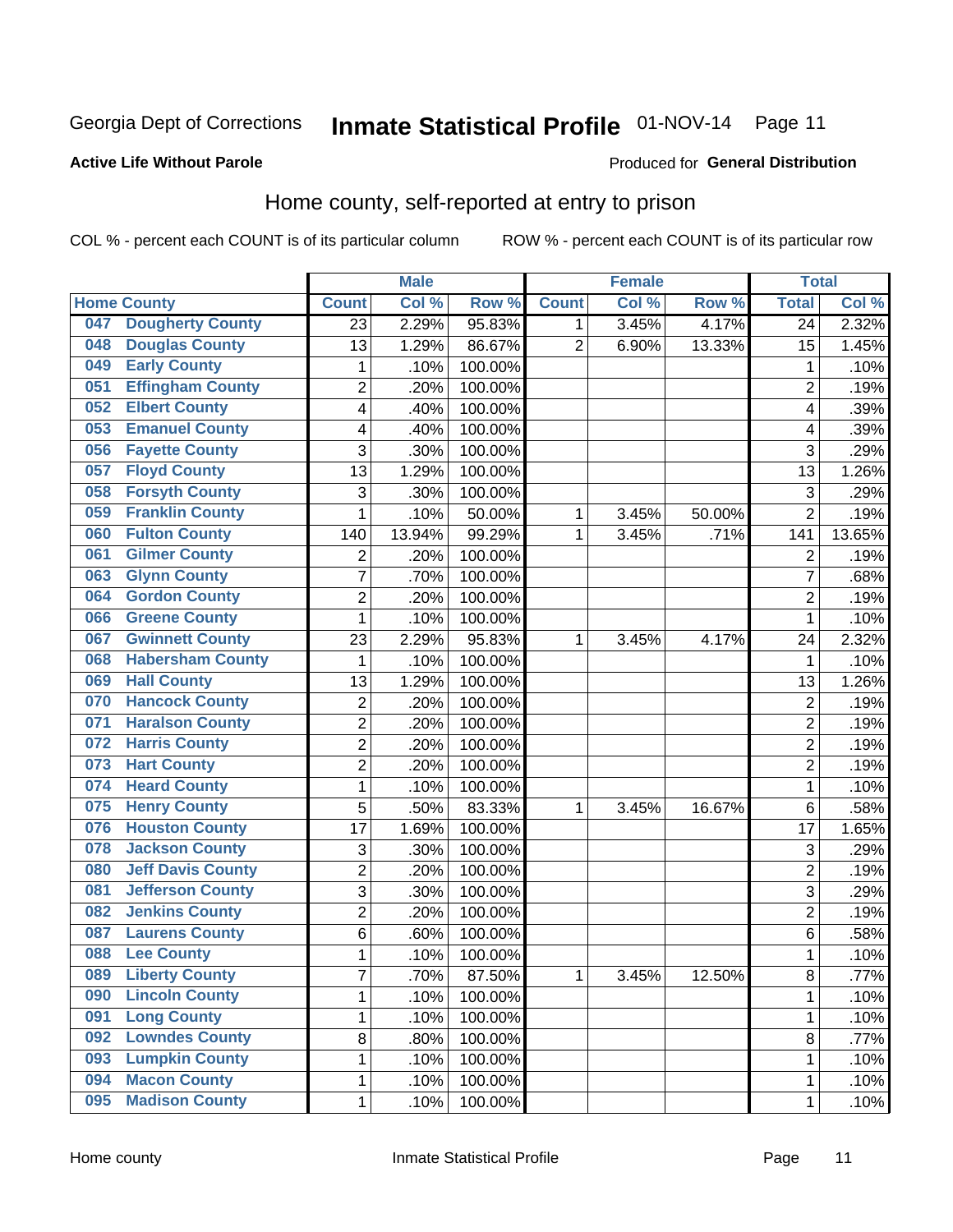# Inmate Statistical Profile 01-NOV-14 Page 12

### **Active Life Without Parole**

### **Produced for General Distribution**

### Home county, self-reported at entry to prison

COL % - percent each COUNT is of its particular column

|                  |                          |                | <b>Male</b> |         |              | <b>Female</b> |        | <b>Total</b>   |       |
|------------------|--------------------------|----------------|-------------|---------|--------------|---------------|--------|----------------|-------|
|                  | <b>Home County</b>       | <b>Count</b>   | Col %       | Row %   | <b>Count</b> | Col %         | Row %  | <b>Total</b>   | Col % |
| 096              | <b>Marion County</b>     | 1              | .10%        | 100.00% |              |               |        | 1              | .10%  |
| 097              | <b>Mcduffie County</b>   | $\overline{2}$ | .20%        | 100.00% |              |               |        | $\overline{2}$ | .19%  |
| 098              | <b>Mcintosh County</b>   | $\overline{c}$ | .20%        | 100.00% |              |               |        | 2              | .19%  |
| 100              | <b>Miller County</b>     | 1              | .10%        | 100.00% |              |               |        | 1              | .10%  |
| 101              | <b>Mitchell County</b>   | $\mathbf 1$    | .10%        | 100.00% |              |               |        | 1              | .10%  |
| 102              | <b>Monroe County</b>     | 4              | .40%        | 100.00% |              |               |        | 4              | .39%  |
| 103              | <b>Montgomery County</b> | $\mathbf 1$    | .10%        | 100.00% |              |               |        | 1              | .10%  |
| 104              | <b>Morgan County</b>     | 1              | .10%        | 100.00% |              |               |        | 1              | .10%  |
| 106              | <b>Muscogee County</b>   | 27             | 2.69%       | 100.00% |              |               |        | 27             | 2.61% |
| 107              | <b>Newton County</b>     | 2              | .20%        | 66.67%  | 1            | 3.45%         | 33.33% | 3              | .29%  |
| 109              | <b>Oglethorpe County</b> | 4              | .40%        | 100.00% |              |               |        | 4              | .39%  |
| 110              | <b>Paulding County</b>   | 5              | .50%        | 100.00% |              |               |        | 5              | .48%  |
| 111              | <b>Peach County</b>      | $\mathbf 1$    | .10%        | 100.00% |              |               |        | 1              | .10%  |
| $\overline{112}$ | <b>Pickens County</b>    | $\mathbf 1$    | .10%        | 100.00% |              |               |        | 1              | .10%  |
| $\overline{113}$ | <b>Pierce County</b>     | $\overline{2}$ | .20%        | 100.00% |              |               |        | $\overline{2}$ | .19%  |
| 114              | <b>Pike County</b>       | 3              | .30%        | 75.00%  | 1            | 3.45%         | 25.00% | 4              | .39%  |
| $\overline{115}$ | <b>Polk County</b>       | 3              | .30%        | 100.00% |              |               |        | 3              | .29%  |
| 117              | <b>Putnam County</b>     | 5              | .50%        | 100.00% |              |               |        | 5              | .48%  |
| 119              | <b>Rabun County</b>      | $\mathbf 1$    | .10%        | 100.00% |              |               |        | 1              | .10%  |
| 120              | <b>Randolph County</b>   | $\overline{2}$ | .20%        | 100.00% |              |               |        | $\overline{2}$ | .19%  |
| 121              | <b>Richmond County</b>   | 34             | 3.39%       | 91.89%  | 3            | 10.34%        | 8.11%  | 37             | 3.58% |
| 122              | <b>Rockdale County</b>   | 4              | .40%        | 100.00% |              |               |        | 4              | .39%  |
| 125              | <b>Seminole County</b>   | $\overline{2}$ | .20%        | 100.00% |              |               |        | $\overline{2}$ | .19%  |
| 126              | <b>Spalding County</b>   | $\overline{7}$ | .70%        | 100.00% |              |               |        | 7              | .68%  |
| 127              | <b>Stephens County</b>   | 1              | .10%        | 50.00%  | 1            | 3.45%         | 50.00% | $\overline{2}$ | .19%  |
| 128              | <b>Stewart County</b>    | $\mathbf 1$    | .10%        | 100.00% |              |               |        | 1              | .10%  |
| 129              | <b>Sumter County</b>     | $\mathbf 1$    | .10%        | 100.00% |              |               |        | 1              | .10%  |
| 132              | <b>Tattnall County</b>   | 3              | .30%        | 100.00% |              |               |        | 3              | .29%  |
| 133              | <b>Taylor County</b>     | $\mathbf 1$    | .10%        | 100.00% |              |               |        | 1              | .10%  |
| 134              | <b>Telfair County</b>    | $\mathbf 1$    | .10%        | 100.00% |              |               |        | 1              | .10%  |
| 136              | <b>Thomas County</b>     | 5              | .50%        | 100.00% |              |               |        | 5              | .48%  |
| 137              | <b>Tift County</b>       | 5              | .50%        | 100.00% |              |               |        | 5              | .48%  |
| 138              | <b>Toombs County</b>     | 8              | .80%        | 100.00% |              |               |        | 8              | .77%  |
| 140              | <b>Treutlen County</b>   | 1              | .10%        | 100.00% |              |               |        | 1              | .10%  |
| $\overline{141}$ | <b>Troup County</b>      | $\mathbf 1$    | .10%        | 100.00% |              |               |        | 1              | .10%  |
| 145              | <b>Upson County</b>      | 3              | .30%        | 100.00% |              |               |        | 3              | .29%  |
| 146              | <b>Walker County</b>     | 5              | .50%        | 83.33%  | 1            | 3.45%         | 16.67% | 6              | .58%  |
| 147              | <b>Walton County</b>     | 6              | .60%        | 100.00% |              |               |        | 6              | .58%  |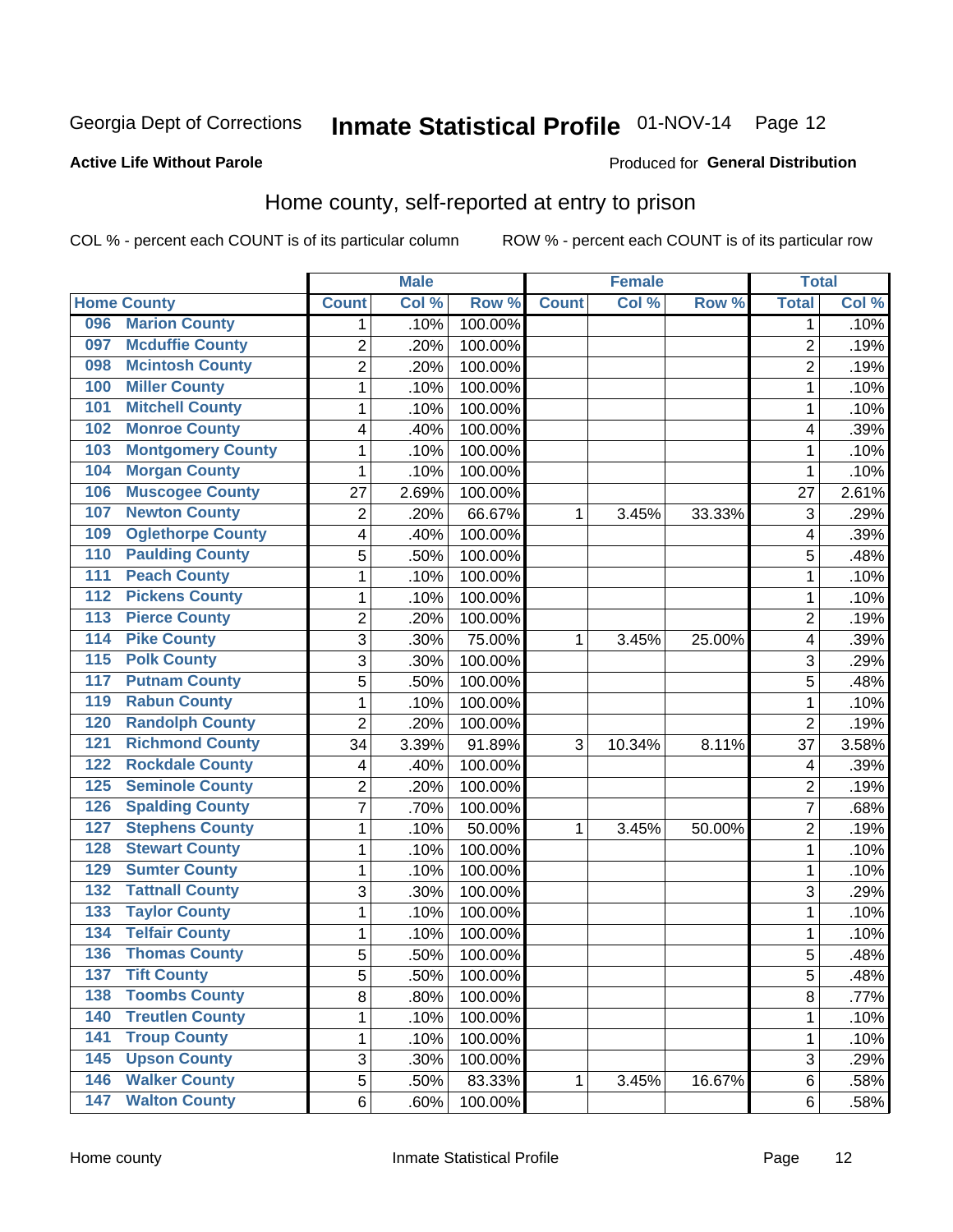# Inmate Statistical Profile 01-NOV-14 Page 13

### **Active Life Without Parole**

### **Produced for General Distribution**

### Home county, self-reported at entry to prison

COL % - percent each COUNT is of its particular column

|     |                             |              | <b>Male</b> |         |              | <b>Female</b> |        | <b>Total</b>   |       |
|-----|-----------------------------|--------------|-------------|---------|--------------|---------------|--------|----------------|-------|
|     | <b>Home County</b>          | <b>Count</b> | Col %       | Row %   | <b>Count</b> | Col %         | Row %  | <b>Total</b>   | Col % |
| 148 | <b>Ware County</b>          |              | .70%        | 100.00% |              |               |        |                | .68%  |
| 150 | <b>Washington County</b>    | 5            | .50%        | 100.00% |              |               |        | 5              | .48%  |
| 151 | <b>Wayne County</b>         | 4            | .40%        | 100.00% |              |               |        | 4              | .39%  |
| 154 | <b>White County</b>         |              | .10%        | 100.00% |              |               |        |                | .10%  |
| 155 | <b>Whitfield County</b>     | 4            | .40%        | 100.00% |              |               |        | 4              | .39%  |
| 157 | <b>Wilkes County</b>        |              | .10%        | 100.00% |              |               |        |                | .10%  |
| 158 | <b>Wilkinson County</b>     | 2            | .20%        | 100.00% |              |               |        | $\overline{2}$ | .19%  |
| 159 | <b>Worth County</b>         |              | .10%        | 100.00% |              |               |        |                | .10%  |
| 999 | <b>Other Custody/Out Of</b> | 3            | .30%        | 75.00%  |              | 3.45%         | 25.00% | 4              | .39%  |
|     | <b>State</b>                |              |             |         |              |               |        |                |       |
|     | <b>Total Rported</b>        | 1,004        | 100%        | 97.19%  | 29           | 100%          | 2.81%  | 1,033          | 100%  |

| portea      |      |    |      |
|-------------|------|----|------|
| <b>otal</b> | .004 | ∠খ | ,033 |

| Mode (most frequent)<br><b>Fulton County</b><br><b>Richmond County</b><br><b>Fulton County</b> |
|------------------------------------------------------------------------------------------------|
|------------------------------------------------------------------------------------------------|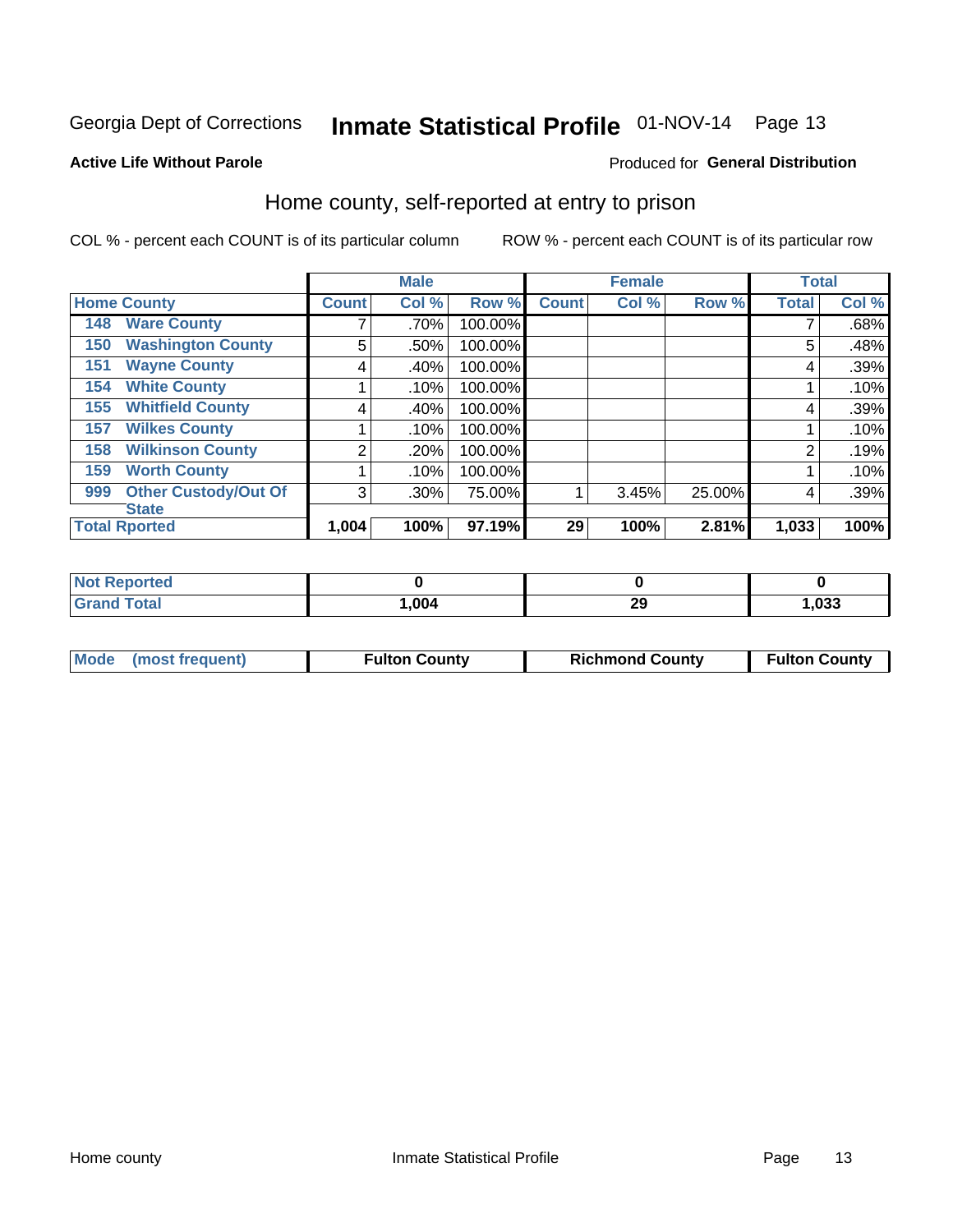# Inmate Statistical Profile 01-NOV-14 Page 14

### **Active Life Without Parole**

### Produced for General Distribution

### Employment status before prison, self-reported at entry to prison

COL % - percent each COUNT is of its particular column

|                                  |              | <b>Male</b> |         |              | <b>Female</b> |       | <b>Total</b> |        |
|----------------------------------|--------------|-------------|---------|--------------|---------------|-------|--------------|--------|
| <b>Employment Status</b>         | <b>Count</b> | Col %       | Row %   | <b>Count</b> | Col %         | Row % | <b>Total</b> | Col %  |
| <b>Full Time</b>                 | 408          | 48.80%      | 97.37%  | 11           | 47.83%        | 2.63% | 419          | 48.78% |
| <b>Part Time</b><br>$\mathbf{2}$ | 59           | 7.06%       | 100.00% |              |               |       | 59           | 6.87%  |
| Unempl $<$ 6m<br>3               | 68           | 8.13%       | 98.55%  |              | 4.35%         | 1.45% | 69           | 8.03%  |
| Unempl > 6m<br>4                 | 167          | 19.98%      | 94.89%  | 9            | 39.13%        | 5.11% | 176          | 20.49% |
| <b>Never Workd</b><br>5          | 73           | 8.73%       | 100.00% |              |               |       | 73           | 8.50%  |
| <b>Student</b><br>6              | 22           | 2.63%       | 100.00% |              |               |       | 22           | 2.56%  |
| <b>Incapable</b><br>7            | 39           | 4.67%       | 95.12%  | 2            | 8.70%         | 4.88% | 41           | 4.77%  |
| <b>Total Reported</b>            | 836          | 100%        | 97.32%  | 23           | 100%          | 2.68% | 859          | 100%   |

| тео<br>NO.   | 168  |           | ---<br>$\mathbf{z}$ |
|--------------|------|-----------|---------------------|
| <b>Total</b> | ,004 | nr<br>- 3 | ,033                |

| Mc | ∙u∥<br>----<br>ıme | ίuΙ<br>Πmε |
|----|--------------------|------------|
|    |                    |            |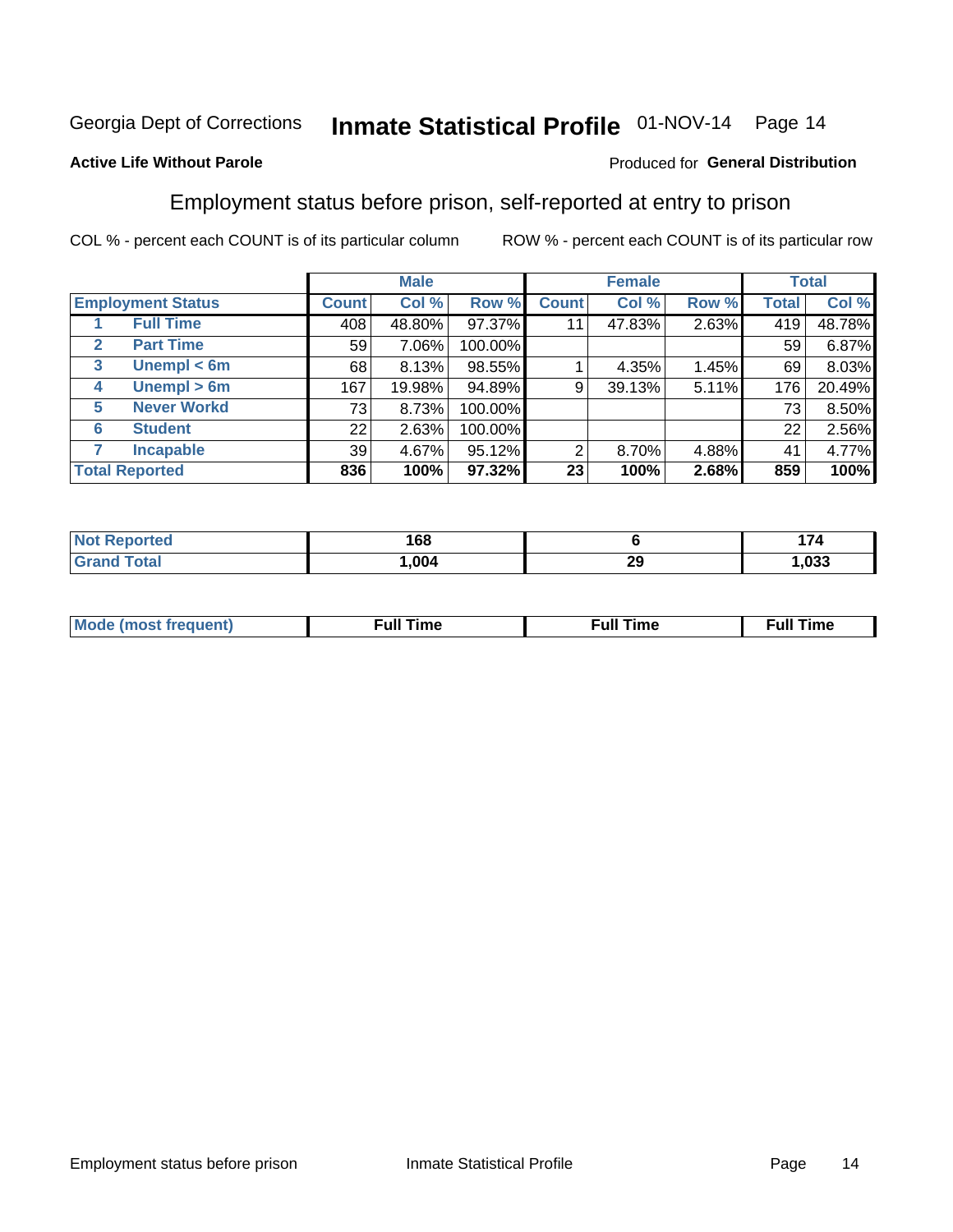### **Active Life Without Parole**

Produced for General Distribution

### Age at admission

COL % - percent each COUNT is of its particular column

|                         |                | <b>Male</b> |         |                | <b>Female</b> |        |                  | <b>Total</b> |
|-------------------------|----------------|-------------|---------|----------------|---------------|--------|------------------|--------------|
| <b>Age At Admission</b> | <b>Count</b>   | Col %       | Row %   | <b>Count</b>   | Col %         | Row %  | <b>Total</b>     | Col %        |
| 15                      | 2              | 0.20%       | 100.00% |                |               |        | $\overline{2}$   | 0.19%        |
| 16                      | $\overline{2}$ | 0.20%       | 100.00% |                |               |        | $\overline{2}$   | 0.19%        |
| $\overline{17}$         | 3              | 0.30%       | 100.00% |                |               |        | 3                | 0.29%        |
| 18                      | 12             | 1.20%       | 100.00% |                |               |        | 12               | 1.16%        |
| 19                      | 22             | 2.19%       | 100.00% |                |               |        | 22               | 2.13%        |
| $\overline{20}$         | 19             | 1.89%       | 95.00%  | 1              | 3.45%         | 5.00%  | 20               | 1.94%        |
| $\overline{21}$         | 26             | 2.59%       | 100.00% |                |               |        | 26               | 2.52%        |
| 22                      | 50             | 4.98%       | 100.00% |                |               |        | 50               | 4.84%        |
| 23                      | 37             | 3.69%       | 97.37%  | 1              | 3.45%         | 2.63%  | 38               | 3.68%        |
| 24                      | 37             | 3.69%       | 97.37%  | 1              | 3.45%         | 2.63%  | 38               | 3.68%        |
| $\overline{25}$         | 36             | 3.59%       | 94.74%  | $\overline{2}$ | 6.90%         | 5.26%  | 38               | 3.68%        |
| 26                      | 38             | 3.78%       | 100.00% |                |               |        | 38               | 3.68%        |
| $\overline{27}$         | 37             | 3.69%       | 94.87%  | $\overline{2}$ | 6.90%         | 5.13%  | 39               | 3.78%        |
| 28                      | 46             | 4.58%       | 97.87%  | 1              | 3.45%         | 2.13%  | 47               | 4.55%        |
| 29                      | 43             | 4.28%       | 100.00% |                |               |        | 43               | 4.16%        |
| 30                      | 34             | 3.39%       | 100.00% |                |               |        | 34               | 3.29%        |
| $\overline{31}$         | 41             | 4.08%       | 100.00% |                |               |        | 41               | 3.97%        |
| 32                      | 42             | 4.18%       | 95.45%  | $\overline{2}$ | 6.90%         | 4.55%  | 44               | 4.26%        |
| 33                      | 29             | 2.89%       | 96.67%  | 1              | 3.45%         | 3.33%  | 30               | 2.90%        |
| 34                      | 22             | 2.19%       | 91.67%  | $\overline{2}$ | 6.90%         | 8.33%  | 24               | 2.32%        |
| 35                      | 25             | 2.49%       | 96.15%  | 1              | 3.45%         | 3.85%  | 26               | 2.52%        |
| 36                      | 39             | 3.88%       | 100.00% |                |               |        | 39               | 3.78%        |
| $\overline{37}$         | 27             | 2.69%       | 100.00% |                |               |        | 27               | 2.61%        |
| 38                      | 26             | 2.59%       | 100.00% |                |               |        | 26               | 2.52%        |
| 39                      | 27             | 2.69%       | 93.10%  | $\overline{2}$ | 6.90%         | 6.90%  | 29               | 2.81%        |
| 40                      | 18             | 1.79%       | 94.74%  | 1              | 3.45%         | 5.26%  | 19               | 1.84%        |
| 41                      | 32             | 3.19%       | 94.12%  | $\overline{2}$ | 6.90%         | 5.88%  | 34               | 3.29%        |
| 42                      | 27             | 2.69%       | 100.00% |                |               |        | 27               | 2.61%        |
| 43                      | 22             | 2.19%       | 95.65%  | 1              | 3.45%         | 4.35%  | 23               | 2.23%        |
| 44                      | 16             | 1.59%       | 88.89%  | $\overline{2}$ | 6.90%         | 11.11% | 18               | 1.74%        |
| 45                      | 22             | 2.19%       | 100.00% |                |               |        | 22               | 2.13%        |
| 46                      | 19             | 1.89%       | 86.36%  | 3              | 10.34%        | 13.64% | 22               | 2.13%        |
| 47                      | 16             | 1.59%       | 100.00% |                |               |        | 16               | 1.55%        |
| 48                      | 15             | 1.49%       | 83.33%  | 3              | 10.34%        | 16.67% | 18               | 1.74%        |
| 49                      | 15             | 1.49%       | 100.00% |                |               |        | 15               | 1.45%        |
| 50                      | 11             | 1.10%       | 100.00% |                |               |        | 11               | 1.06%        |
| $\overline{51}$         | 7              | 0.70%       | 100.00% |                |               |        | 7                | 0.68%        |
| 52                      | 9              | 0.90%       | 100.00% |                |               |        | $\boldsymbol{9}$ | 0.87%        |
| 53                      | 8              | 0.80%       | 100.00% |                |               |        | 8                | 0.77%        |
| 54                      | 6              | 0.60%       | 100.00% |                |               |        | 6                | 0.58%        |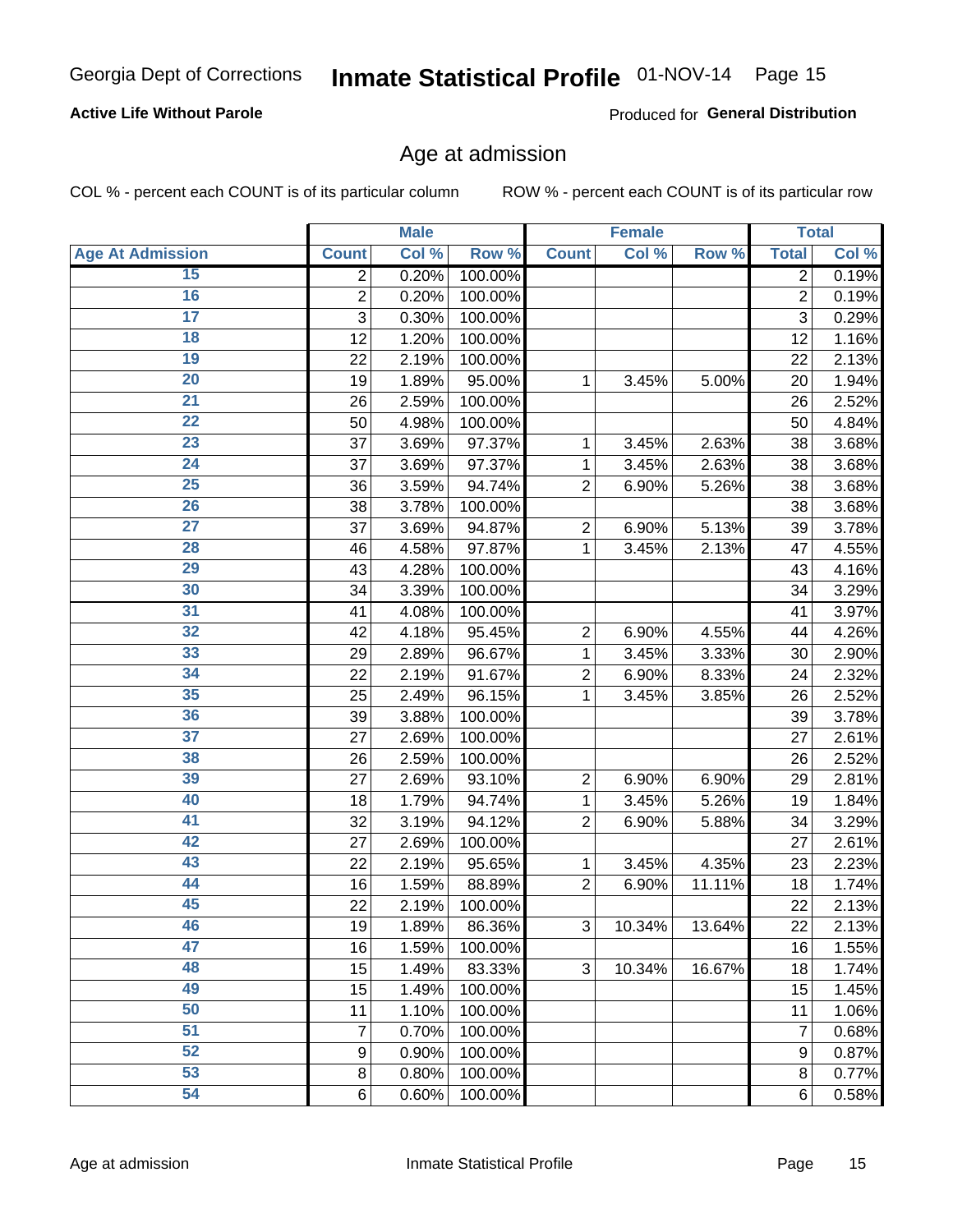# Inmate Statistical Profile 01-NOV-14 Page 16

### **Active Life Without Parole**

Produced for General Distribution

### Age at admission

COL % - percent each COUNT is of its particular column

|                         |                | <b>Male</b> |         |              | <b>Female</b> |        |                | <b>Total</b> |
|-------------------------|----------------|-------------|---------|--------------|---------------|--------|----------------|--------------|
| <b>Age At Admission</b> | <b>Count</b>   | Col %       | Row %   | <b>Count</b> | Col %         | Row %  | <b>Total</b>   | Col %        |
| 55                      | 5              | 0.50%       | 83.33%  |              | 3.45%         | 16.67% | 6              | 0.58%        |
| 56                      | 8              | 0.80%       | 100.00% |              |               |        | 8              | 0.77%        |
| 57                      | 6              | 0.60%       | 100.00% |              |               |        | 6              | 0.58%        |
| 58                      | 6              | 0.60%       | 100.00% |              |               |        | 6              | 0.58%        |
| 60                      | 2              | 0.20%       | 100.00% |              |               |        | 2              | 0.19%        |
| 62                      |                | 0.10%       | 100.00% |              |               |        |                | 0.10%        |
| 63                      |                | 0.10%       | 100.00% |              |               |        |                | 0.10%        |
| 64                      | 4              | 0.40%       | 100.00% |              |               |        | 4              | 0.39%        |
| 65                      | $\overline{2}$ | 0.20%       | 100.00% |              |               |        | 2              | 0.19%        |
| 66                      |                | 0.10%       | 100.00% |              |               |        |                | 0.10%        |
| 69                      | 2              | 0.20%       | 100.00% |              |               |        | $\overline{2}$ | 0.19%        |
| 71                      |                | 0.10%       | 100.00% |              |               |        |                | 0.10%        |
| <b>Total Reported</b>   | 1,004          | 100%        | 97.19%  | 29           | 100%          | 2.81%  | 1,033          | 100%         |

| <b>Reported</b><br><b>NOT</b> |      |          |      |
|-------------------------------|------|----------|------|
| `otal<br>_____                | ,004 | ኅሮ<br>73 | ,033 |

| Mean<br>(average)              | 33.79 | 36.79 | 33.87     |
|--------------------------------|-------|-------|-----------|
| <b>Median (middle)</b>         | ◡▵    | 39    | າາ<br>⊾د  |
| <b>Mode</b><br>(most frequent) | --    | 46    | ng,<br>LL |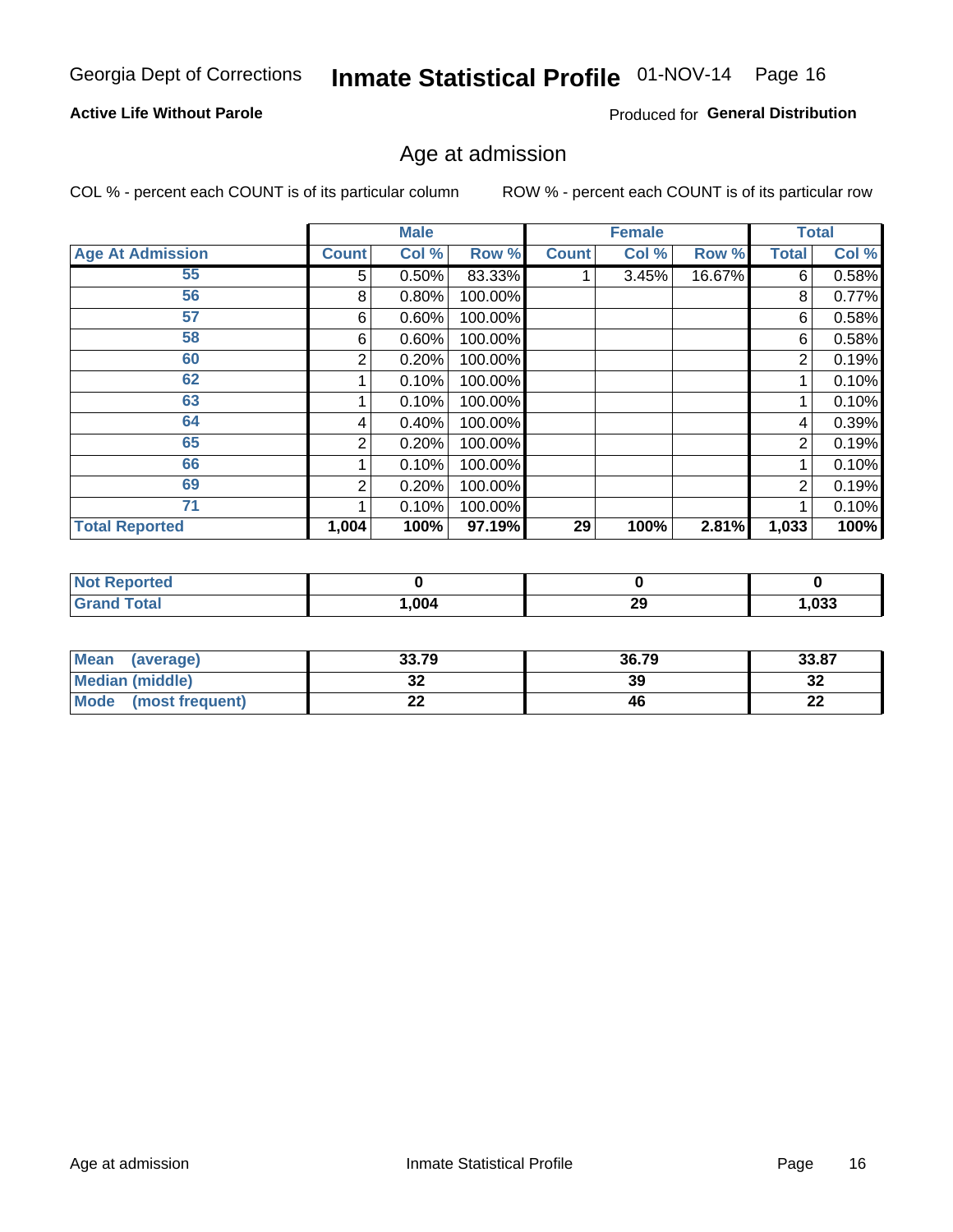### **Active Life Without Parole**

### Produced for General Distribution

### Height, measured at entry to prison

COL % - percent each COUNT is of its particular column

|                       |              | <b>Male</b> |           |              | <b>Female</b> |          |         | Total    |
|-----------------------|--------------|-------------|-----------|--------------|---------------|----------|---------|----------|
| <b>Height</b>         | <b>Count</b> | Col %       | Row %     | <b>Count</b> | Col %         | Row %    | Total i | Col %    |
| 4'10"                 |              |             |           |              | 100.00%       | 100.00%  |         | $0.39\%$ |
| 5'10''                | 127          | $50.20\%$   | 100.00%   |              |               |          | 127     | 50.00%   |
| 5'11''                | 126          | 49.80%      | 100.00%   |              |               |          | 126     | 49.61%   |
| <b>Total Reported</b> | 253          | 100%        | $99.61\%$ |              | 100%          | $0.39\%$ | 254     | 100%     |

| <b>Not</b><br>רted.<br>kenor | 751  | 28<br>$\sim$ | 770  |
|------------------------------|------|--------------|------|
| <b>Total</b><br><b>Grand</b> | .004 | 29           | ,033 |

| <b>Mean</b><br>(average)       | 5'10" | 4'10" | 5'10" |
|--------------------------------|-------|-------|-------|
| Median (middle)                | 5'10" | 4'10" | 5'10" |
| <b>Mode</b><br>(most frequent) | 5'10" | 4'10" | 5'10" |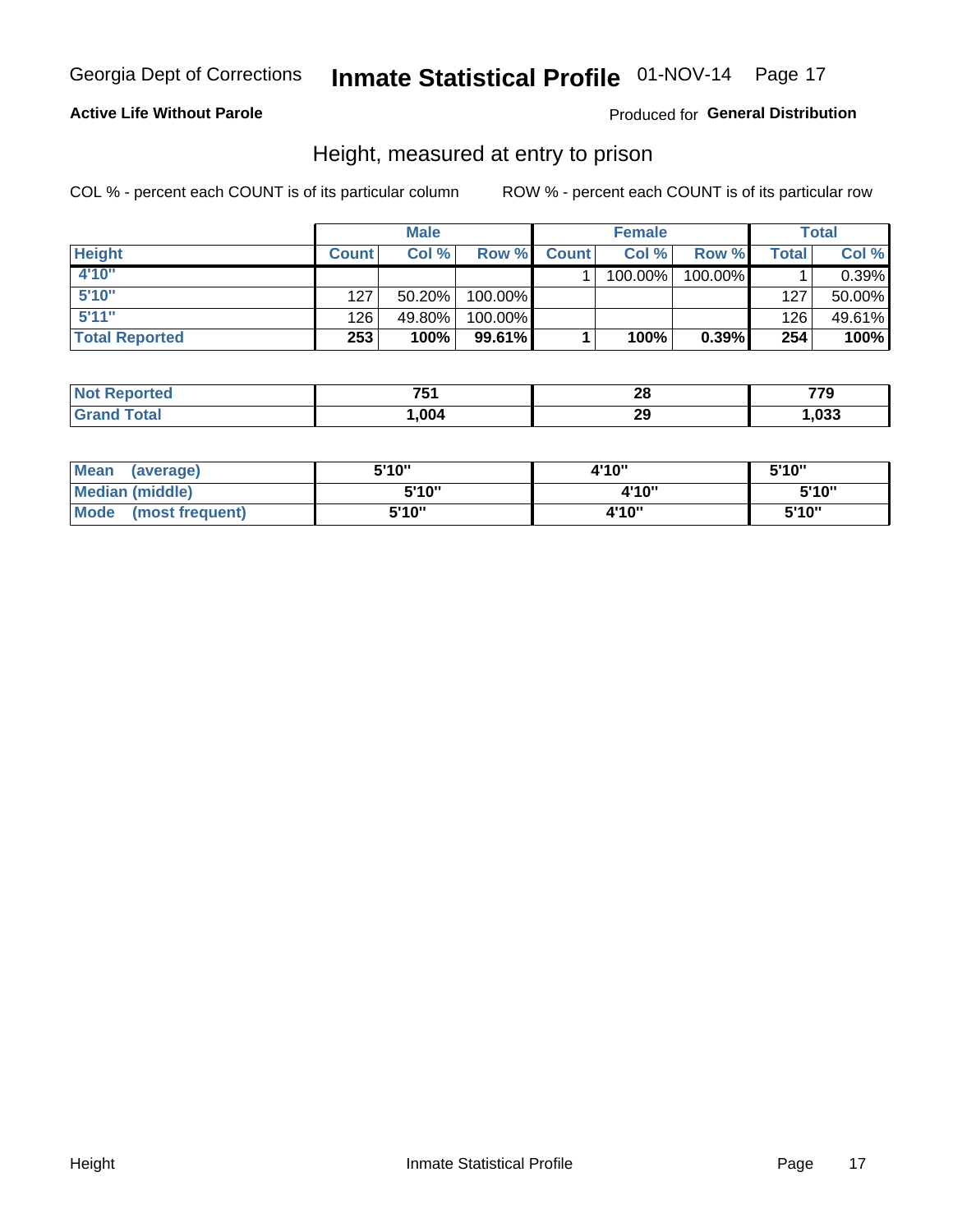**Active Life Without Parole** 

Produced for General Distribution

### Weight, measured at entry to prison

|                                |                 | <b>Male</b>             |         |                         | <b>Female</b> |         |                         | <b>Total</b>            |
|--------------------------------|-----------------|-------------------------|---------|-------------------------|---------------|---------|-------------------------|-------------------------|
| Weight                         | <b>Count</b>    | Col %                   | Row %   | <b>Count</b>            | Col %         | Row %   | <b>Total</b>            | Col %                   |
| 110 - 119 pounds               |                 |                         |         | $\overline{2}$          | 6.90%         | 100.00% | $\overline{2}$          | 0.19%                   |
| 120 - 129 pounds               | 5               | 0.50%                   | 83.33%  | $\mathbf{1}$            | 3.45%         | 16.67%  | $\overline{6}$          | 0.58%                   |
| 130 - 139 pounds               | 27              | 2.69%                   | 96.43%  | $\mathbf{1}$            | 3.45%         | 3.57%   | 28                      | 2.71%                   |
| 140 - 149 pounds               | 61              | 6.08%                   | 98.39%  | $\mathbf{1}$            | 3.45%         | 1.61%   | 62                      | 6.00%                   |
| 150 - 159 pounds               | 99              | 9.86%                   | 99.00%  | $\mathbf{1}$            | 3.45%         | 1.00%   | 100                     | 9.68%                   |
| 160 - 169 pounds               | 111             | 11.06%                  | 96.52%  | $\overline{\mathbf{4}}$ | 13.79%        | 3.48%   | 115                     | 11.13%                  |
| 170 - 179 pounds               | 137             | 13.65%                  | 97.86%  | $\overline{3}$          | 10.34%        | 2.14%   | 140                     | 13.55%                  |
| 180 - 189 pounds               | 120             | 11.95%                  | 97.56%  | 3                       | 10.34%        | 2.44%   | 123                     | 11.91%                  |
| 190 - 199 pounds               | 91              | 9.06%                   | 98.91%  | $\mathbf{1}$            | 3.45%         | 1.09%   | 92                      | 8.91%                   |
| 200 - 209 pounds               | 93              | 9.26%                   | 96.88%  | 3                       | 10.34%        | 3.13%   | 96                      | 9.29%                   |
| 210 - 219 pounds               | 62              | 6.18%                   | 91.18%  | $6\phantom{1}$          | 20.69%        | 8.82%   | 68                      | 6.58%                   |
| 220 - 229 pounds               | 63              | 6.27%                   | 100.00% |                         |               |         | 63                      | 6.10%                   |
| 230 - 239 pounds               | 39              | 3.88%                   | 100.00% |                         |               |         | 39                      | 3.78%                   |
| 240 - 249 pounds               | 24              | 2.39%                   | 100.00% |                         |               |         | 24                      | 2.32%                   |
| 250 - 259 pounds               | 24              | 2.39%                   | 100.00% |                         |               |         | 24                      | 2.32%                   |
| 260 - 269 pounds               | $\overline{12}$ | 1.20%                   | 100.00% |                         |               |         | $\overline{12}$         | 1.16%                   |
| 270 - 279 pounds               | 10              | 1.00%                   | 100.00% |                         |               |         | 10                      | 0.97%                   |
| 280 - 289 pounds               | 8               | 0.80%                   | 80.00%  | $\overline{2}$          | 6.90%         | 20.00%  | 10                      | 0.97%                   |
| 290 - 299 pounds               | 4               | 0.40%                   | 100.00% |                         |               |         | $\overline{\mathbf{4}}$ | 0.39%                   |
| 300 - 309 pounds               | 2               | 0.20%                   | 100.00% |                         |               |         | $\overline{2}$          | 0.19%                   |
| 310 - 319 pounds               | $\overline{2}$  | 0.20%                   | 100.00% |                         |               |         | $\overline{2}$          | 0.19%                   |
| 320 - 329 pounds               | $\overline{5}$  | 0.50%                   | 100.00% |                         |               |         | $\overline{5}$          | 0.48%                   |
| 330 - 339 pounds               | 3               | 0.30%                   | 100.00% |                         |               |         | 3                       | 0.29%                   |
| 360 - 369 pounds               | 1               | 0.10%                   | 100.00% |                         |               |         | $\mathbf 1$             | 0.10%                   |
| 390 - 399 pounds               |                 |                         |         | $\mathbf{1}$            | 3.45%         | 100.00% | $\mathbf{1}$            | 0.10%                   |
| 400 pounds and over            | $\mathbf{1}$    | 0.10%                   | 100.00% |                         |               |         | $\mathbf{1}$            | 0.10%                   |
| <b>Total Reported</b>          | 1,004           | 100%                    | 97.19%  | $\overline{29}$         | 100%          | 2.81%   | 1,033                   | 100%                    |
|                                |                 |                         |         |                         |               |         |                         |                         |
| <b>Not Reported</b>            |                 | $\overline{\mathbf{0}}$ |         |                         | $\mathbf 0$   |         |                         | $\overline{\mathbf{0}}$ |
| <b>Grand Total</b>             |                 | 1,004                   |         | $\overline{29}$         |               |         |                         | 1,033                   |
|                                |                 |                         |         |                         |               |         |                         |                         |
| <b>Mean</b><br>(average)       |                 | 190                     |         |                         | 190           |         |                         | 190                     |
| <b>Median (middle)</b>         |                 | 184                     |         |                         | <b>180</b>    |         | 183                     |                         |
| <b>Mode</b><br>(most frequent) |                 | <b>180</b>              |         | $\overline{210}$        |               |         | <b>180</b>              |                         |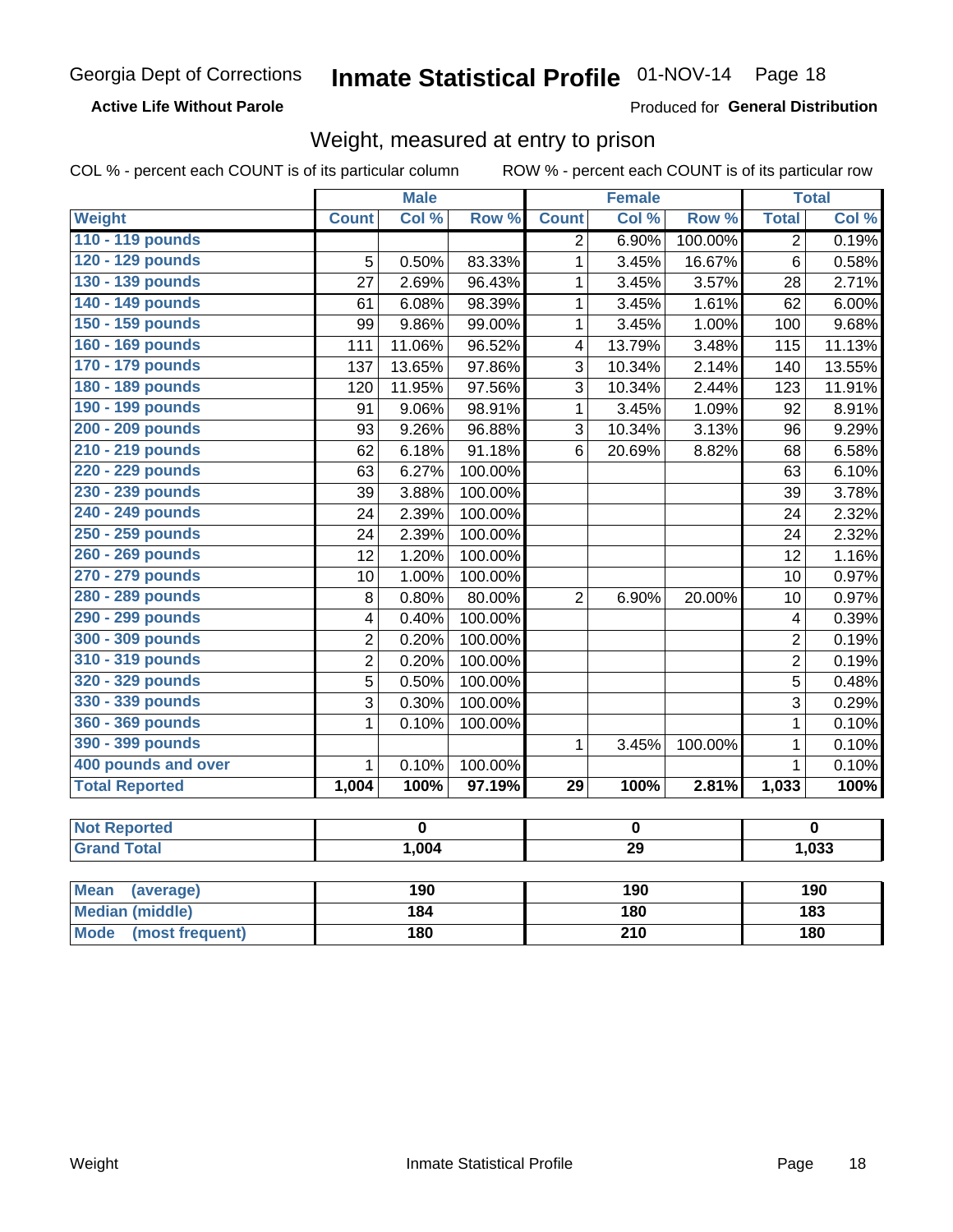# Inmate Statistical Profile 01-NOV-14 Page 19

#### **Active Life Without Parole**

### Produced for General Distribution

# Veterans validated by Veteran's Administration

COL % - percent each COUNT is of its particular column

|                         |              | <b>Male</b> |             | <b>Female</b> |         |              | <b>Total</b> |
|-------------------------|--------------|-------------|-------------|---------------|---------|--------------|--------------|
| <b>Military service</b> | <b>Count</b> | Col %       | Row % Count | Col %         | Row %   | <b>Total</b> | Col %        |
| <b>Others</b><br>0      | 32           | 49.23%      | 100.00%     |               |         | 32           | 49.23%       |
| <b>Air Force</b>        | 26           | 40.00%      | 100.00%     |               |         | 26           | 40.00%       |
| Army                    |              | 4.62%       | 100.00%     |               |         | 3            | 4.62%        |
| <b>Navy</b><br>3        |              | 1.54%       | 100.00%     |               |         |              | 1.54%        |
| <b>Coast Guard</b>      |              | 4.62%       | 100.00%     |               |         | 3            | 4.62%        |
| <b>Total Reported</b>   | 65           | 100%        | $100.00\%$  |               | $.00\%$ | 65           | 100%         |

| norted<br>NO | 939  | ንር<br>25 | 968    |
|--------------|------|----------|--------|
| <b>Total</b> | ,004 | ኅሮ<br>23 | 033, ا |

| Mo<br><b>Null</b><br>วthers<br>_____<br>____ |
|----------------------------------------------|
|----------------------------------------------|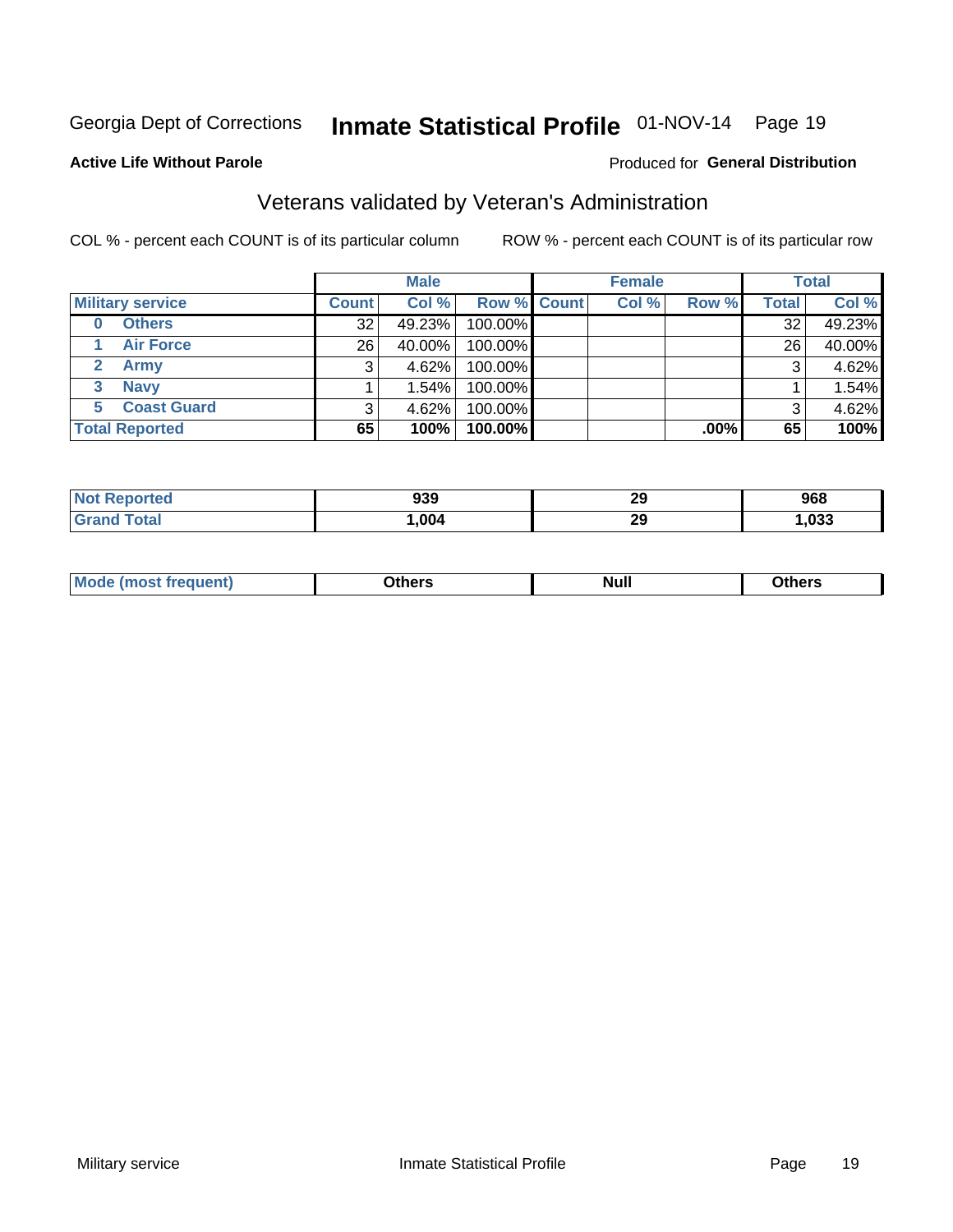# Inmate Statistical Profile 01-NOV-14 Page 20

#### **Active Life Without Parole**

### Produced for General Distribution

### Type of admission to prison

COL % - percent each COUNT is of its particular column

|                                      |                 | <b>Male</b> |                    |    | <b>Female</b> |       |              | <b>Total</b> |
|--------------------------------------|-----------------|-------------|--------------------|----|---------------|-------|--------------|--------------|
| <b>Type of Admission</b>             | <b>Count</b>    | Col %       | <b>Row % Count</b> |    | Col %         | Row % | <b>Total</b> | Col %        |
| <b>New Sentence</b><br>52            | 966             | 96.22%      | 97.09%             | 29 | 100.00%       | 2.91% | 995          | 96.32%       |
| <b>Probation Rev Partial</b><br>53   |                 | .10%        | 100.00%            |    |               |       |              | .10%         |
| <b>Probation Rev Remainder</b><br>54 | 6               | $.60\%$     | 100.00%            |    |               |       | 6            | .58%         |
| <b>Parole Rev New Sentence</b><br>55 | 10 <sup>1</sup> | 1.00%       | 100.00%            |    |               |       | 10           | .97%         |
| <b>Parole Rev No New</b><br>56       | 8               | $.80\%$     | 100.00%            |    |               |       | 8            | .77%         |
| <b>Sentence</b>                      |                 |             |                    |    |               |       |              |              |
| <b>Life W/O Parole</b><br>70         | 13              | 1.29%       | 100.00%            |    |               |       | 13           | 1.26%        |
| <b>Total Reported</b>                | 1,004           | 100%        | $97.19\%$          | 29 | 100%          | 2.81% | 1,033        | 100%         |

| Reported<br>' NOT |        |            |      |
|-------------------|--------|------------|------|
| Total             | 004, ا | or.<br>- - | ,033 |

| <b>Mode (most frequent)</b> | <b>New Sentence</b> | <b>New Sentence</b> | <b>New Sentence</b> |
|-----------------------------|---------------------|---------------------|---------------------|
|                             |                     |                     |                     |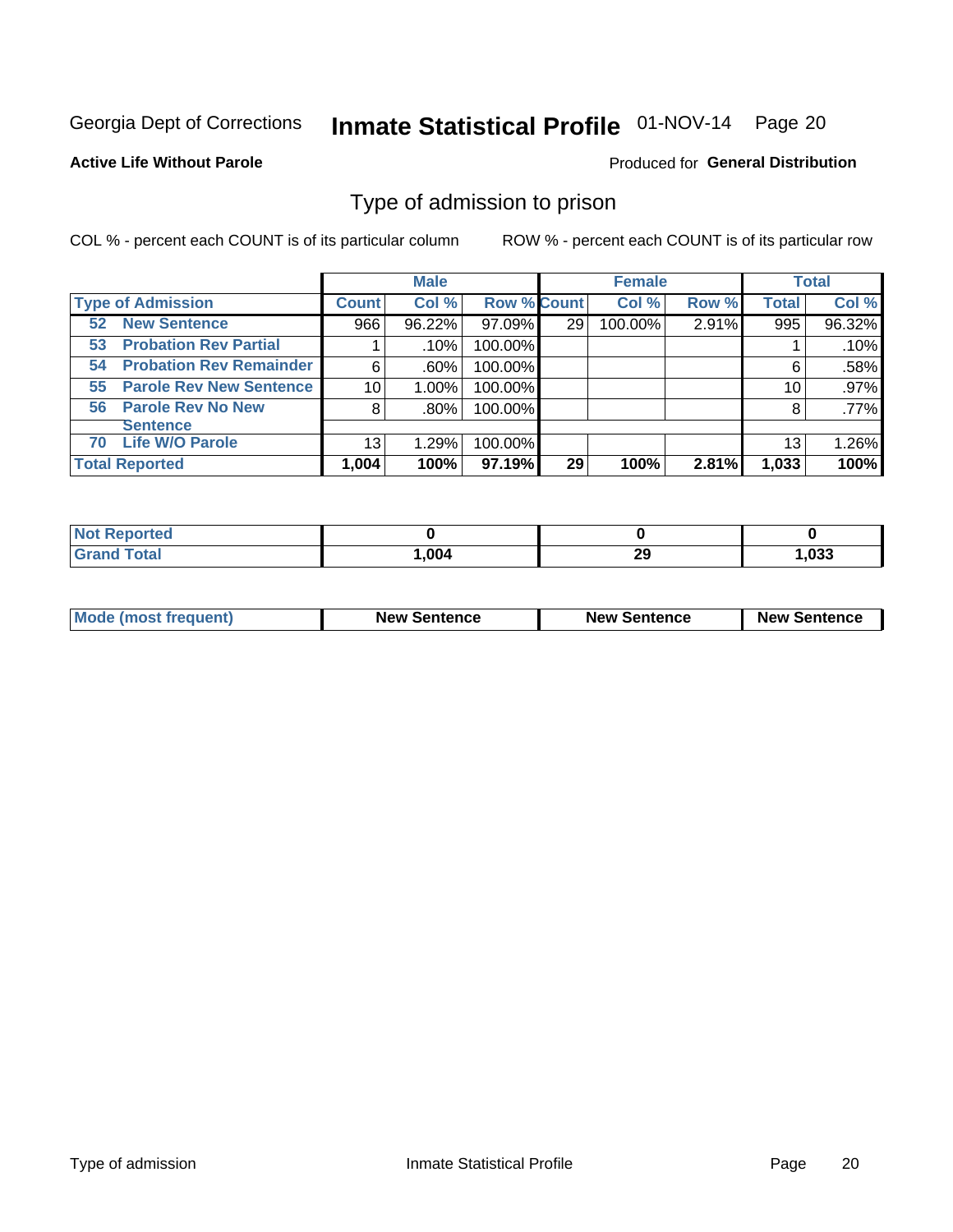# Inmate Statistical Profile 01-NOV-14 Page 21

**Active Life Without Parole** 

### Produced for General Distribution

### Current / last security status

COL % - percent each COUNT is of its particular column

|                        |                 | <b>Male</b> |                    |    | <b>Female</b> |          |       | <b>Total</b> |
|------------------------|-----------------|-------------|--------------------|----|---------------|----------|-------|--------------|
| <b>Security Status</b> | Count l         | Col %       | <b>Row % Count</b> |    | Col %         | Row %    | Total | Col %        |
| 3 Minimum              |                 | .10% '      | 100.00%            |    | .00%          |          |       | $.10\%$      |
| 4 Medium               | 12 <sub>1</sub> | 1.20%       | 100.00%            |    | .00%          |          | 12    | $1.16\%$     |
| 5 Close                | 991             | 98.71%      | $97.16\%$          | 29 | 100.00%       | $2.84\%$ | 1,020 | 98.74%       |
| <b>Total Reported</b>  | 1,004           | 100%        | $97.19\%$          | 29 | 100%          | 2.81%    | 1,033 | 100%         |

| <b>Still being diagnosed</b> |       |    |       |
|------------------------------|-------|----|-------|
| <b>Not Reported</b>          |       |    |       |
| <b>Grand Total</b>           | 1,004 | 29 | 1,033 |

| Mode (most frequent) | Close | Close | <b>Close</b> |
|----------------------|-------|-------|--------------|
|                      |       |       |              |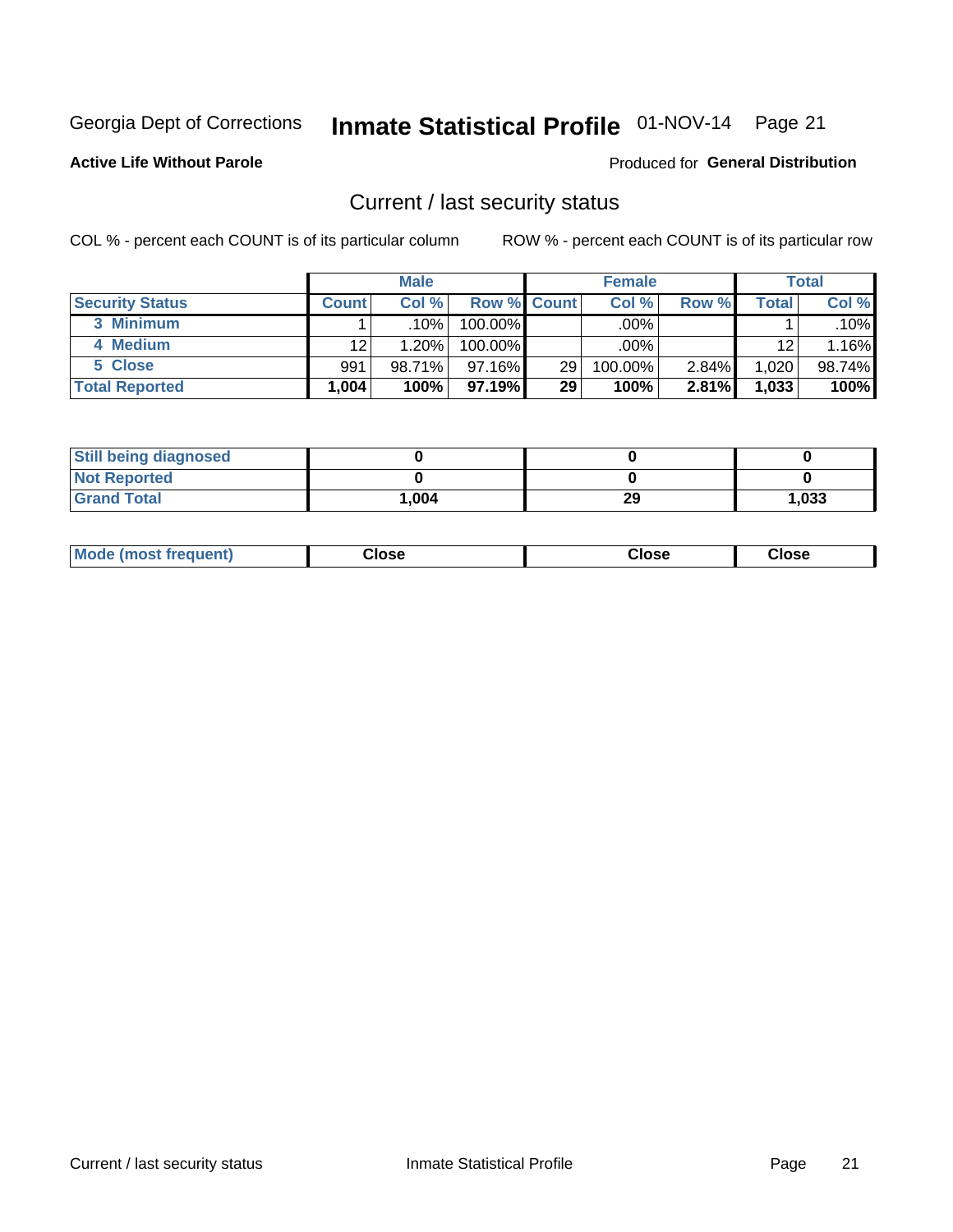# Inmate Statistical Profile 01-NOV-14 Page 22

**Active Life Without Parole** 

### Produced for General Distribution

# Current / last type of institution

COL % - percent each COUNT is of its particular column

|                            |              | <b>Male</b> |                    |    | <b>Female</b> |       |       | <b>Total</b> |
|----------------------------|--------------|-------------|--------------------|----|---------------|-------|-------|--------------|
| <b>Type of Institution</b> | <b>Count</b> | Col %       | <b>Row % Count</b> |    | Col %         | Row % | Total | Col %        |
| <b>State Prison</b>        | 1.001        | 99.70%      | 97.18%             | 29 | 100.00%       | 2.82% | 1,030 | 99.71%       |
| <b>Transitional Center</b> |              | .20%        | 100.00%            |    |               |       |       | .19%         |
| <b>Private Prison</b>      |              | .10%        | 100.00%            |    |               |       |       | $.10\%$      |
| <b>Total Reported</b>      | 1,004        | 100%        | $97.19\%$          | 29 | 100%          | 2.81% | 1,033 | 100%         |

| <b>Not Reported</b> |      |    |      |
|---------------------|------|----|------|
| <b>Total</b>        | ,004 | 29 | ,033 |

| <b>Mode (most frequent)</b> | <b>State Prison</b> | <b>State Prison</b> | <b>State Prisonl</b> |
|-----------------------------|---------------------|---------------------|----------------------|
|                             |                     |                     |                      |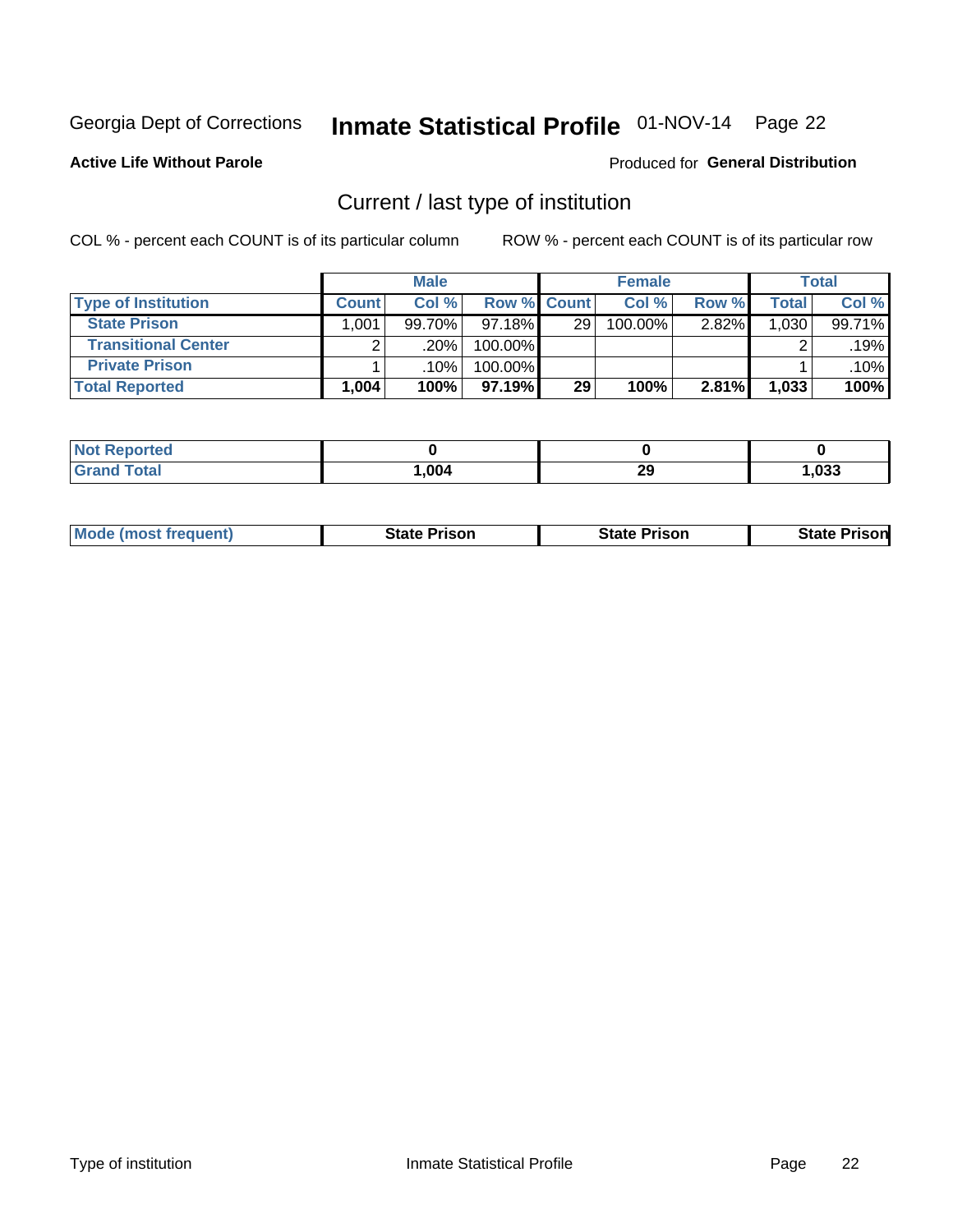# Inmate Statistical Profile 01-NOV-14 Page 23

**Active Life Without Parole** 

### Produced for General Distribution

### Institution type - transitional centers

COL % - percent each COUNT is of its particular column

|                                          |              | <b>Male</b> |                    | <b>Female</b> |       |              | <b>Total</b> |
|------------------------------------------|--------------|-------------|--------------------|---------------|-------|--------------|--------------|
| <b>Institution Type - Trans. Centers</b> | <b>Count</b> | Col%        | <b>Row % Count</b> | Col %         | Row % | <b>Total</b> | Col %        |
| <b>Clayton Tc</b>                        |              | $50.00\%$   | $100.00\%$         |               |       |              | 50.00%       |
| <b>Macon Tc</b>                          |              | $50.00\%$   | $100.00\%$         |               |       |              | 50.00%       |
| <b>Total Reported</b>                    |              | 100%        | 100%               |               | %     |              | 100%         |

| rtea                               |  |  |
|------------------------------------|--|--|
| $\sim$ $\sim$ $\sim$ $\sim$ $\sim$ |  |  |

| Mode (most frequent) | <b>Clayton Tc</b> | <b>Null</b> | <b>Clayton Tc</b> |
|----------------------|-------------------|-------------|-------------------|
|                      |                   |             |                   |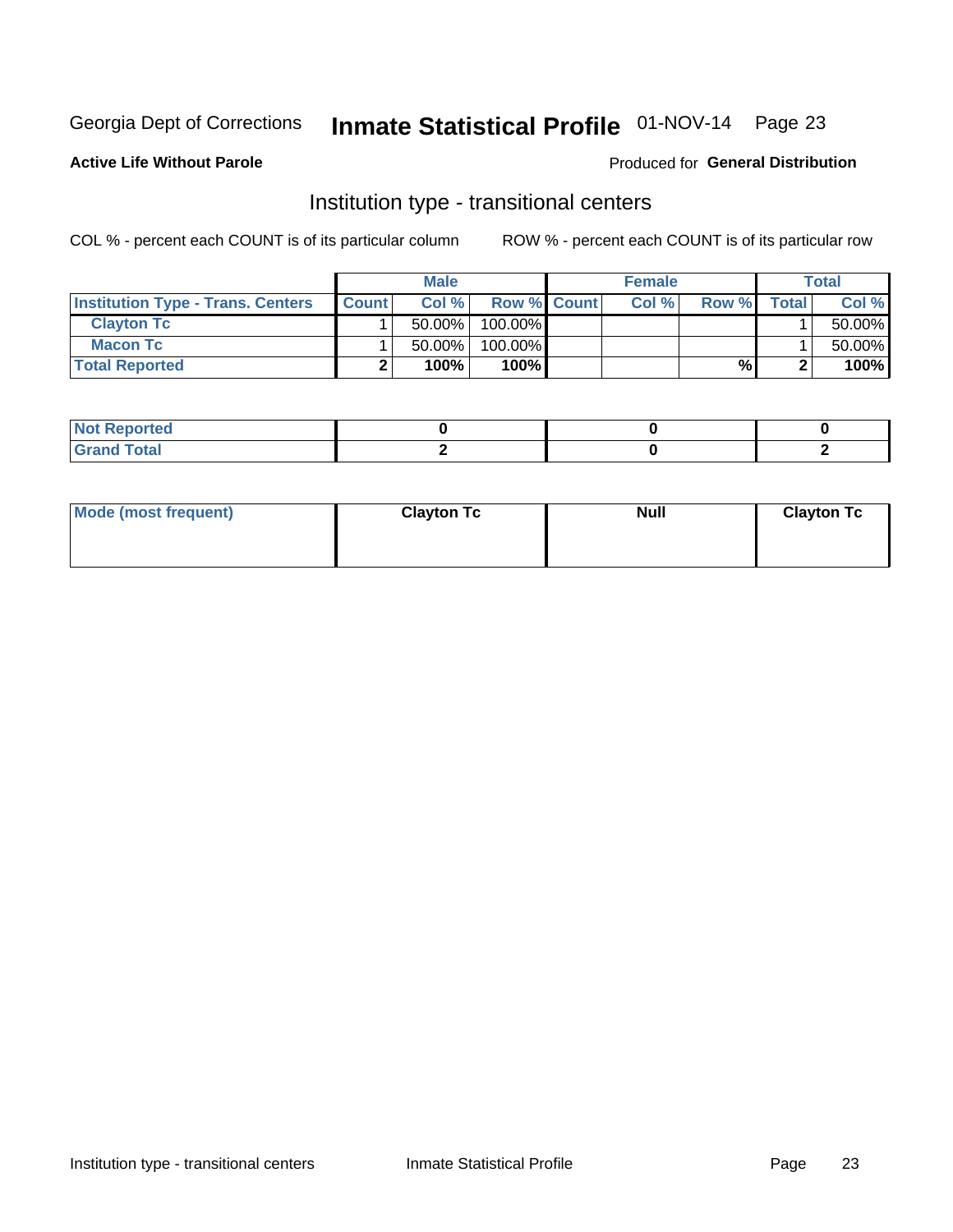# Inmate Statistical Profile 01-NOV-14 Page 24

**Active Life Without Parole** 

**Produced for General Distribution** 

### Institution type - county prisons

COL % - percent each COUNT is of its particular column

|                                                    | <b>Male</b> |       |  | <b>Female</b> |                          |             | <b>Total</b> |       |
|----------------------------------------------------|-------------|-------|--|---------------|--------------------------|-------------|--------------|-------|
| <b>Institution Type - County Prisons   Count  </b> |             | Col % |  |               | <b>Row % Count Col %</b> | Row % Total |              | Col % |
| <b>Total Reported</b>                              |             |       |  |               |                          |             |              |       |

| <b>Not Reported</b>   |  |  |
|-----------------------|--|--|
| <b>Total</b><br>Granc |  |  |

| Mode (most frequent) | <b>Null</b> | <b>Null</b><br><b>Null</b> |
|----------------------|-------------|----------------------------|
|                      |             |                            |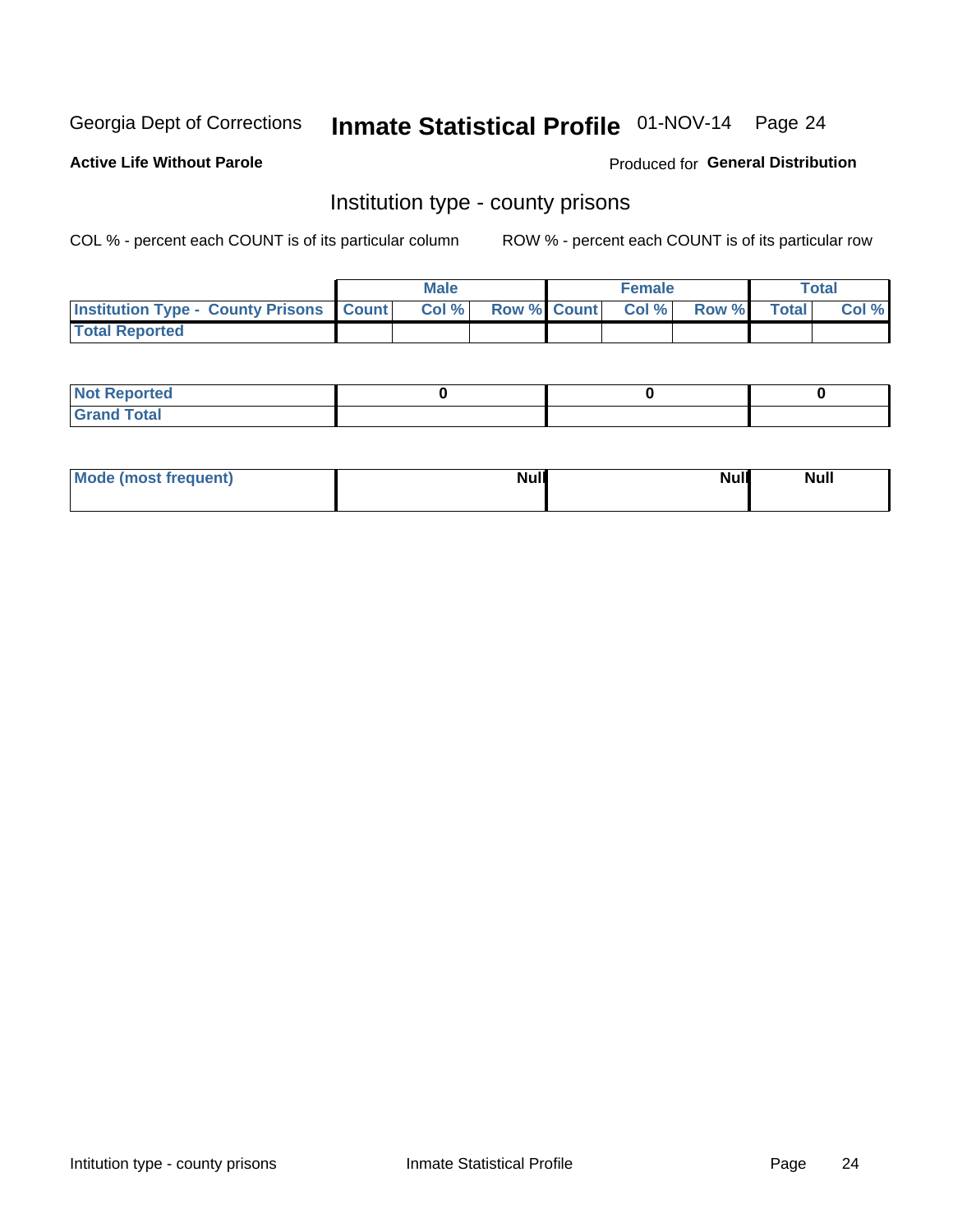# Inmate Statistical Profile 01-NOV-14 Page 25

### **Active Life Without Parole**

### **Produced for General Distribution**

### Institution type - state prisons

COL % - percent each COUNT is of its particular column

ROW % - percent each COUNT is of its particular row

|                                         |                | <b>Male</b>               |         |              | <b>Female</b>                 |         | <b>Total</b>       |        |  |
|-----------------------------------------|----------------|---------------------------|---------|--------------|-------------------------------|---------|--------------------|--------|--|
| <b>Institution Type - State Prisons</b> | <b>Count</b>   | $\overline{\text{Col}}$ % | Row %   | <b>Count</b> | $\overline{\text{Col}}$ %     | Row %   | <b>Total</b>       | Col %  |  |
| <b>Arrendale State Prison</b>           |                |                           |         | 16           | 55.17%                        | 100.00% | 16                 | 1.55%  |  |
| <b>Augusta State Med. Prison</b>        | 59             | 5.89%                     | 100.00% |              |                               |         | 59                 | 5.73%  |  |
| <b>Baldwin State Prison</b>             | 28             | 2.80%                     | 100.00% |              |                               |         | 28                 | 2.72%  |  |
| <b>Calhoun State Prison</b>             | 1              | .10%                      | 100.00% |              |                               |         | 1                  | .10%   |  |
| <b>Central State Prison</b>             | 3              | .30%                      | 100.00% |              |                               |         | 3                  | .29%   |  |
| <b>Coastal State Prison</b>             | $\overline{2}$ | .20%                      | 100.00% |              |                               |         | 2                  | .19%   |  |
| <b>Dooly State Prison</b>               | 4              | .40%                      | 100.00% |              |                               |         | 4                  | .39%   |  |
| <b>Ga Diag Class Prison</b>             | 80             | 7.99%                     | 100.00% |              |                               |         | 80                 | 7.77%  |  |
| <b>Ga State Prison</b>                  | 28             | 2.80%                     | 100.00% |              |                               |         | 28                 | 2.72%  |  |
| <b>Hancock State Prison</b>             | 104            | 10.39%                    | 100.00% |              |                               |         | 104                | 10.10% |  |
| <b>Hays State Prison</b>                | 105            | 10.49%                    | 100.00% |              |                               |         | 105                | 10.19% |  |
| <b>Macon State Prison</b>               | 172            | 17.18%                    | 100.00% |              |                               |         | 172                | 16.70% |  |
| <b>Phillips State Prison</b>            | 18             | 1.80%                     | 100.00% |              |                               |         | 18                 | 1.75%  |  |
| <b>Pulaski State Prison</b>             |                |                           |         | 13           | 44.83%                        | 100.00% | 13                 | 1.26%  |  |
| <b>Rogers State Prison</b>              | $\overline{2}$ | .20%                      | 100.00% |              |                               |         | $\overline{2}$     | .19%   |  |
| <b>Smith State Prison</b>               | 115            | 11.49%                    | 100.00% |              |                               |         | 115                | 11.17% |  |
| <b>Telfair State Prison</b>             | 109            | 10.89%                    | 100.00% |              |                               |         | 109                | 10.58% |  |
| <b>Valdosta State Prison</b>            | 83             | 8.29%                     | 100.00% |              |                               |         | 83                 | 8.06%  |  |
| <b>Ware State Prison</b>                | 87             | 8.69%                     | 100.00% |              |                               |         | 87                 | 8.45%  |  |
| <b>Wilcox State Prison</b>              | 1              | .10%                      | 100.00% |              |                               |         | 1                  | .10%   |  |
| <b>Total Reported</b>                   | 1,001          | 100%                      | 97.18%  | 29           | 100%                          | 2.82%   | 1,030              | 100%   |  |
| <b>Not Reported</b>                     |                | $\mathbf 0$               |         | $\bf{0}$     |                               |         | $\bf{0}$           |        |  |
| <b>Grand Total</b>                      |                | 1,001                     |         |              | $\overline{29}$               |         |                    | 1,030  |  |
| <b>Mode (most frequent)</b>             |                | <b>Macon State Prison</b> |         |              | <b>Arrendale State Prison</b> |         | <b>Macon State</b> |        |  |

Prison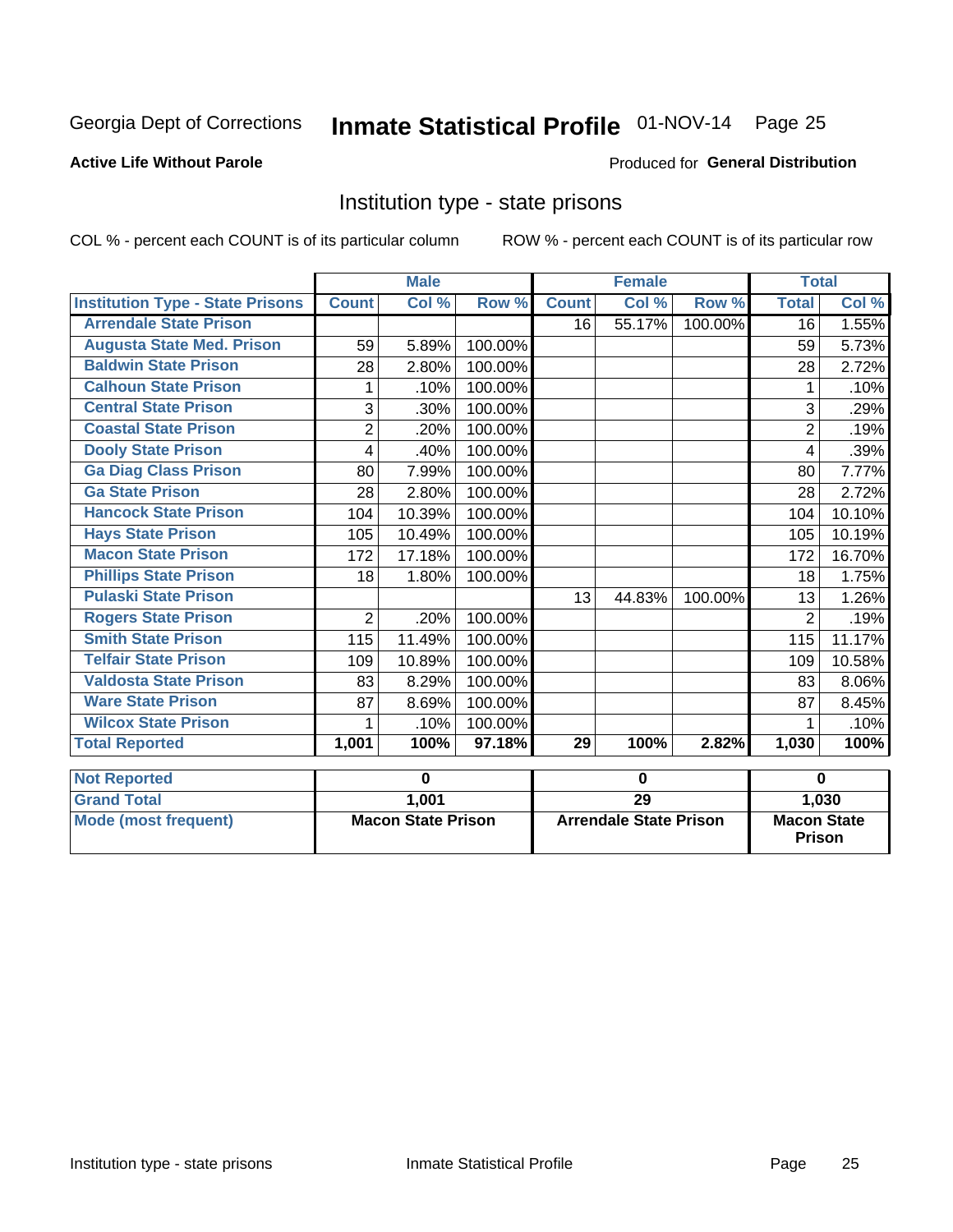# Inmate Statistical Profile 01-NOV-14 Page 26

**Active Life Without Parole** 

### Produced for General Distribution

### Institution type - private prisons

COL % - percent each COUNT is of its particular column

|                                           | <b>Male</b>  |            |                    | <b>Female</b> |       |       | Total        |         |
|-------------------------------------------|--------------|------------|--------------------|---------------|-------|-------|--------------|---------|
| <b>Institution Type - Private Prisons</b> | <b>Count</b> | Col%       | <b>Row % Count</b> |               | Col % | Row % | <b>Total</b> | Col %   |
| <b>Coffee Corr Facility</b>               |              | $100.00\%$ | 100.00%            |               |       |       |              | 100.00% |
| <b>Total Reported</b>                     |              | $100\%$    | $100\%$            |               |       | %     |              | 100%    |

| <b>Not Reported</b>    |  |  |
|------------------------|--|--|
| <b>Total</b><br>re e d |  |  |

| Mode (most frequent) | <b>Coffee Corr Facility</b> | <b>Null</b> | <b>Coffee Corr</b><br><b>Facility</b> |
|----------------------|-----------------------------|-------------|---------------------------------------|
|----------------------|-----------------------------|-------------|---------------------------------------|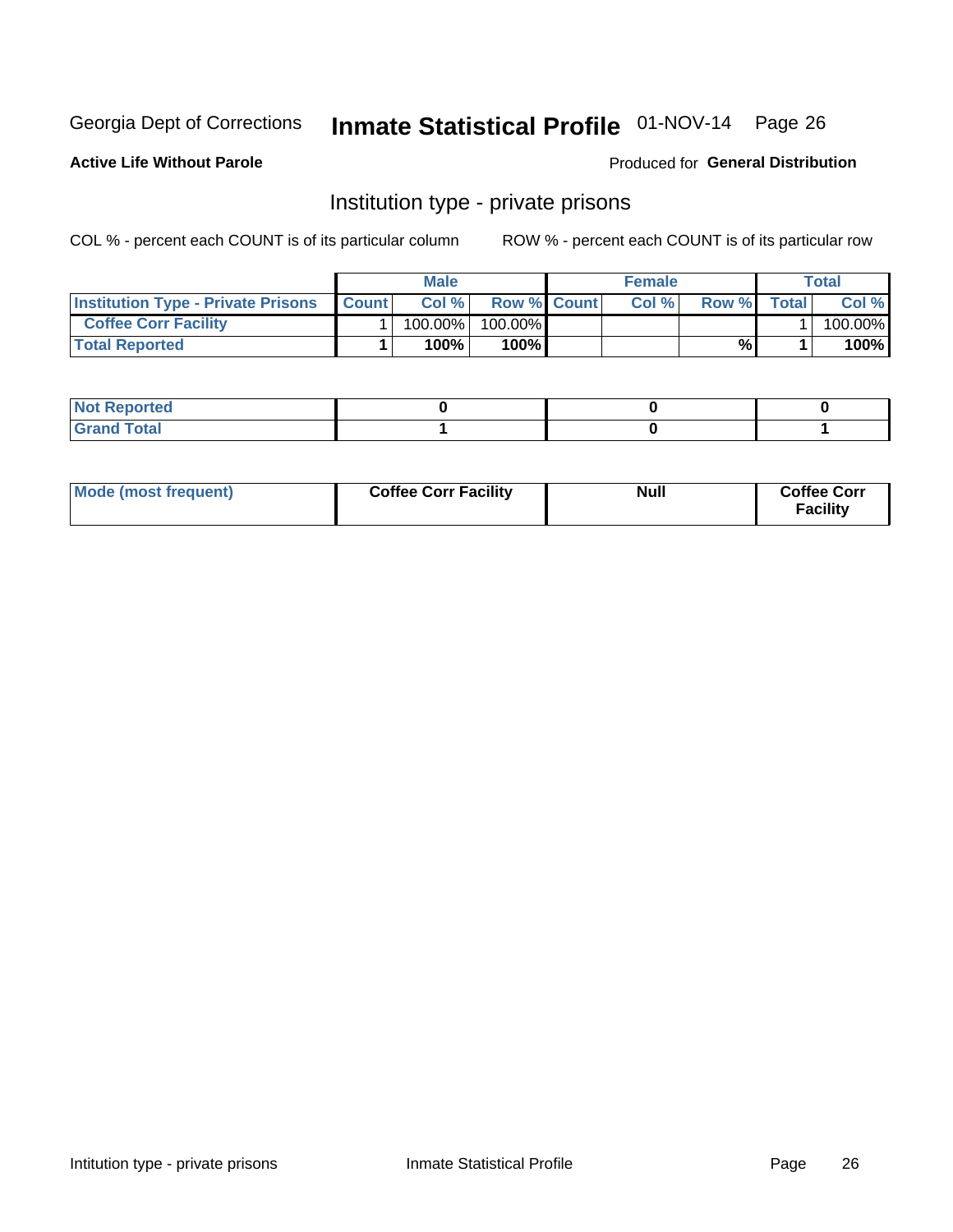# Inmate Statistical Profile 01-NOV-14 Page 27

#### **Active Life Without Parole**

### Produced for General Distribution

### Institution type - inmate boot camp

COL % - percent each COUNT is of its particular column

|                                      | <b>Male</b>  |       |               |              | <b>Female</b> | <b>Total</b> |  |       |
|--------------------------------------|--------------|-------|---------------|--------------|---------------|--------------|--|-------|
| <b>Institution Type - Boot Camps</b> | <b>Count</b> | Col % | <b>Row %I</b> | <b>Count</b> | Col %         | Row % Total  |  | Col % |
| <b>Total Rported</b>                 |              |       |               |              |               |              |  |       |

| <b>Not Reported</b>            |  |  |
|--------------------------------|--|--|
| <b>Total</b><br>C <sub>r</sub> |  |  |

| Mod<br>uamo | Nul.<br>$- - - - - -$ | <b>Null</b> | <br>uu.<br>------ |
|-------------|-----------------------|-------------|-------------------|
|             |                       |             |                   |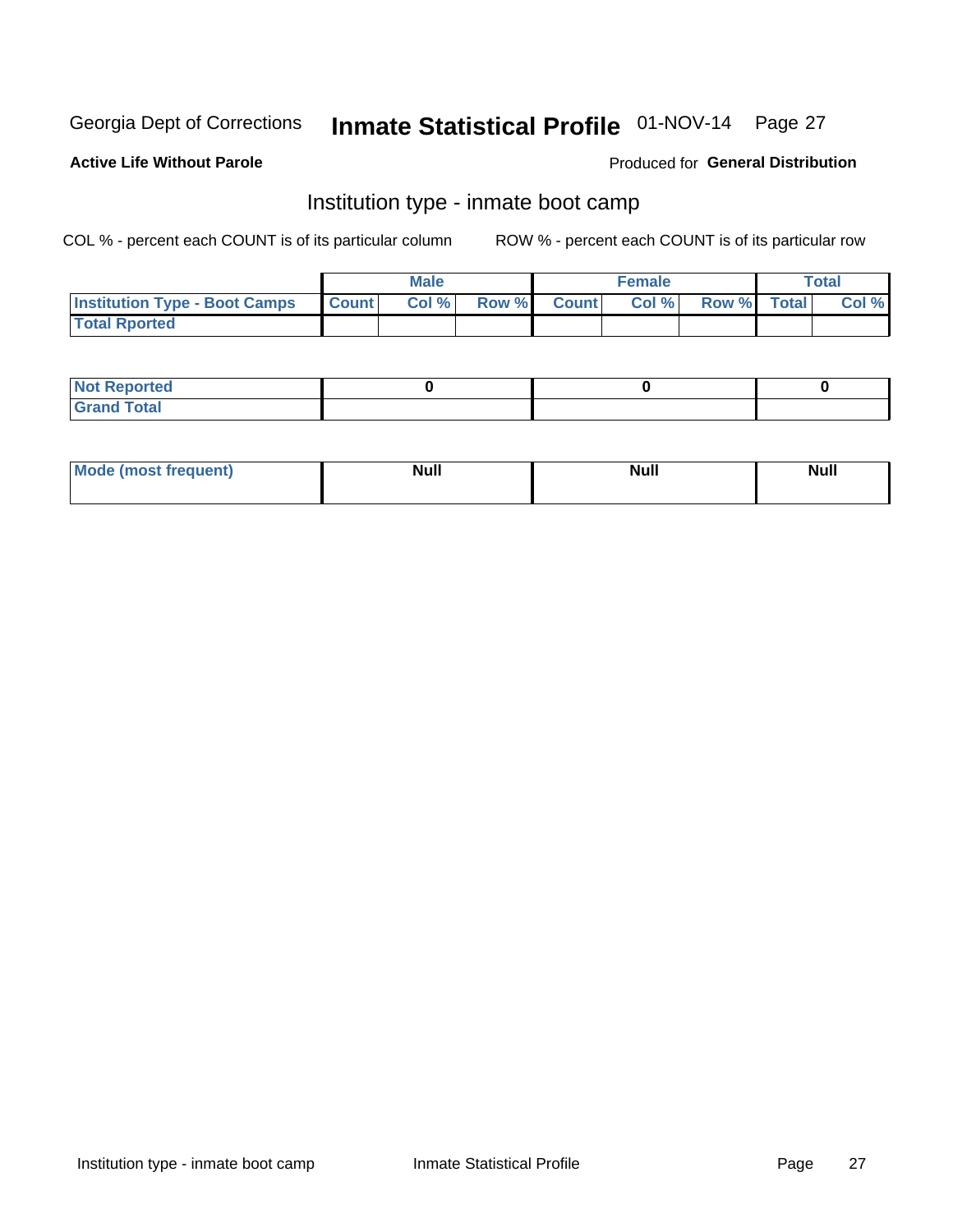# Inmate Statistical Profile 01-NOV-14 Page 28

### **Active Life Without Parole**

#### Produced for General Distribution

### Number of disciplinary reports

COL % - percent each COUNT is of its particular column

|                                       | <b>Male</b>  |        |         | <b>Female</b> |        |       | <b>Total</b> |        |
|---------------------------------------|--------------|--------|---------|---------------|--------|-------|--------------|--------|
| <b>Number of Disciplinary Reports</b> | <b>Count</b> | Col %  | Row %   | <b>Count</b>  | Col %  | Row % | <b>Total</b> | Col %  |
|                                       | 245          | 24.40% | 94.96%  | 13            | 44.83% | 5.04% | 258          | 24.98% |
|                                       | 143          | 14.24% | 97.95%  | 3             | 10.34% | 2.05% | 146          | 14.13% |
| 2                                     | 105          | 10.46% | 96.33%  | 4             | 13.79% | 3.67% | 109          | 10.55% |
| 3                                     | 62           | 6.18%  | 95.38%  | 3             | 10.34% | 4.62% | 65           | 6.29%  |
|                                       | 55           | 5.48%  | 100.00% |               |        |       | 55           | 5.32%  |
| 5                                     | 47           | 4.68%  | 100.00% |               |        |       | 47           | 4.55%  |
| <b>More Than 5</b>                    | 347          | 34.56% | 98.30%  | 6             | 20.69% | 1.70% | 353          | 34.17% |
| <b>Total Reported</b>                 | 1,004        | 100%   | 97.19%  | 29            | 100%   | 2.81% | 1,033        | 100%   |

| <b>Not Reported</b> |      |    |      |
|---------------------|------|----|------|
| <sup>-</sup> otal   | ,004 | 29 | ,033 |

| Mean (average)         | 7.86 | 4.86 | 7.78 |
|------------------------|------|------|------|
| <b>Median (middle)</b> |      |      |      |
| Mode (most frequent)   |      |      |      |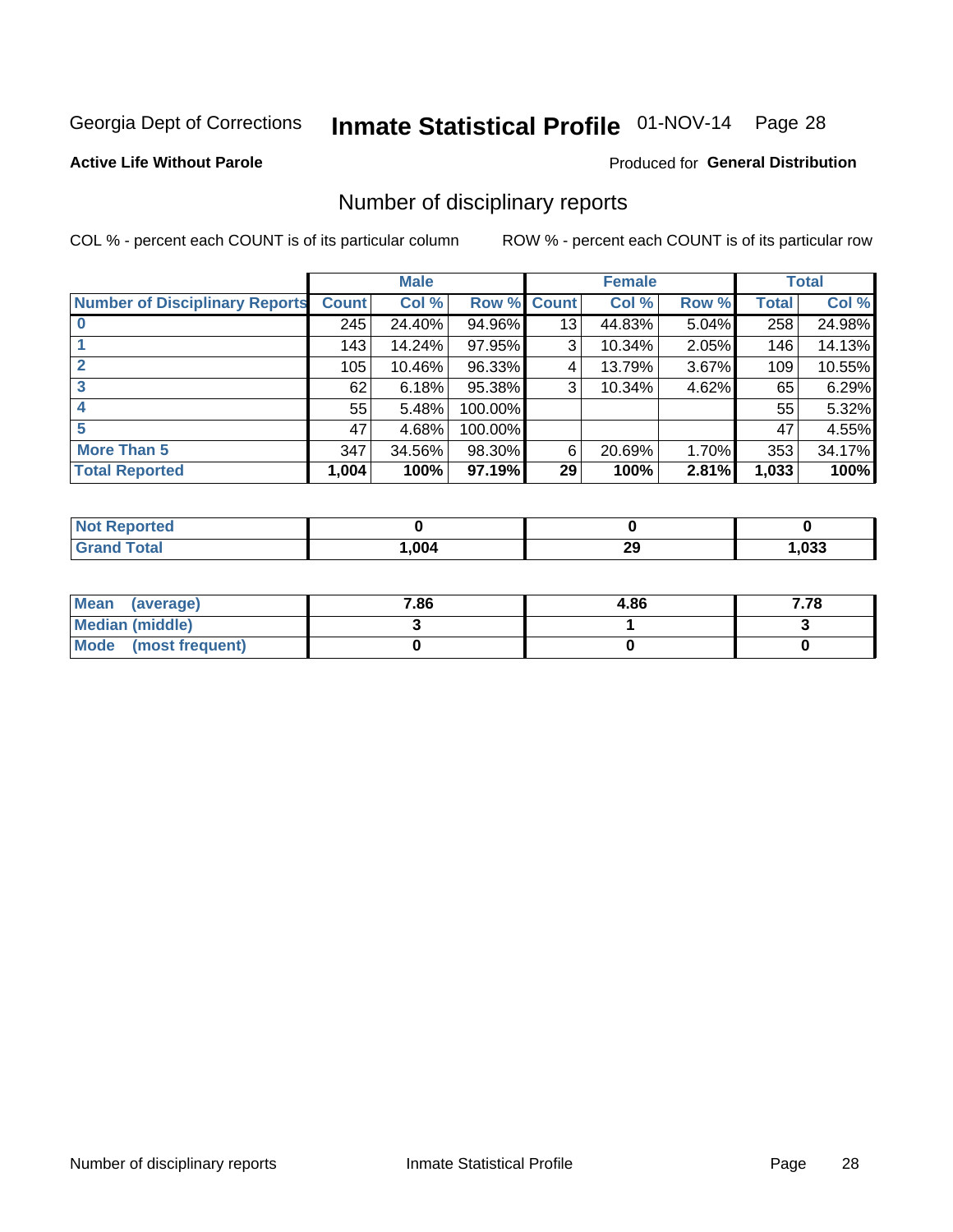# Inmate Statistical Profile 01-NOV-14 Page 29

### **Active Life Without Parole**

### **Produced for General Distribution**

### Number of transfers

COL % - percent each COUNT is of its particular column

|                            | <b>Male</b>  |        | <b>Female</b> |                 |        | <b>Total</b> |              |        |
|----------------------------|--------------|--------|---------------|-----------------|--------|--------------|--------------|--------|
| <b>Number of Transfers</b> | <b>Count</b> | Col %  | Row % Count   |                 | Col %  | Row %        | <b>Total</b> | Col %  |
|                            | 61           | 6.08%  | 91.04%        | 6               | 20.69% | 8.96%        | 67           | 6.49%  |
|                            | 13           | 1.29%  | 100.00%       |                 |        |              | 13           | 1.26%  |
| 2                          | 216          | 21.51% | 93.91%        | 14              | 48.28% | 6.09%        | 230          | 22.27% |
| 3                          | 63           | 6.27%  | 100.00%       |                 |        |              | 63           | 6.10%  |
|                            | 116          | 11.55% | 97.48%        | 3               | 10.34% | 2.52%        | 119          | 11.52% |
| 5                          | 56           | 5.58%  | 98.25%        |                 | 3.45%  | 1.75%        | 57           | 5.52%  |
| <b>More Than 5</b>         | 479          | 47.71% | 98.97%        | 5               | 17.24% | 1.03%        | 484          | 46.85% |
| <b>Total Reported</b>      | 1,004        | 100%   | 97.19%        | 29 <sup>°</sup> | 100%   | 2.81%        | 1,033        | 100.0% |

| prted<br>NOT RADO |      |          |      |
|-------------------|------|----------|------|
| <sup>-</sup> otal | ,004 | 20<br>29 | ,033 |

| Mean (average)       | 7.57 | 2.90 | 7.43 |
|----------------------|------|------|------|
| Median (middle)      |      |      |      |
| Mode (most frequent) |      |      |      |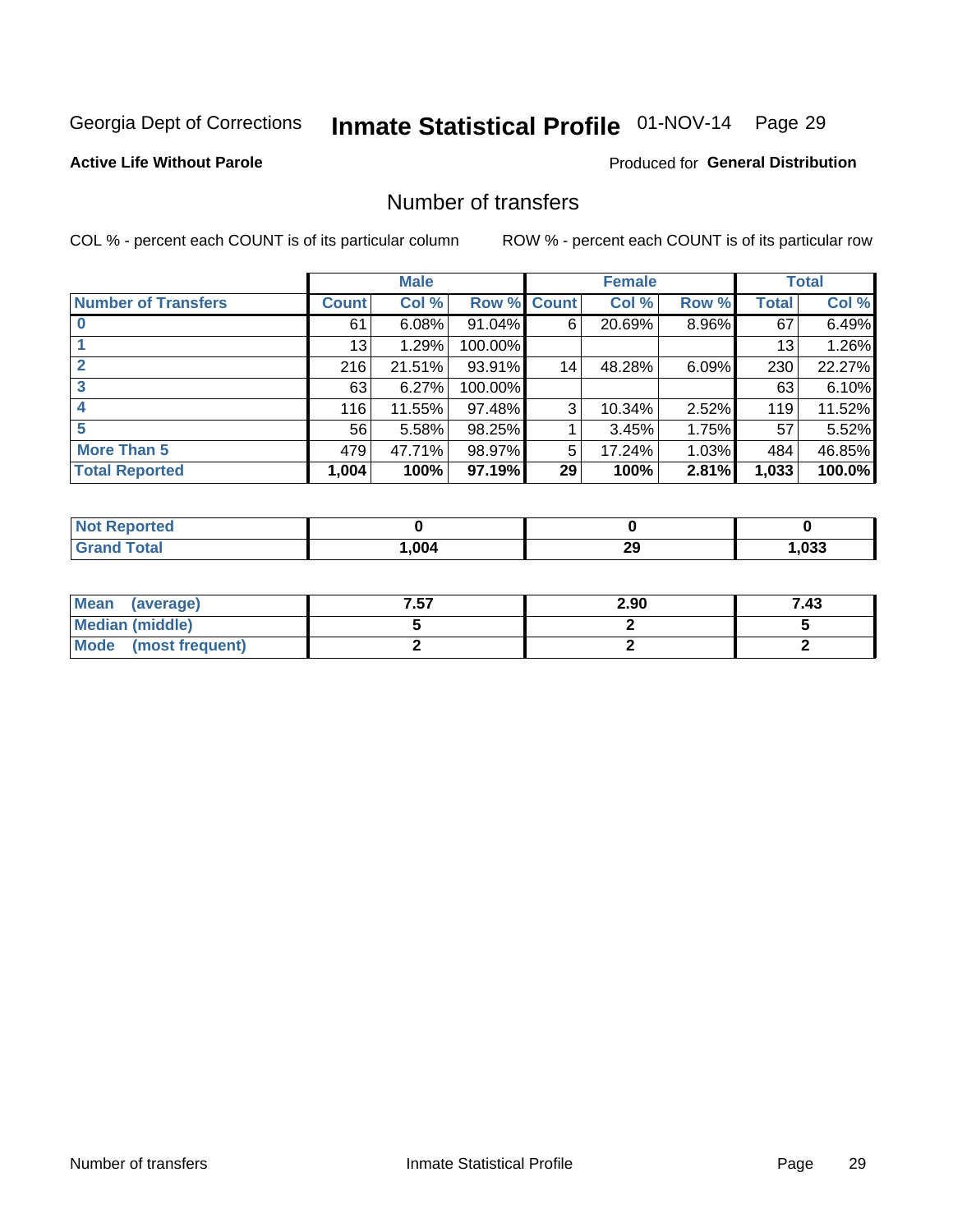# Inmate Statistical Profile 01-NOV-14 Page 30

**Active Life Without Parole** 

Produced for General Distribution

### Number of escapes

COL % - percent each COUNT is of its particular column

|                          | <b>Male</b>  |           |                    | <b>Female</b> |         |          | <b>Total</b> |        |
|--------------------------|--------------|-----------|--------------------|---------------|---------|----------|--------------|--------|
| <b>Number of Escapes</b> | <b>Count</b> | Col%      | <b>Row % Count</b> |               | Col %   | Row %    | Total        | Col %  |
|                          | 999          | $99.50\%$ | $97.18\%$          | 29            | 100.00% | $2.82\%$ | 1,028        | 99.52% |
|                          |              | $0.30\%$  | 100.00%            |               |         |          |              | 0.29%  |
|                          |              | 0.20%     | 100.00%            |               |         |          |              | 0.19%  |
| <b>Total Reported</b>    | $.004+$      | 100%      | $97.19\%$          | 29            | 100%    | 2.81%    | 1,033        | 100%   |

| <b>orteg</b><br><b>NOT</b> |      |    |      |
|----------------------------|------|----|------|
| 'otal<br>Grand             | .004 | 29 | ,033 |

| Mean (average)       |  | י ש |
|----------------------|--|-----|
| Median (middle)      |  |     |
| Mode (most frequent) |  |     |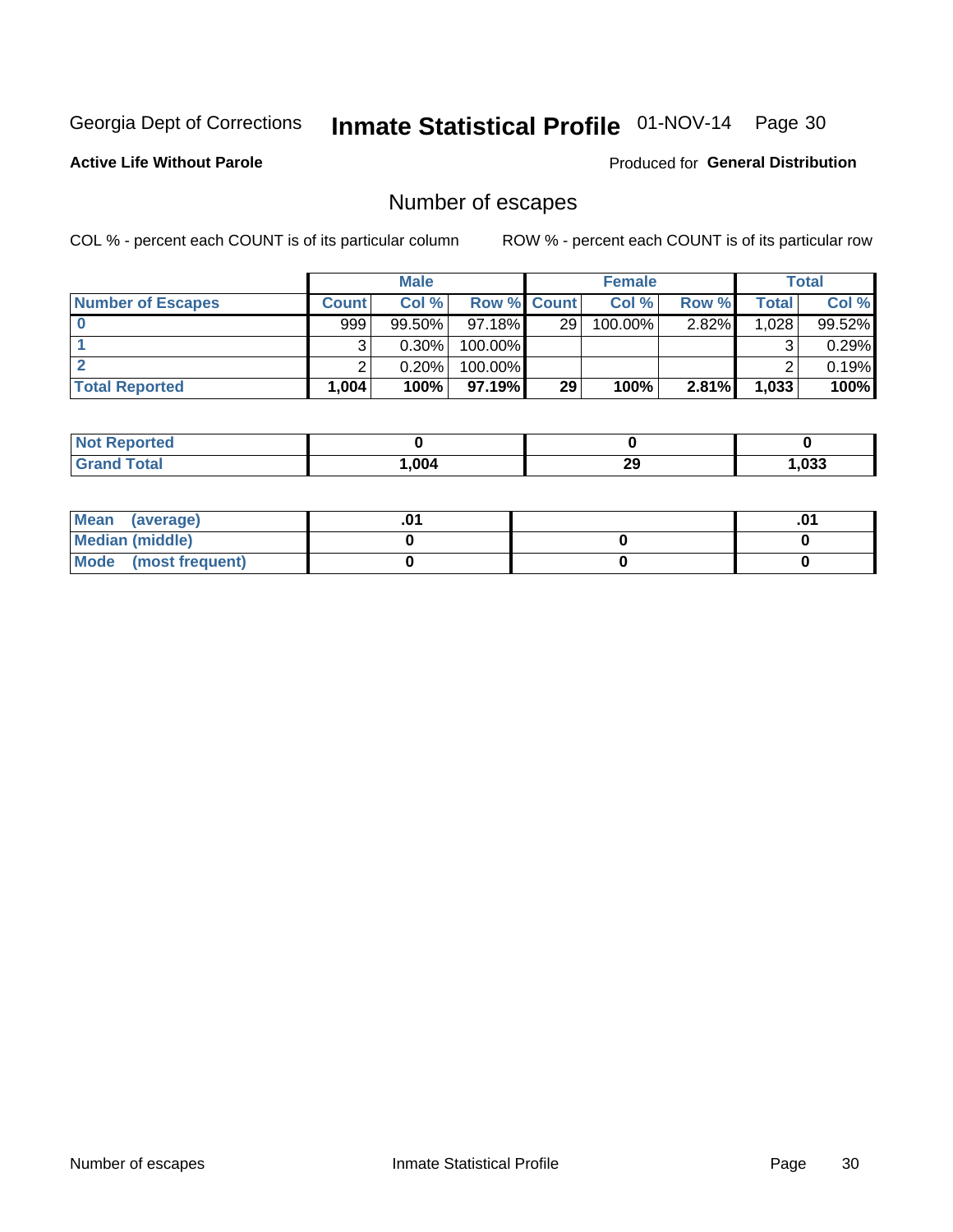### **Active Life Without Parole**

### Produced for General Distribution

### Time served in current (or last) institution

COL % - percent each COUNT is of its particular column

|                            |              | <b>Male</b> |         |                 | <b>Female</b> |        | <b>Total</b> |        |
|----------------------------|--------------|-------------|---------|-----------------|---------------|--------|--------------|--------|
| <b>Time In Institution</b> | <b>Count</b> | Col %       | Row %   | <b>Count</b>    | Col %         | Row %  | <b>Total</b> | Col %  |
| 0 to 3 months              | 134          | 13.35%      | 98.53%  | 2               | 6.90%         | 1.47%  | 136          | 13.17% |
| 3.01 to 6 months           | 84           | 8.37%       | 97.67%  | 2               | 6.90%         | 2.33%  | 86           | 8.33%  |
| 6.01 to 9 months           | 86           | 8.57%       | 98.85%  | 1               | 3.45%         | 1.15%  | 87           | 8.42%  |
| 9.01 to 12 months          | 51           | 5.08%       | 98.08%  | 1               | 3.45%         | 1.92%  | 52           | 5.03%  |
| 12.01 to 18 months         | 120          | 11.95%      | 95.24%  | 6               | 20.69%        | 4.76%  | 126          | 12.20% |
| <b>18.01 to 24 months</b>  | 91           | 9.06%       | 95.79%  | 4               | 13.79%        | 4.21%  | 95           | 9.20%  |
| $2.01$ to 3 years          | 119          | 11.85%      | 99.17%  | 1               | 3.45%         | 0.83%  | 120          | 11.62% |
| $3.01$ to 4 years          | 84           | 8.37%       | 89.36%  | 10 <sup>1</sup> | 34.48%        | 10.64% | 94           | 9.10%  |
| $4.01$ to 5 years          | 61           | 6.08%       | 100.00% |                 |               |        | 61           | 5.91%  |
| 5.01 to 6 years            | 48           | 4.78%       | 100.00% |                 |               |        | 48           | 4.65%  |
| 6.01 to 7 years            | 34           | 3.39%       | 100.00% |                 |               |        | 34           | 3.29%  |
| 7.01 to 8 years            | 16           | 1.59%       | 100.00% |                 |               |        | 16           | 1.55%  |
| 8.01 to 9 years            | 19           | 1.89%       | 100.00% |                 |               |        | 19           | 1.84%  |
| 9.01 to 10 years           | 16           | 1.59%       | 94.12%  | 1               | 3.45%         | 5.88%  | 17           | 1.65%  |
| Over 10 years              | 41           | 4.08%       | 97.62%  | 1               | 3.45%         | 2.38%  | 42           | 4.07%  |
| <b>Total Reported</b>      | 1,004        | 100%        | 97.19%  | 29              | 100%          | 2.81%  | 1,033        | 100.0% |

| <b>Not Reported</b> |        |                    |      |
|---------------------|--------|--------------------|------|
| $f$ oto'            | 004, ا | nr<br>∠ง<br>$\sim$ | ,033 |

| <b>Mean</b><br>(average) | 33 months | 31 months | 33 months |  |  |
|--------------------------|-----------|-----------|-----------|--|--|
| Median (middle)          | 19 months | 21 months | 19 months |  |  |
| Mode (most frequent)     | months    | 2 months  | ∣ months  |  |  |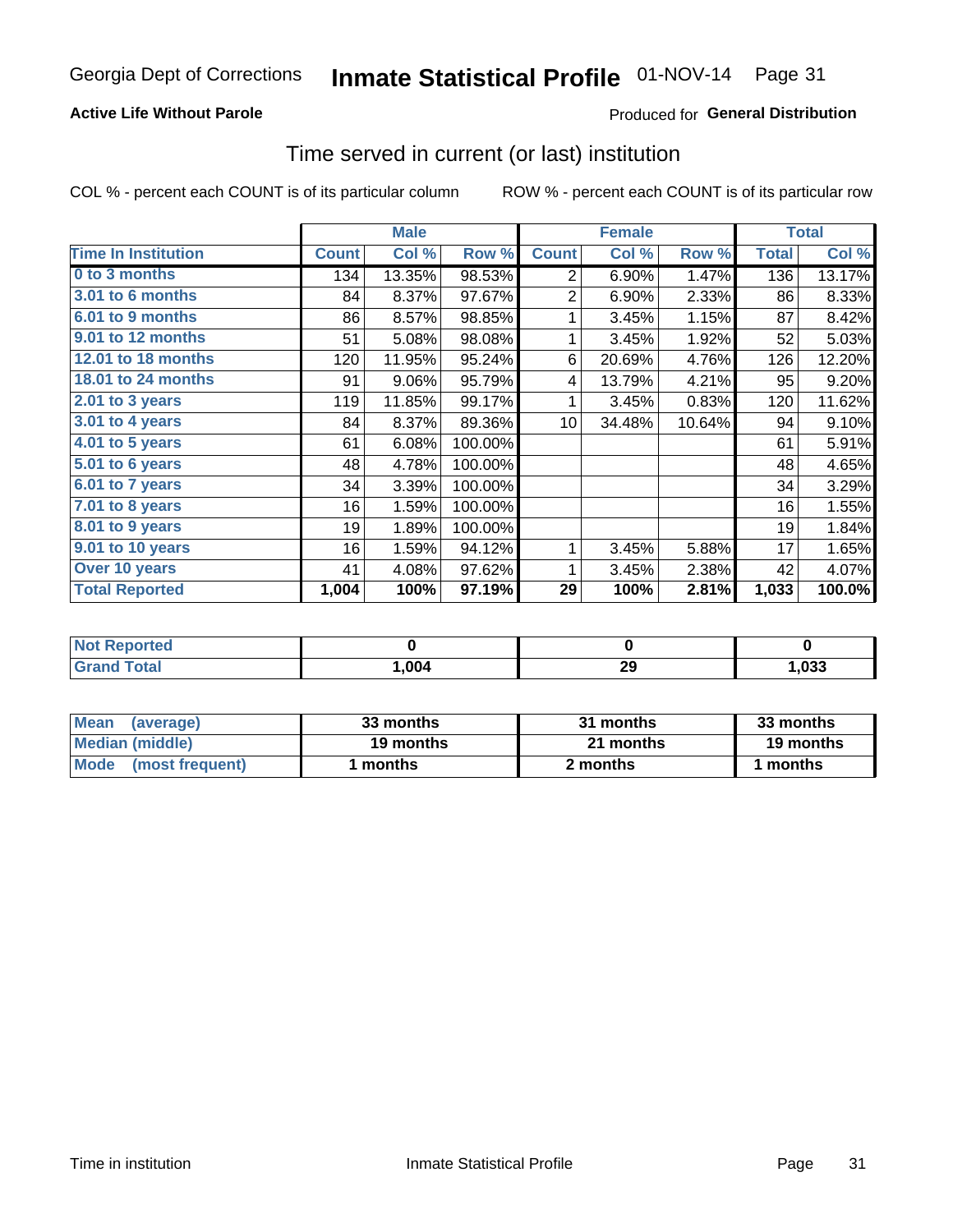# Inmate Statistical Profile 01-NOV-14 Page 32

### **Active Life Without Parole**

### Produced for General Distribution

### Highest grade level attained

COL % - percent each COUNT is of its particular column

|                              |                | <b>Male</b> |         |                 | <b>Female</b> |        |                | <b>Total</b> |
|------------------------------|----------------|-------------|---------|-----------------|---------------|--------|----------------|--------------|
| <b>Grade Level</b>           | <b>Count</b>   | Col %       | Row %   | <b>Count</b>    | Col %         | Row %  | <b>Total</b>   | Col %        |
| No school at all             | 1              | 0.10%       | 100.00% |                 |               |        | 1              | 0.10%        |
| Grade 1                      | $\overline{2}$ | 0.21%       | 100.00% |                 |               |        | $\overline{2}$ | 0.20%        |
| <b>Grade 2</b>               | 1              | 0.10%       | 100.00% |                 |               |        | 1              | 0.10%        |
| Grade 3                      | $\overline{2}$ | 0.21%       | 100.00% |                 |               |        | $\overline{c}$ | 0.20%        |
| Grade 4                      | 5              | 0.52%       | 100.00% |                 |               |        | 5              | 0.51%        |
| Grade 5                      | $\overline{2}$ | 0.21%       | 100.00% |                 |               |        | $\overline{c}$ | 0.20%        |
| Grade 6                      | 5              | 0.52%       | 100.00% |                 |               |        | $\overline{5}$ | 0.51%        |
| <b>Grade 7</b>               | 29             | 3.02%       | 100.00% |                 |               |        | 29             | 2.93%        |
| Grade 8                      | 54             | 5.62%       | 100.00% |                 |               |        | 54             | 5.46%        |
| Grade 9                      | 110            | 11.45%      | 97.35%  | 3               | 10.71%        | 2.65%  | 113            | 11.43%       |
| Grade 10                     | 160            | 16.65%      | 97.56%  | 4               | 14.29%        | 2.44%  | 164            | 16.58%       |
| Grade 11                     | 141            | 14.67%      | 97.92%  | 3               | 10.71%        | 2.08%  | 144            | 14.56%       |
| <b>Grade 12 or GED</b>       | 309            | 32.15%      | 96.87%  | 10              | 35.71%        | 3.13%  | 319            | 32.25%       |
| <b>Some tech school</b>      | 7              | 0.73%       | 87.50%  | 1               | 3.57%         | 12.50% | 8              | 0.81%        |
| <b>Completed tech school</b> | 10             | 1.04%       | 90.91%  | 1               | 3.57%         | 9.09%  | 11             | 1.11%        |
| College, 1 year              | 30             | 3.12%       | 96.77%  | 1               | 3.57%         | 3.23%  | 31             | 3.13%        |
| College, 2 year              | 47             | 4.89%       | 94.00%  | 3               | 10.71%        | 6.00%  | 50             | 5.06%        |
| College, 3 year              | 17             | 1.77%       | 100.00% |                 |               |        | 17             | 1.72%        |
| <b>Bachelor's degree</b>     | 19             | 1.98%       | 90.48%  | $\overline{2}$  | 7.14%         | 9.52%  | 21             | 2.12%        |
| <b>Master's degree</b>       | 6              | 0.62%       | 100.00% |                 |               |        | $\,6$          | 0.61%        |
| Ph.D. degree                 | 1              | 0.10%       | 100.00% |                 |               |        | 1              | 0.10%        |
| Law degree                   | $\overline{2}$ | 0.21%       | 100.00% |                 |               |        | $\overline{c}$ | 0.20%        |
| <b>Medical degree</b>        |                | 0.10%       | 100.00% |                 |               |        | 1              | 0.10%        |
| <b>Total Reported</b>        | 961            | 100%        | 97.17%  | $\overline{28}$ | 100%          | 2.83%  | 989            | 100%         |

| <b>orteg</b><br><b>NOT</b> | יד   |    | 44   |
|----------------------------|------|----|------|
| <b>ota</b><br>Grar         | ,004 | 29 | ,033 |

| <b>Mean</b><br>(average)       | 11.01           | 11.93           | 11.04             |  |
|--------------------------------|-----------------|-----------------|-------------------|--|
| Median (middle)                | Grade 11        | Grade 12 or GED | Grade 11          |  |
| <b>Mode</b><br>(most frequent) | Grade 12 or GED | Grade 12 or GED | I Grade 12 or GED |  |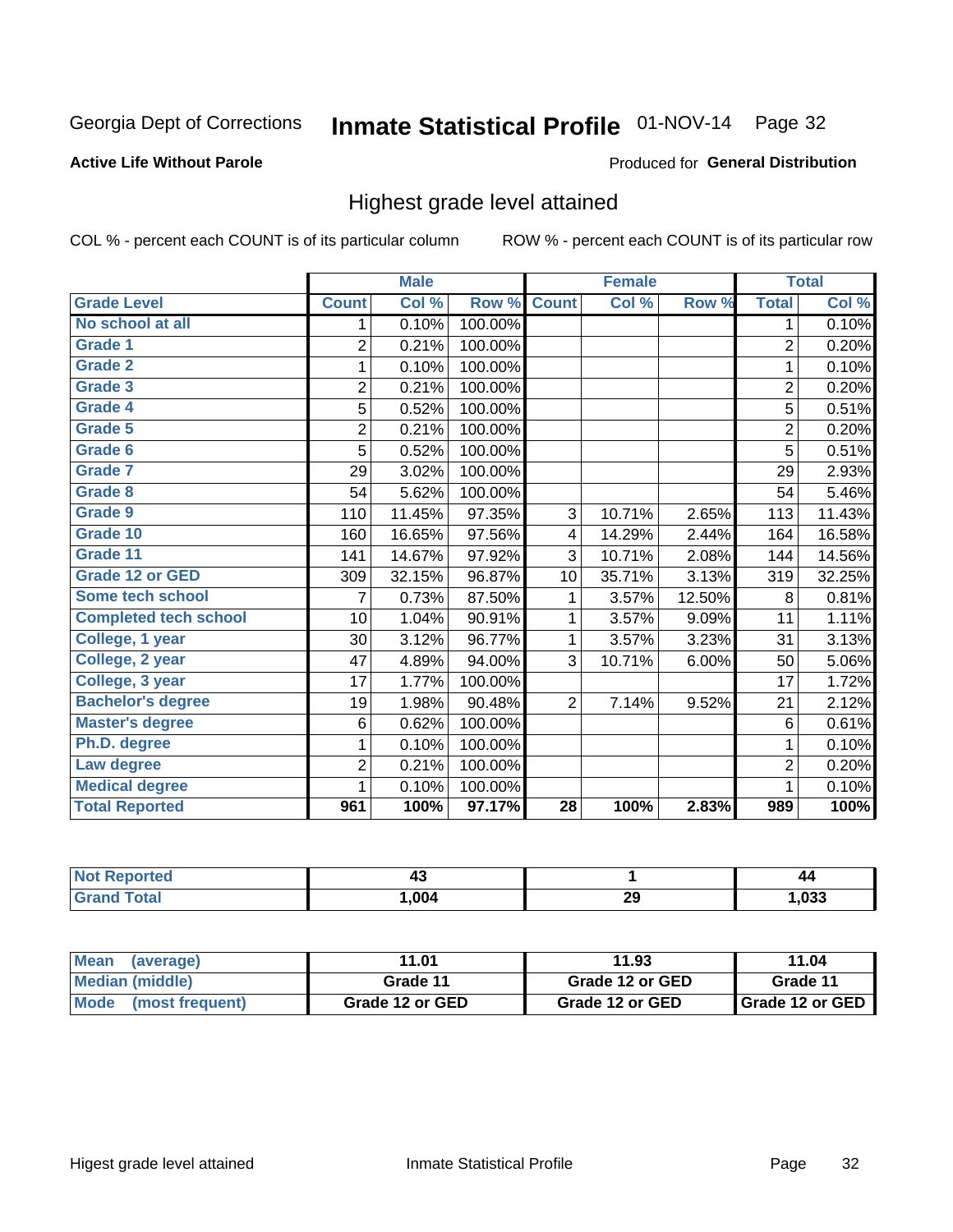# Inmate Statistical Profile 01-NOV-14 Page 33

#### **Active Life Without Parole**

### Produced for General Distribution

### Culture fair IQ scores

COL % - percent each COUNT is of its particular column

|                       | <b>Male</b>  |        | <b>Female</b>      |                |        | <b>Total</b> |              |        |
|-----------------------|--------------|--------|--------------------|----------------|--------|--------------|--------------|--------|
| <b>IQ Scores</b>      | <b>Count</b> | Col %  | <b>Row % Count</b> |                | Col %  | Row %        | <b>Total</b> | Col %  |
| $60 - 69$             | 13           | 2.84%  | 100.00%            |                |        |              | 13           | 2.73%  |
| $70 - 79$             | 34           | 7.44%  | 97.14%             |                | 5.26%  | 2.86%        | 35           | 7.35%  |
| $80 - 89$             | 58           | 12.69% | 92.06%             | 5              | 26.32% | 7.94%        | 63           | 13.24% |
| $90 - 99$             | 140          | 30.63% | 95.24%             | 7              | 36.84% | 4.76%        | 147          | 30.88% |
| $100 - 109$           | 123          | 26.91% | 98.40%             | $\overline{2}$ | 10.53% | 1.60%        | 125          | 26.26% |
| $110 - 119$           | 76           | 16.63% | 97.44%             | 2              | 10.53% | 2.56%        | 78           | 16.39% |
| $120 - 129$           | 13           | 2.84%  | 86.67%             | $\overline{2}$ | 10.53% | 13.33%       | 15           | 3.15%  |
| <b>Total Reported</b> | 457          | 100%   | 96.01%             | 19             | 100.0% | 3.99%        | 476          | 100%   |

| <b>Not Reported</b>         | 541    |    | 548   |
|-----------------------------|--------|----|-------|
| <b>Not Valid (under 60)</b> |        |    |       |
| <b>Grand Total</b>          | 004. ا | 29 | 1,033 |

| <b>Mean</b><br>(average) | 98 |    | 98 |
|--------------------------|----|----|----|
| <b>Median (middle)</b>   | 99 | 92 | 99 |
| Mode<br>(most frequent)  | 99 |    | 99 |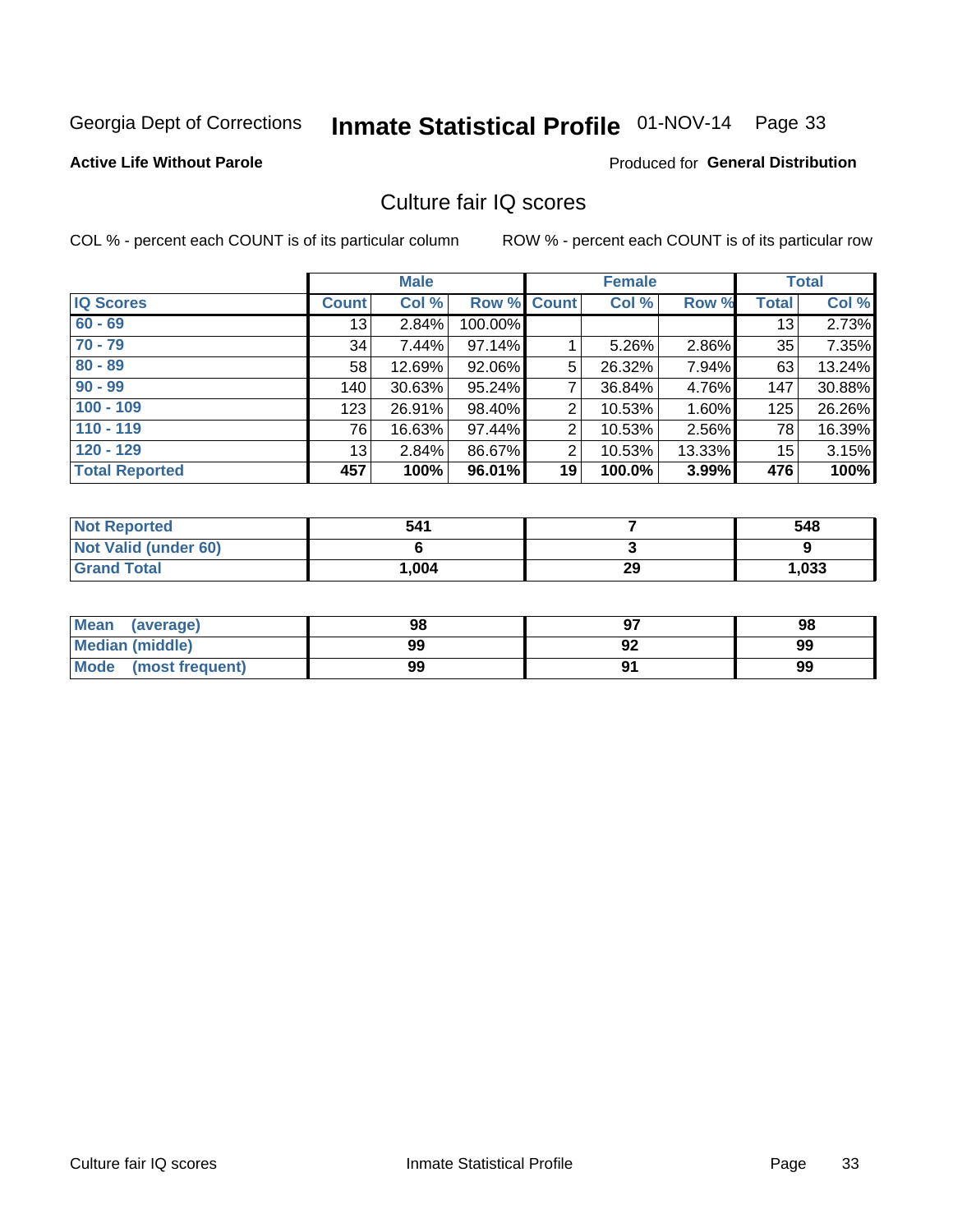# Inmate Statistical Profile 01-NOV-14 Page 34

#### **Active Life Without Parole**

### Produced for General Distribution

# Wide Range Achievement Test (WRAT) reading score

COL % - percent each COUNT is of its particular column

|                           | <b>Male</b>    |        |         | <b>Female</b> | <b>Total</b> |        |                |        |
|---------------------------|----------------|--------|---------|---------------|--------------|--------|----------------|--------|
| <b>WRAT Reading Score</b> | <b>Count</b>   | Col %  | Row %   | <b>Count</b>  | Col %        | Row %  | <b>Total</b>   | Col %  |
| $0.1$ to $0.9$            | 12             | 2.58%  | 100.00% |               |              |        | 12             | 2.46%  |
| 1.0 to 1.9                | 4              | 0.86%  | 100.00% |               |              |        | 4              | 0.82%  |
| 2.0 to 2.9                | 9              | 1.94%  | 100.00% |               |              |        | 9              | 1.85%  |
| 3.0 to 3.9                | 27             | 5.81%  | 90.00%  | 3             | 13.64%       | 10.00% | 30             | 6.16%  |
| 4.0 to 4.9                | 39             | 8.39%  | 92.86%  | 3             | 13.64%       | 7.14%  | 42             | 8.62%  |
| 5.0 to 5.9                | 39             | 8.39%  | 97.50%  | 1             | 4.55%        | 2.50%  | 40             | 8.21%  |
| 6.0 to 6.9                | 51             | 10.97% | 98.08%  | 1             | 4.55%        | 1.92%  | 52             | 10.68% |
| 7.0 to 7.9                | 12             | 2.58%  | 100.00% |               |              |        | 12             | 2.46%  |
| 8.0 to 8.9                | 37             | 7.96%  | 100.00% |               |              |        | 37             | 7.60%  |
| $9.0 \text{ to } 9.9$     | 21             | 4.52%  | 100.00% |               |              |        | 21             | 4.31%  |
| 10.0 to 10.9              | 25             | 5.38%  | 96.15%  | 1             | 4.55%        | 3.85%  | 26             | 5.34%  |
| 11.0 to 11.9              | 60             | 12.90% | 93.75%  | 4             | 18.18%       | 6.25%  | 64             | 13.14% |
| 12.0 to 12.9              | 127            | 27.31% | 93.38%  | 9             | 40.91%       | 6.62%  | 136            | 27.93% |
| 13                        | $\overline{2}$ | 0.43%  | 100.00% |               |              |        | $\overline{2}$ | 0.41%  |
| <b>Total Reported</b>     | 465            | 100%   | 95.48%  | 22            | 100.0%       | 4.52%  | 487            | 100%   |

| <b>Not</b><br>Reported | 539  |          | 546  |
|------------------------|------|----------|------|
| <b>Total</b>           | .004 | ററ<br>∠ง | ,033 |

| Mean<br>(average)    | 8.71 | 9.39 | 8.74 |
|----------------------|------|------|------|
| Median (middle)      | 9.6  | 11.4 | 9.6  |
| Mode (most frequent) | 12.9 | 12.9 | 12.9 |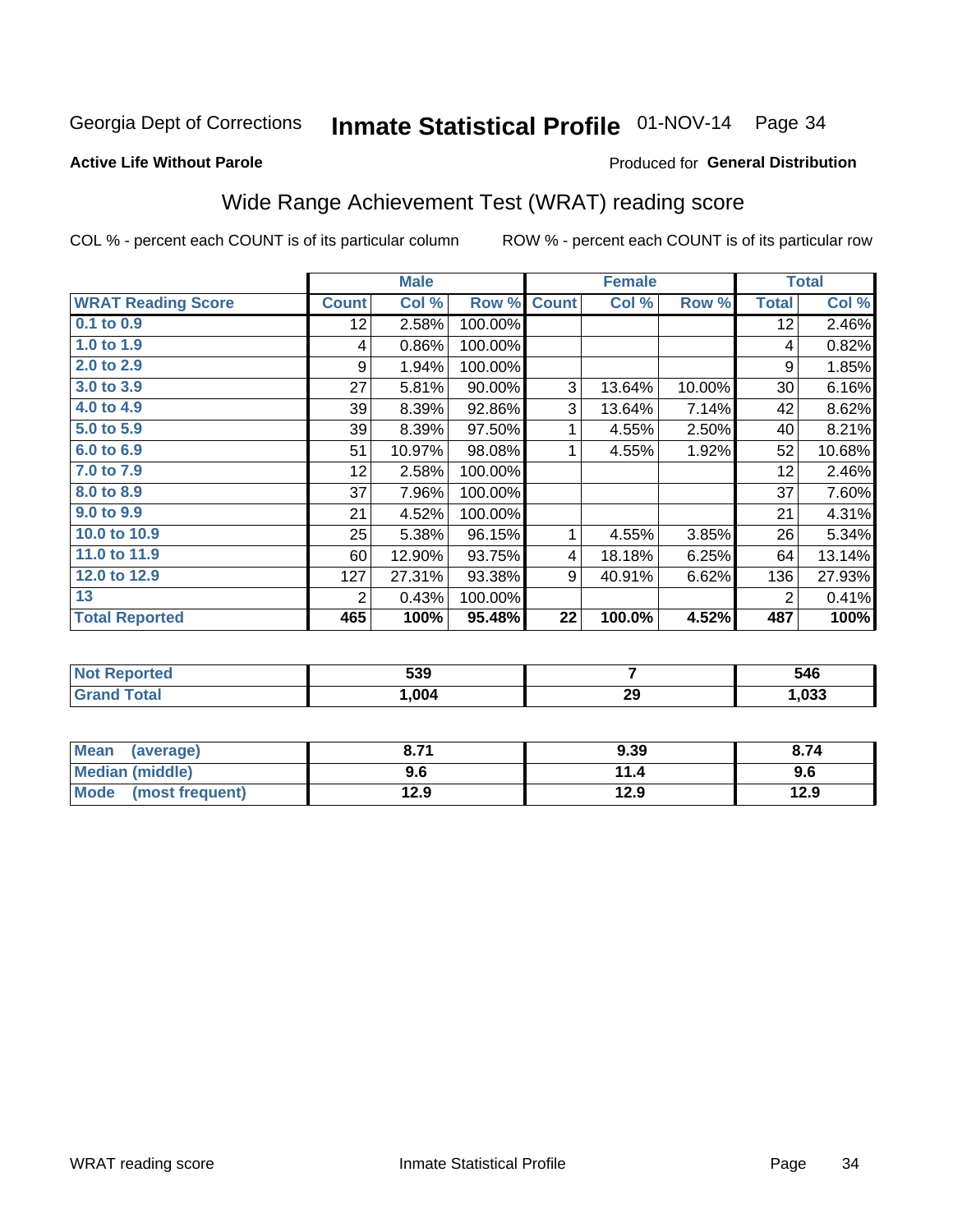# Inmate Statistical Profile 01-NOV-14 Page 35

### **Active Life Without Parole**

### **Produced for General Distribution**

# Wide Range Achievement Test (WRAT) math score

COL % - percent each COUNT is of its particular column

|                              |              | <b>Male</b>               |         |              | <b>Female</b> |        |              | <b>Total</b> |
|------------------------------|--------------|---------------------------|---------|--------------|---------------|--------|--------------|--------------|
| <b>WRAT Mathematic Score</b> | <b>Count</b> | $\overline{\text{Col}}$ % | Row %   | <b>Count</b> | Col %         | Row %  | <b>Total</b> | Col %        |
| 0.1 to 0.9                   |              | 0.22%                     | 100.00% |              |               |        |              | 0.21%        |
| 1.0 to 1.9                   | 3            | 0.65%                     | 100.00% |              |               |        | 3            | 0.62%        |
| 2.0 to 2.9                   | 6            | 1.29%                     | 85.71%  |              | 4.55%         | 14.29% | 7            | 1.44%        |
| 3.0 to 3.9                   | 19           | 4.09%                     | 90.48%  | 2            | 9.09%         | 9.52%  | 21           | 4.31%        |
| 4.0 to 4.9                   | 58           | 12.47%                    | 96.67%  | 2            | 9.09%         | 3.33%  | 60           | 12.32%       |
| 5.0 to 5.9                   | 65           | 13.98%                    | 97.01%  | 2            | 9.09%         | 2.99%  | 67           | 13.76%       |
| 6.0 to 6.9                   | 104          | 22.37%                    | 96.30%  | 4            | 18.18%        | 3.70%  | 108          | 22.18%       |
| 7.0 to 7.9                   | 33           | 7.10%                     | 94.29%  | 2            | 9.09%         | 5.71%  | 35           | 7.19%        |
| 8.0 to 8.9                   | 54           | 11.61%                    | 98.18%  |              | 4.55%         | 1.82%  | 55           | 11.29%       |
| 9.0 to 9.9                   | 27           | 5.81%                     | 96.43%  | 1            | 4.55%         | 3.57%  | 28           | 5.75%        |
| 10.0 to 10.9                 |              | 0.22%                     | 100.00% |              |               |        | 1            | 0.21%        |
| 11.0 to $11.9$               | 13           | 2.80%                     | 100.00% |              |               |        | 13           | 2.67%        |
| 12.0 to 12.9                 | 81           | 17.42%                    | 92.05%  | 7            | 31.82%        | 7.95%  | 88           | 18.07%       |
| <b>Total Reported</b>        | 465          | 100%                      | 95.48%  | 22           | 100.0%        | 4.52%  | 487          | 100.0%       |

| rtea | 539  |    | 546  |
|------|------|----|------|
|      | ,004 | 29 | ,033 |

| <b>Mean</b><br>(average) | 7.60 | 8.05 | 7.62 |
|--------------------------|------|------|------|
| Median (middle)          | 6.9  | 7.15 | 6.9  |
| Mode (most frequent)     | 12.9 | 12.9 | 12.9 |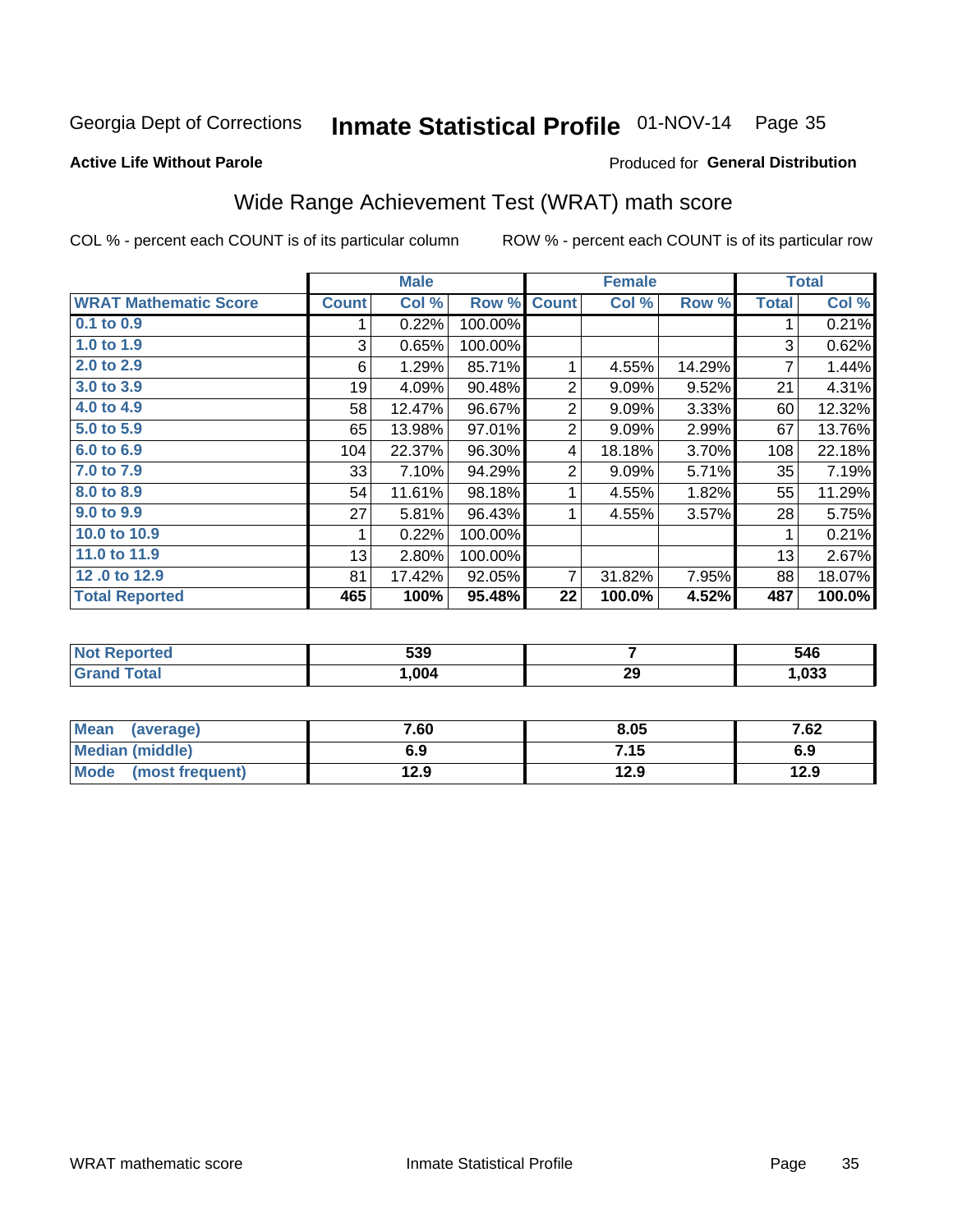#### Inmate Statistical Profile 01-NOV-14 Page 36

#### **Active Life Without Parole**

### Produced for General Distribution

### Wide Range Achievement Test (WRAT) spelling score

COL % - percent each COUNT is of its particular column

| <b>WRAT Spelling Score</b><br>$0.1$ to $0.9$<br>1.0 to 1.9<br>2.0 to 2.9 | <b>Count</b><br>10<br>8 | Col %<br>2.15% | Row %<br>100.00% | <b>Count</b>   | Col %  | Row % | <b>Total</b> | Col $%$ |
|--------------------------------------------------------------------------|-------------------------|----------------|------------------|----------------|--------|-------|--------------|---------|
|                                                                          |                         |                |                  |                |        |       |              |         |
|                                                                          |                         |                |                  |                |        |       | 10           | 2.05%   |
|                                                                          |                         | 1.72%          | 100.00%          |                |        |       | 8            | 1.64%   |
|                                                                          | 12                      | 2.58%          | 92.31%           | 1              | 4.55%  | 7.69% | 13           | 2.67%   |
| 3.0 to 3.9                                                               | 22                      | 4.73%          | 91.67%           | $\overline{2}$ | 9.09%  | 8.33% | 24           | 4.93%   |
| 4.0 to 4.9                                                               | 25                      | 5.38%          | 100.00%          |                |        |       | 25           | 5.13%   |
| 5.0 t0 5.9                                                               | 64                      | 13.76%         | 100.00%          |                |        |       | 64           | 13.14%  |
| 6.0 to 6.9                                                               | 41                      | 8.82%          | 100.00%          |                |        |       | 41           | 8.42%   |
| 7.0 to 7.9                                                               | 44                      | 9.46%          | 91.67%           | 4              | 18.18% | 8.33% | 48           | 9.86%   |
| 8.0 to 8.9                                                               | 44                      | 9.46%          | 97.78%           |                | 4.55%  | 2.22% | 45           | 9.24%   |
| 9.0 to 9.9                                                               | 18                      | 3.87%          | 100.00%          |                |        |       | 18           | 3.70%   |
| 10.0 to 10.9                                                             | 17                      | 3.66%          | 100.00%          |                |        |       | 17           | 3.49%   |
| 11.0 to 11.9                                                             | 30                      | 6.45%          | 93.75%           | 2              | 9.09%  | 6.25% | 32           | 6.57%   |
| 12.0 to 12.9                                                             | 129                     | 27.74%         | 91.49%           | 12             | 54.55% | 8.51% | 141          | 28.95%  |
| 13                                                                       |                         | 0.22%          | 100.00%          |                |        |       |              | 0.21%   |
| <b>Total Reported</b>                                                    | 465                     | 100%           | 95.48%           | 22             | 100.0% | 4.52% | 487          | 100%    |

| <b>Not Reported</b> | 539  |    | 546  |
|---------------------|------|----|------|
| <b>Total</b>        | .004 | 29 | ,033 |

| <b>Mean</b><br>(average)       | 8.43 | 10.20        | 8.51 |
|--------------------------------|------|--------------|------|
| <b>Median (middle)</b>         | 8.3  | 127<br>I 4.I | ი.ა  |
| <b>Mode</b><br>(most frequent) | 12.9 | 12.9         | 12.9 |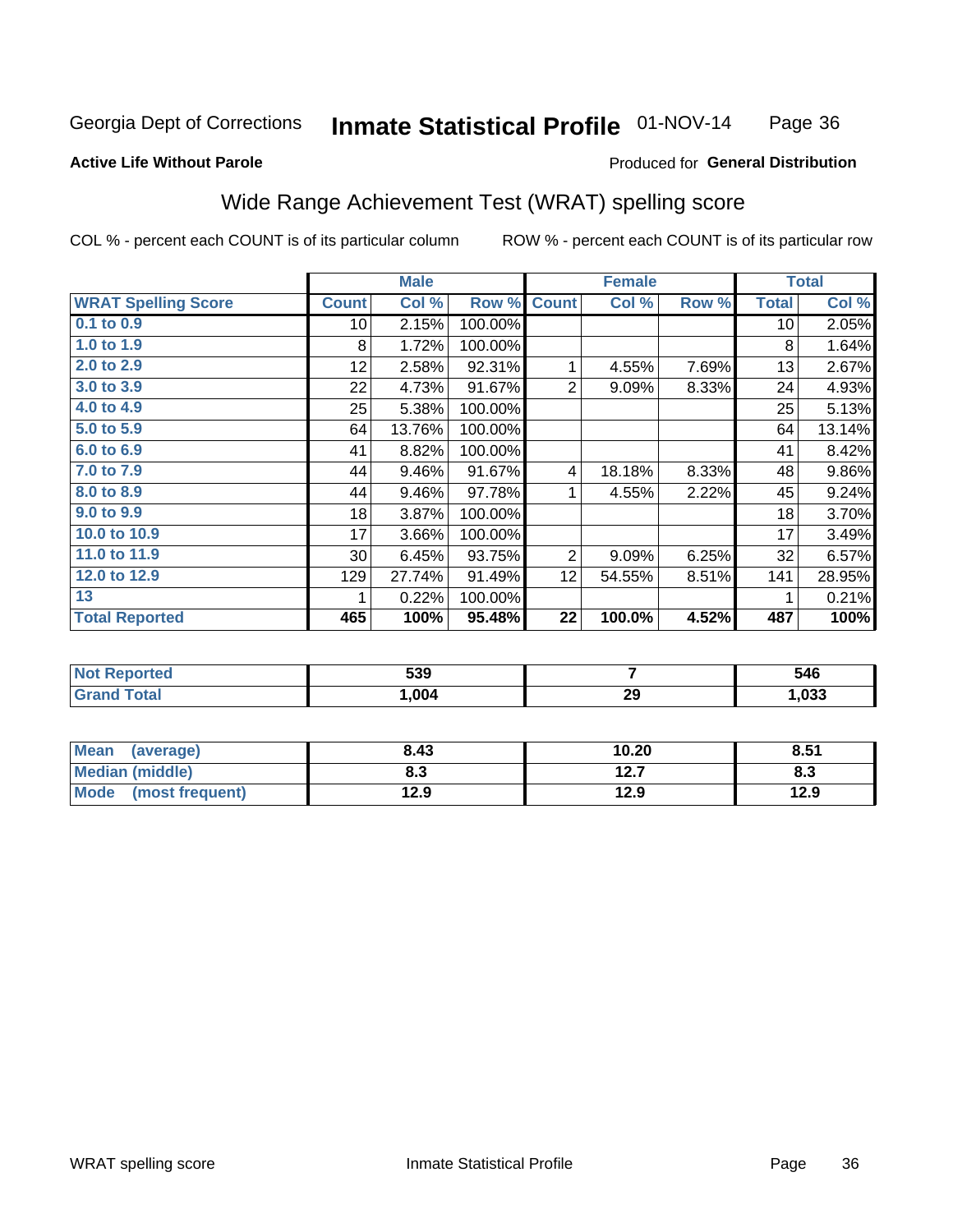# Inmate Statistical Profile 01-NOV-14 Page 37

#### **Active Life Without Parole**

### Produced for General Distribution

# Current / last mental health treatment level

COL % - percent each COUNT is of its particular column

|                                    |              | <b>Male</b> |           |              | <b>Female</b> |       |              | <b>Total</b> |
|------------------------------------|--------------|-------------|-----------|--------------|---------------|-------|--------------|--------------|
| <b>Mental Health Treatment Lev</b> | <b>Count</b> | Col %       | Row %     | <b>Count</b> | Col %         | Row % | <b>Total</b> | Col %        |
| 1 No problem at current time       | 193          | 43.37%      | 97.47%    | 5            | 20.83%        | 2.53% | 198          | 42.22%       |
| 2 Receiving outpatient             | 180          | 40.45%      | $91.37\%$ | 17           | 70.83%        | 8.63% | 197          | 42.00%       |
| <b>Treatment</b>                   |              |             |           |              |               |       |              |              |
| 3 Inpatient, moderate              | 61           | 13.71%      | 96.83%    | 2            | 8.33%         | 3.17% | 63           | 13.43%       |
| <b>Treatment</b>                   |              |             |           |              |               |       |              |              |
| 4 Inpatient, intensive             | 11           | 2.47%       | 100.00%   |              |               |       | 11           | 2.35%        |
| <b>Treatment</b>                   |              |             |           |              |               |       |              |              |
| <b>Total Evaluated</b>             | 445          | 100%        | 94.88%    | 24           | 100%          | 5.12% | 469          | 100%         |

| Never had MH evaluation | 559    |    | 564  |
|-------------------------|--------|----|------|
| $\tau$ otal             | 004، ا | 29 | ,033 |

| <b>Median (middle)</b> | <b>Receiving outpatient</b><br>treatment | <b>Receiving outpatient</b><br>treatment | <b>Receiving</b><br>outpatient<br>treatment |  |
|------------------------|------------------------------------------|------------------------------------------|---------------------------------------------|--|
| <b>Mode</b>            | No problem at current time               | <b>Receiving outpatient</b>              | No problem at                               |  |
| (most frequent)        |                                          | treatment                                | current time                                |  |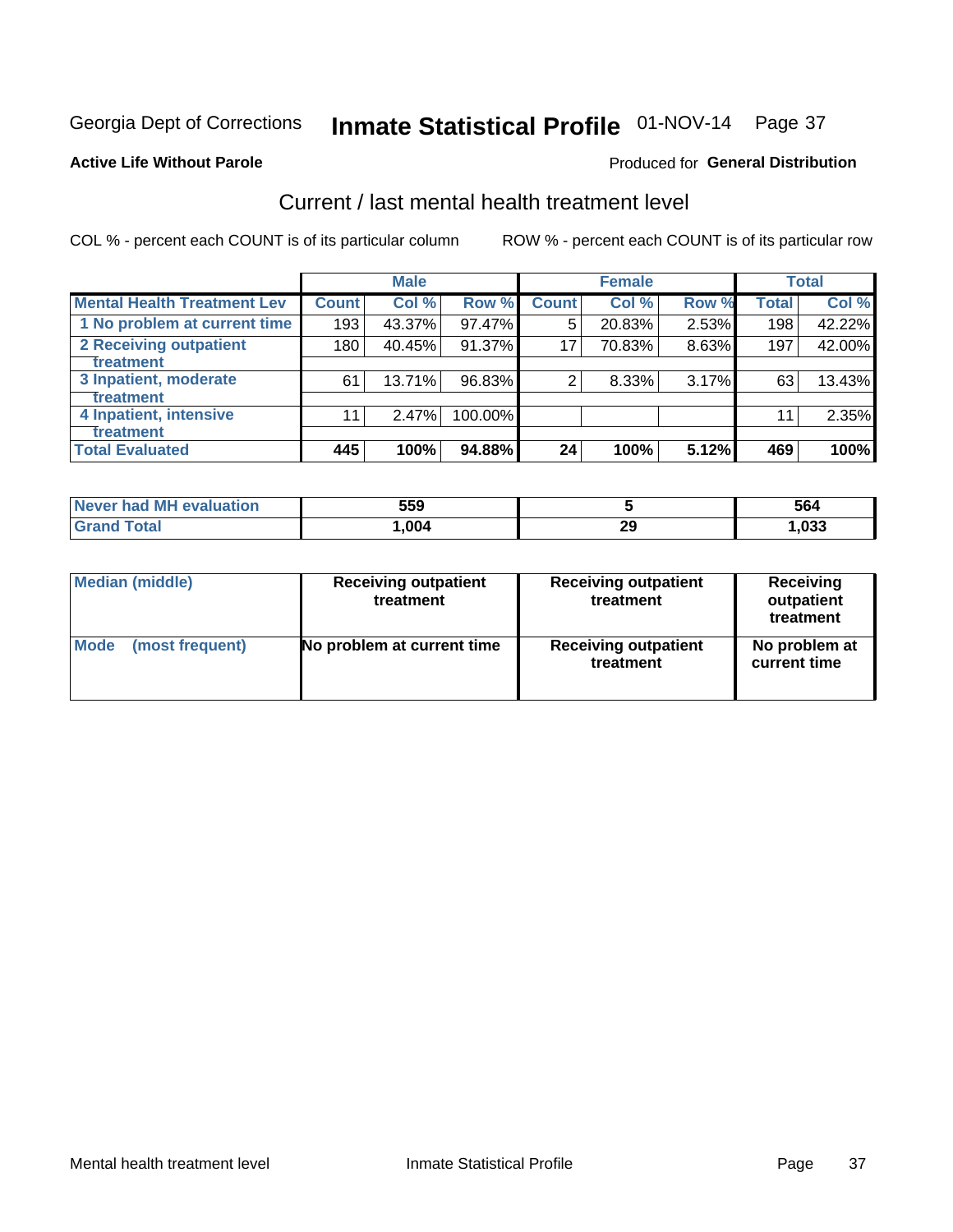#### Inmate Statistical Profile 01-NOV-14 Page 38

### **Active Life Without Parole**

### Produced for General Distribution

# PULHESDWIT medical scale - 'P' overall condition ('P'hysical)

COL % - percent each COUNT is of its particular column

|                                  |                | <b>Male</b> |             |    | <b>Female</b> |       |              | <b>Total</b> |
|----------------------------------|----------------|-------------|-------------|----|---------------|-------|--------------|--------------|
| 'P' Overall Condition            | Count l        | Col %       | Row % Count |    | Col %         | Row % | <b>Total</b> | Col %        |
| 1 No medical illness             | 671            | 72.86%      | 98.68%      | 9  | 32.14%        | 1.32% | 680          | 71.65%       |
| 2 Well-controlled chronic        | 226            | 24.54%      | 92.24%      | 19 | 67.86%        | 7.76% | 245          | 25.82%       |
| <b>illness</b>                   |                |             |             |    |               |       |              |              |
| 3 Poorly-controlled chronic      | 21             | 2.28%       | 100.00%     |    |               |       | 21           | 2.21%        |
| <b>illness</b>                   |                |             |             |    |               |       |              |              |
| 4 Significant problems requiring | 3 <sup>1</sup> | 0.33%       | 100.00%     |    |               |       | 3            | 0.32%        |
| special housing                  |                |             |             |    |               |       |              |              |
| <b>Total Reported</b>            | 921            | 100%        | 97.05%      | 28 | 100%          | 2.95% | 949          | 100%         |

| τeα           | e.<br>w         |                                | O4          |
|---------------|-----------------|--------------------------------|-------------|
| <u>i</u> Utal | nn <sub>1</sub> | $\overline{\phantom{a}}$<br>23 | nnn<br>,საა |

| <b>Mode</b> | (most frequent) | 1 No medical illness | 2 Well-controlled chronic<br>illness | 1 No medical<br>illness |
|-------------|-----------------|----------------------|--------------------------------------|-------------------------|
|-------------|-----------------|----------------------|--------------------------------------|-------------------------|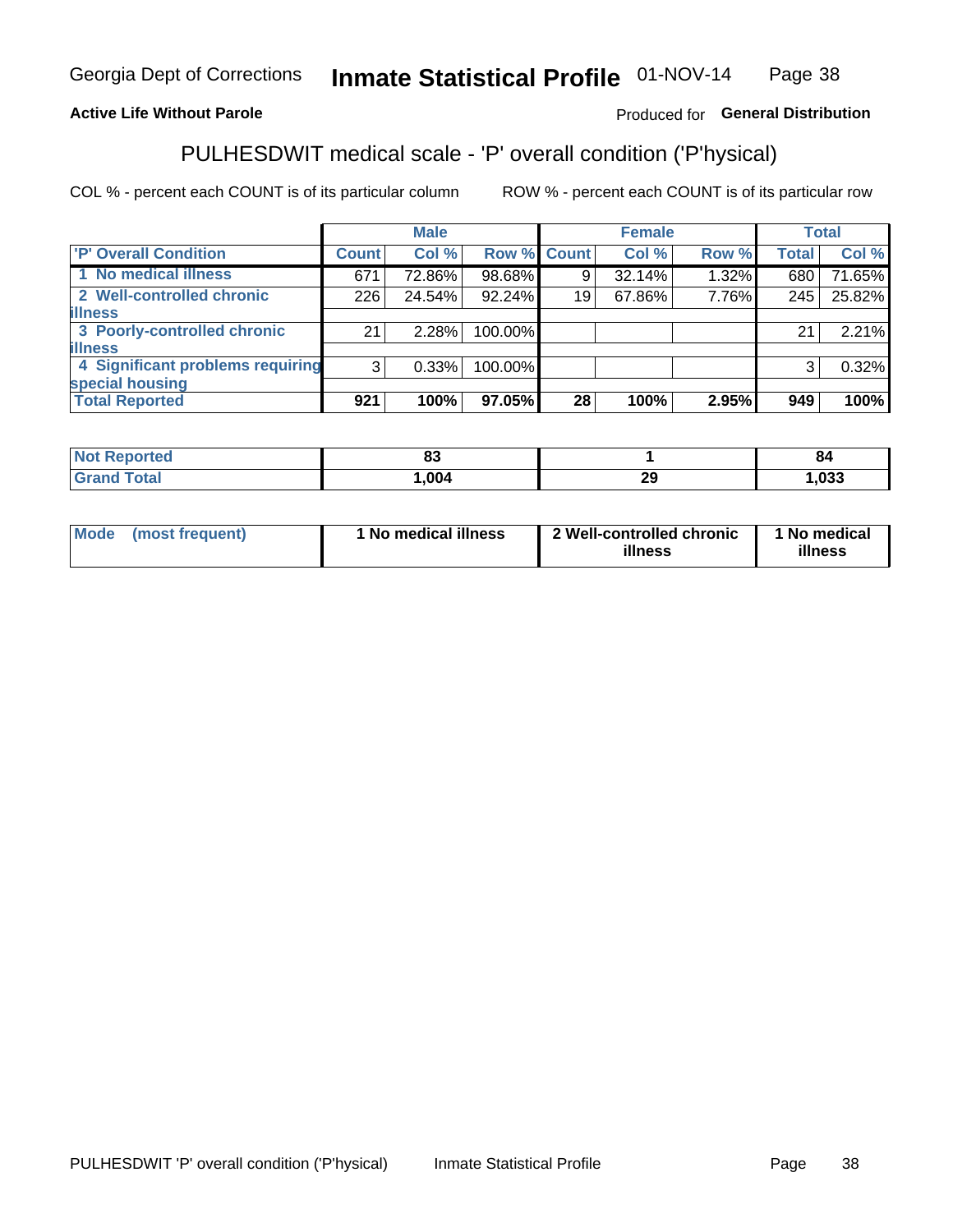### **Active Life Without Parole**

### Produced for General Distribution

# PULHESDWIT medical scale - 'U' upper body

COL % - percent each COUNT is of its particular column

|                              |               | <b>Male</b> |         |              | <b>Female</b> |       |              | <b>Total</b> |
|------------------------------|---------------|-------------|---------|--------------|---------------|-------|--------------|--------------|
| <b>U' Upper Body</b>         | <b>Count!</b> | Col %       | Row %   | <b>Count</b> | Col %         | Row % | <b>Total</b> | Col %        |
| 1 Upper bones, joints,       | 868           | 94.55%      | 97.09%  | 26           | 92.86%        | 2.91% | 894          | 94.50%       |
| muscles all OK               |               |             |         |              |               |       |              |              |
| 2 One or both arms minimally | 42            | 4.58%       | 95.45%  | 2            | 7.14%         | 4.55% | 44           | 4.65%        |
| limited                      |               |             |         |              |               |       |              |              |
| 3 One or both arms           | 7             | 0.76%       | 100.00% |              |               |       |              | 0.74%        |
| <b>moderately limited</b>    |               |             |         |              |               |       |              |              |
| 4 One arm disabled,          |               | 0.11%       | 100.00% |              |               |       |              | 0.11%        |
| paralyzed, or amputated      |               |             |         |              |               |       |              |              |
| <b>Total Reported</b>        | 918           | 100%        | 97.04%  | 28           | 100%          | 2.96% | 946          | 100%         |

| <b>Not Reported</b> | 86   |    | $\sim$<br>o. |
|---------------------|------|----|--------------|
| Total               | ,004 | 29 | ,033         |

| Mode | (most frequent) | 1 Upper bones, joints,<br>muscles all OK | 1 Upper bones, joints,<br>muscles all OK | 1 Upper bones,<br>ljoints, muscles all<br>OK |
|------|-----------------|------------------------------------------|------------------------------------------|----------------------------------------------|
|------|-----------------|------------------------------------------|------------------------------------------|----------------------------------------------|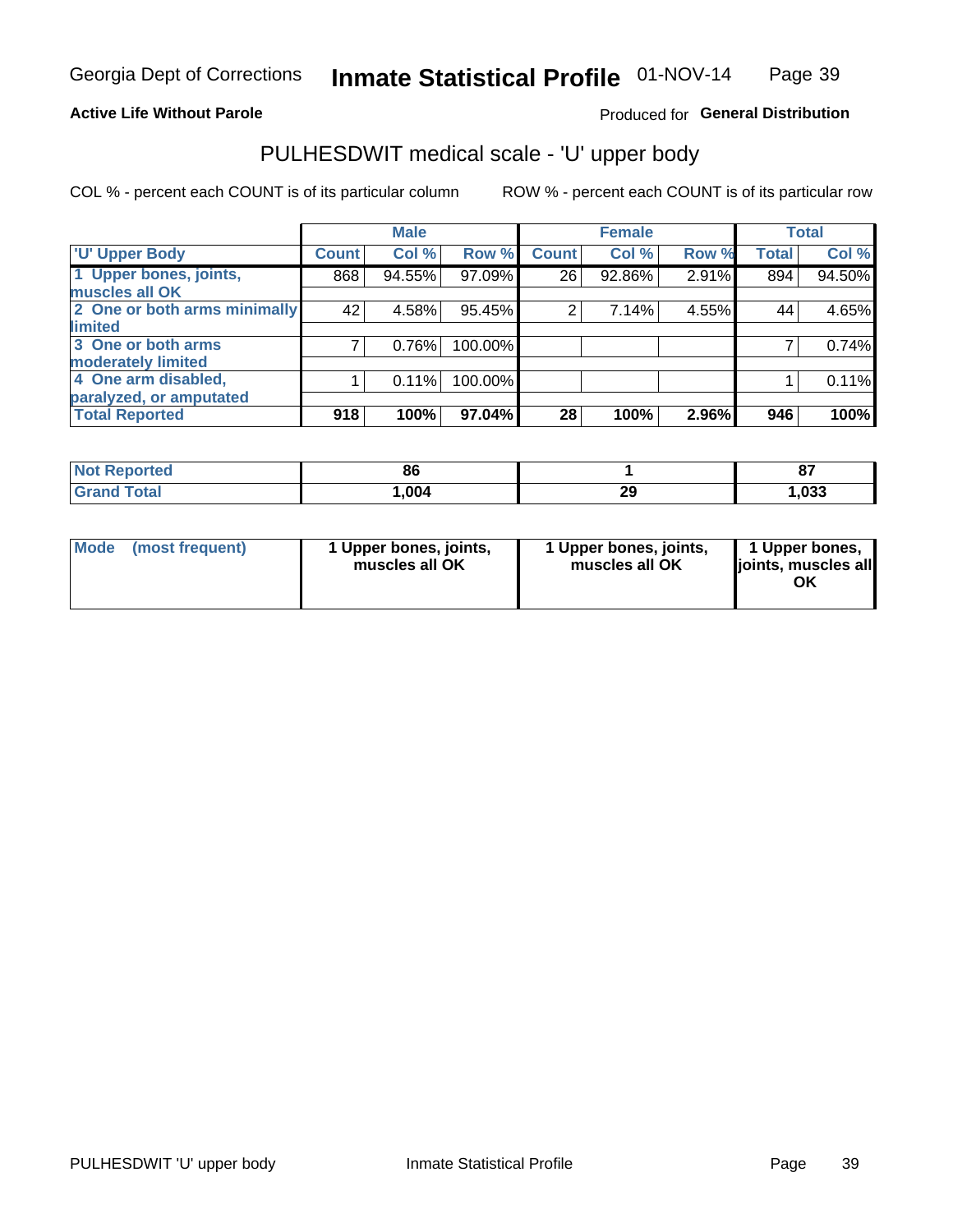### **Active Life Without Parole**

### Produced for General Distribution

### PULHESDWIT medical scale - 'L' lower body

COL % - percent each COUNT is of its particular column

|                                |              | <b>Male</b> |         |                | <b>Female</b> |       |              | <b>Total</b> |
|--------------------------------|--------------|-------------|---------|----------------|---------------|-------|--------------|--------------|
| 'L' Lower Body                 | <b>Count</b> | Col %       | Row %   | <b>Count</b>   | Col %         | Row % | <b>Total</b> | Col %        |
| 1 Lower bones, joints,         | 798          | 86.93%      | 96.84%  | 26             | 92.86%        | 3.16% | 824          | 87.10%       |
| muscles all OK                 |              |             |         |                |               |       |              |              |
| 2 One or both legs minimally   | 104          | 11.33%      | 98.11%  | $\overline{2}$ | 7.14%         | 1.89% | 106          | 11.21%       |
| limited                        |              |             |         |                |               |       |              |              |
| 3 One or both legs             | $15\,$       | 1.63%       | 100.00% |                |               |       | 15           | 1.59%        |
| moderately limited             |              |             |         |                |               |       |              |              |
| 4 One leg disabled, paralyzed, |              | 0.11%       | 100.00% |                |               |       |              | 0.11%        |
| or amputated                   |              |             |         |                |               |       |              |              |
| <b>Total Reported</b>          | 918          | 100%        | 97.04%  | 28             | 100%          | 2.96% | 946          | 100.0%       |

| <b>Not Reported</b> | 86   |    | $\sim$ |
|---------------------|------|----|--------|
| <b>Total</b>        | ,004 | 29 | ,033   |

| Mode | (most frequent) | 1 Lower bones, joints,<br>muscles all OK | 1 Lower bones, joints,<br>muscles all OK | 1 Lower bones,<br>ljoints, muscles all<br>OK |
|------|-----------------|------------------------------------------|------------------------------------------|----------------------------------------------|
|------|-----------------|------------------------------------------|------------------------------------------|----------------------------------------------|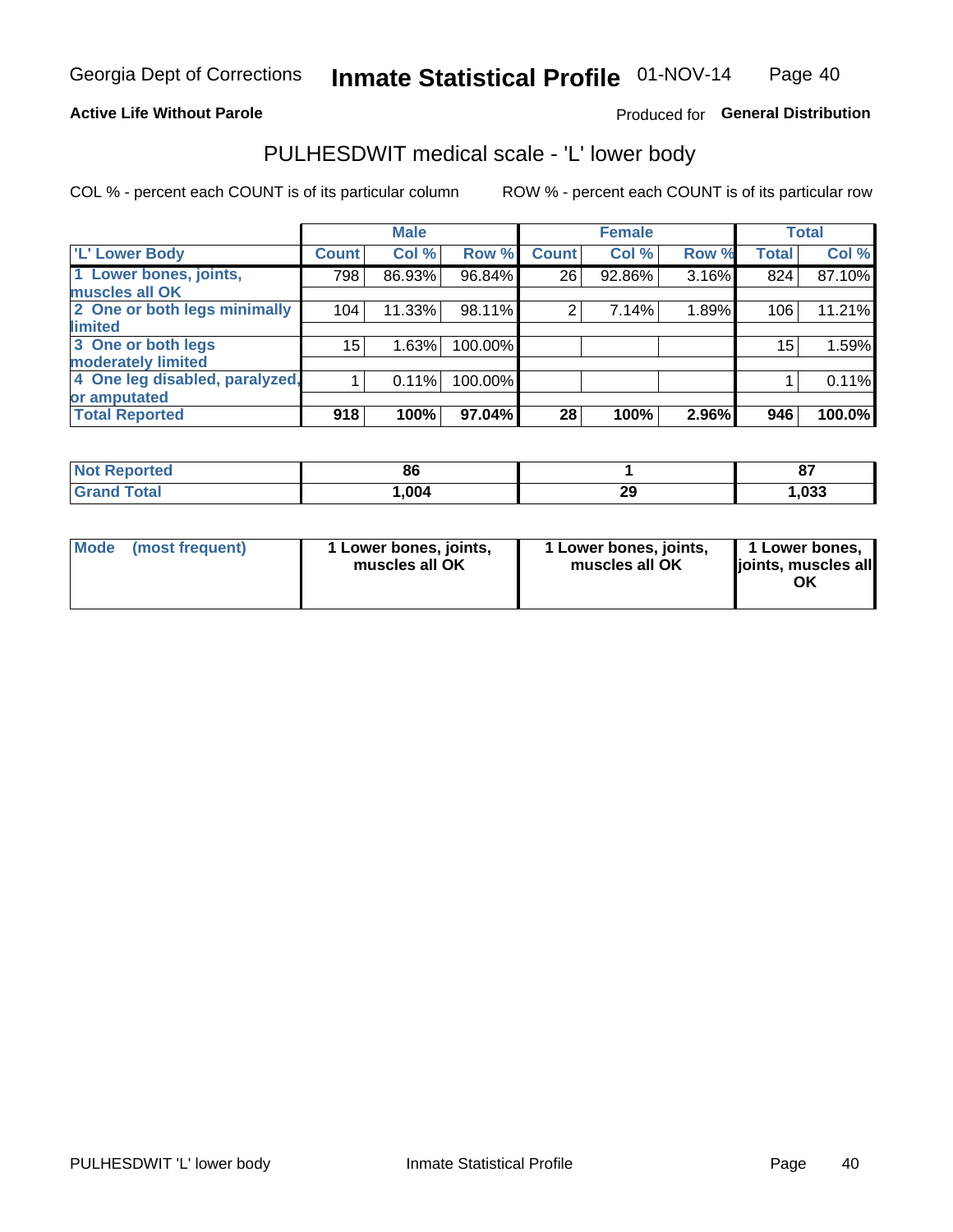### **Active Life Without Parole**

Produced for General Distribution

### PULHESDWIT medical scale - 'H' hearing

COL % - percent each COUNT is of its particular column

|                                                               |              | <b>Male</b> |             |    | <b>Female</b> |       | <b>Total</b> |          |
|---------------------------------------------------------------|--------------|-------------|-------------|----|---------------|-------|--------------|----------|
| <b>H'</b> Hearing                                             | <b>Count</b> | Col %       | Row % Count |    | Col%          | Row % | <b>Total</b> | Col %    |
| 1 Normal hearing both ears                                    | 901          | 98.47%      | 96.99%      | 28 | 100.00%       | 3.01% | 929          | 98.52%   |
| 2 Some loss in one ear with<br>other OK, or mild loss in both | 12           | $1.31\%$    | 100.00%     |    |               |       | 12           | 1.27%    |
| 3 Total loss in one ear with<br>mild loss in other            | 2            | 0.22%       | 100.00%     |    |               |       |              | $0.21\%$ |
| <b>Total Reported</b>                                         | 915          | 100%        | 97.03%      | 28 | 100%          | 2.97% | 943          | 100%     |

| <b>Not</b><br><b>Reported</b> | 89   |           | nr.<br>ັບ     |
|-------------------------------|------|-----------|---------------|
| <b>Total</b>                  | ,004 | nr<br>- - | nnn<br>נכט, ו |

| Mode (most frequent) | 1 Normal hearing both ears 1 Normal hearing both ears 1 Normal hearing | both ears |
|----------------------|------------------------------------------------------------------------|-----------|
|                      |                                                                        |           |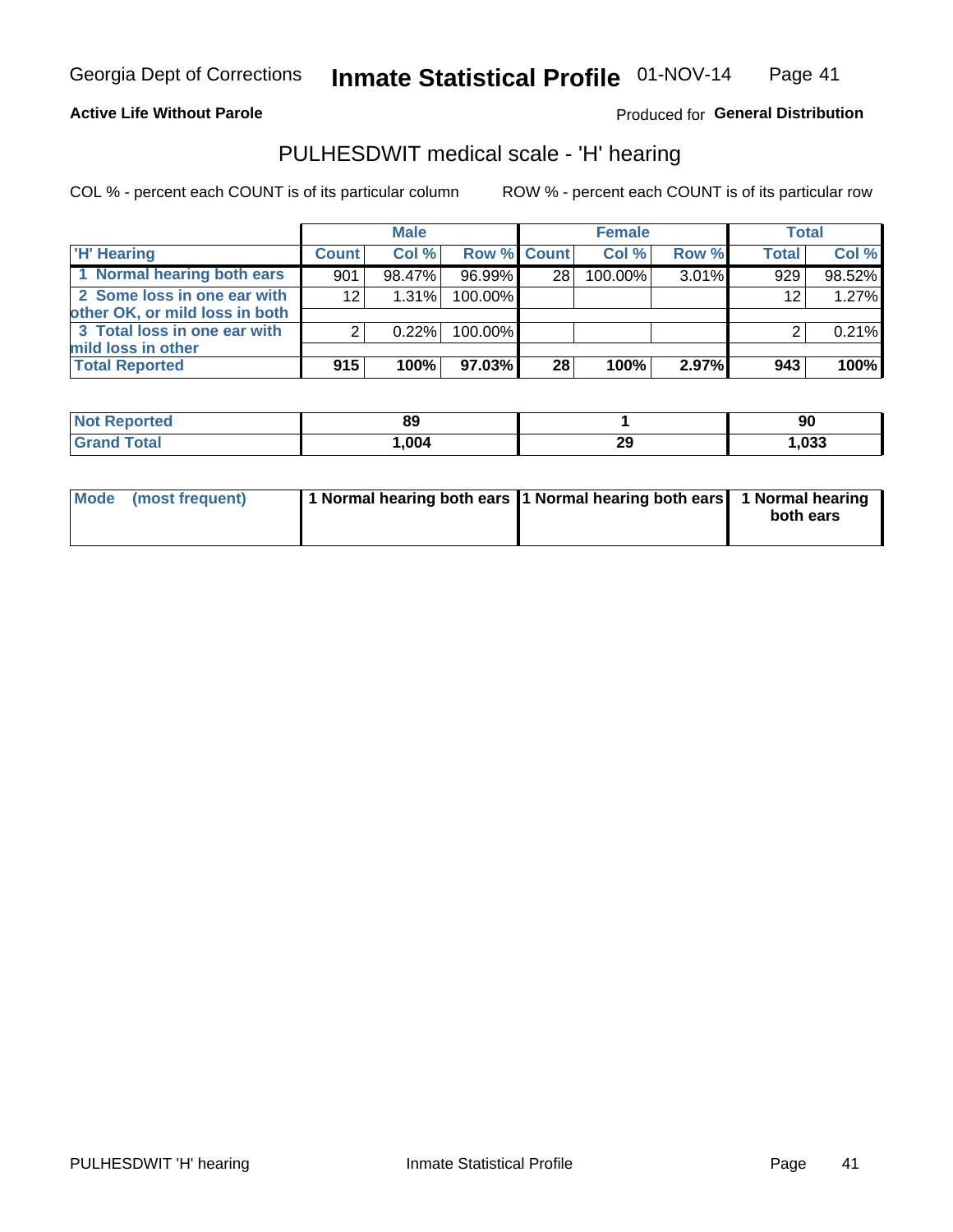### **Active Life Without Parole**

### Produced for General Distribution

### PULHESDWIT medical scale - 'E' vision

COL % - percent each COUNT is of its particular column

|                                |              | <b>Male</b> |        |                 | <b>Female</b> |        |              | <b>Total</b> |
|--------------------------------|--------------|-------------|--------|-----------------|---------------|--------|--------------|--------------|
| <b>E' Vision</b>               | <b>Count</b> | Col %       |        | Row % Count     | Col %         | Row %  | <b>Total</b> | Col %        |
| 1 Correctable to 20/40 in both | 652          | 74.94%      | 98.34% | 11              | 39.29%        | 1.66%  | 663          | 73.83%       |
| eyes                           |              |             |        |                 |               |        |              |              |
| 2 Correctable to 20/70 in one  | 190          | 21.84%      | 93.60% | 13 <sub>1</sub> | 46.43%        | 6.40%  | 203          | 22.61%       |
| eye, may be blind in other     |              |             |        |                 |               |        |              |              |
| 3 Correctable to 20/200 in one | 24           | 2.76%       | 88.89% | 3               | 10.71%        | 11.11% | 27           | 3.01%        |
| eye, may be blind in other     |              |             |        |                 |               |        |              |              |
| 4 One eye not correctable to   | 4            | 0.46%       | 80.00% |                 | 3.57%         | 20.00% | 5            | 0.56%        |
| 20/200, other may be blind     |              |             |        |                 |               |        |              |              |
| <b>Total Reported</b>          | 870          | 100%        | 96.88% | 28              | 100%          | 3.12%  | 898          | 100.0%       |

| <b>Not Reported</b>   | 194  |          | .<br>. .<br>135 |
|-----------------------|------|----------|-----------------|
| <b>Total</b><br>Grand | ,004 | nr<br>25 | ,033            |

| Mode (most frequent) | 1 Correctable to 20/40 in both 2 Correctable to 20/70 in one 1 Correctable to<br>eves | eye, may be blind in other 20/40 in both eyes |  |
|----------------------|---------------------------------------------------------------------------------------|-----------------------------------------------|--|
|                      |                                                                                       |                                               |  |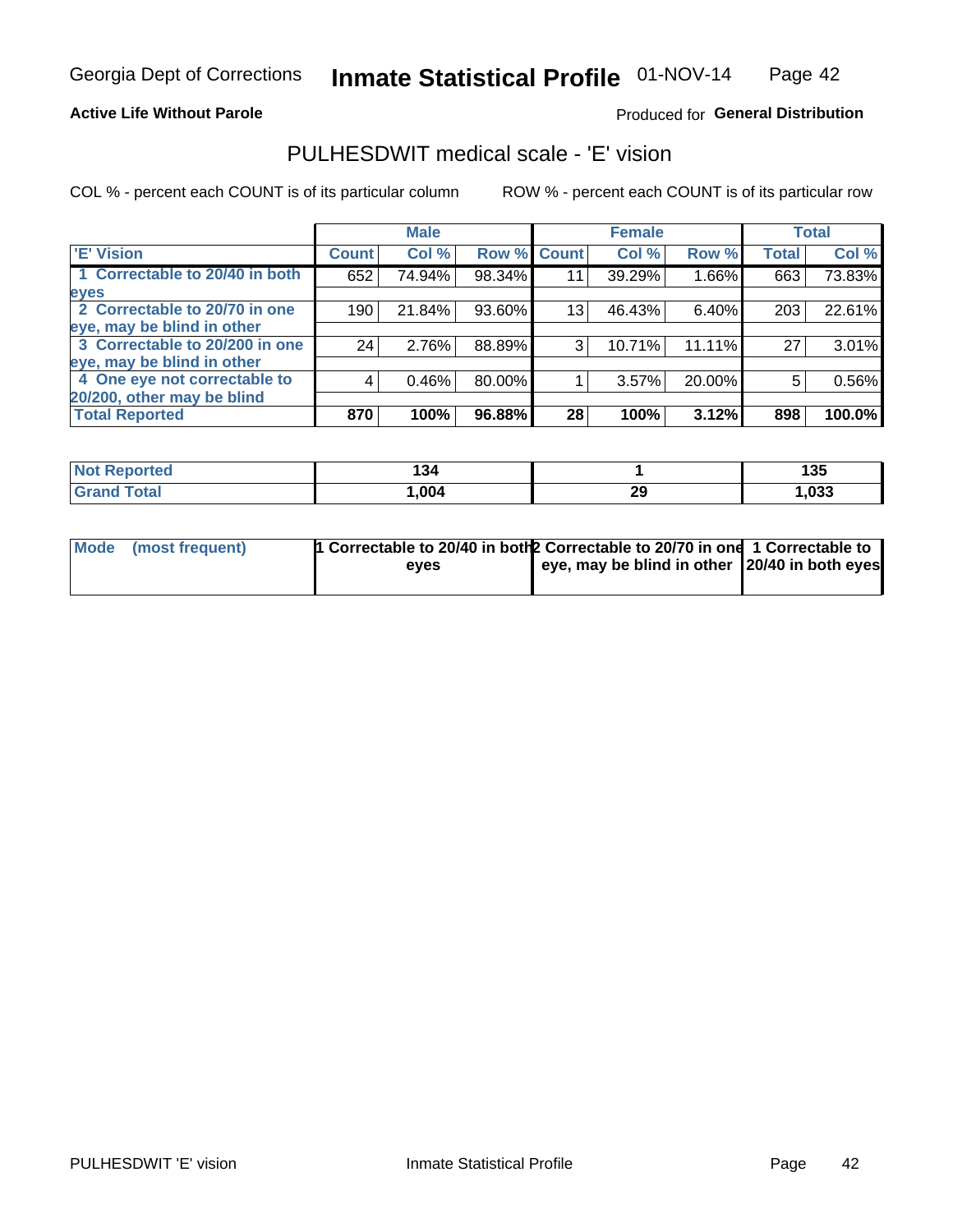### **Active Life Without Parole**

### Produced for General Distribution

# PULHESDWIT medical scale - 'S' pSychiatric

COL % - percent each COUNT is of its particular column

|                                        |              | <b>Male</b> |         |             | <b>Female</b> |       |              | <b>Total</b> |
|----------------------------------------|--------------|-------------|---------|-------------|---------------|-------|--------------|--------------|
| 'S' pSychiatric                        | <b>Count</b> | Col %       |         | Row % Count | Col %         | Row % | <b>Total</b> | Col %        |
| 1 No impairment or disorders           | 739          | 80.68%      | 98.93%  | 8           | 42.11%        | 1.07% | 747          | 79.89%       |
| 2 Stable, or in remission, or          | 128          | 13.97%      | 92.75%  | 10          | 52.63%        | 7.25% | 138          | 14.76%       |
| mild impairment or retardation         |              |             |         |             |               |       |              |              |
| 3 Requires moderate inpatient          | 41           | 4.48%       | 97.62%  |             | 5.26%         | 2.38% | 42           | 4.49%        |
| treatment                              |              |             |         |             |               |       |              |              |
| 4 Requires intensive inpatient         |              | 0.76%       | 100.00% |             |               |       |              | 0.75%        |
| treatment                              |              |             |         |             |               |       |              |              |
| <b>5 Requires Crisis Stabilization</b> |              | 0.11%       | 100.00% |             |               |       |              | 0.11%        |
| Unit (CSU) inpatient care              |              |             |         |             |               |       |              |              |
| <b>Total Reported</b>                  | 916          | 100%        | 97.97%  | 19          | 100%          | 2.03% | 935          | 100%         |

| <b>Not Reported</b> | $\mathbf{C}$<br>oc | 10       | 98    |
|---------------------|--------------------|----------|-------|
| Total<br>' Grand    | ,004               | າດ<br>20 | 1,033 |

| Mode (most frequent) | <b>1 No impairment or disorders 2 Stable, or in remission, 1 No impairment or</b> |                       |           |
|----------------------|-----------------------------------------------------------------------------------|-----------------------|-----------|
|                      |                                                                                   | or mild impairment or | disorders |
|                      |                                                                                   | retardation           |           |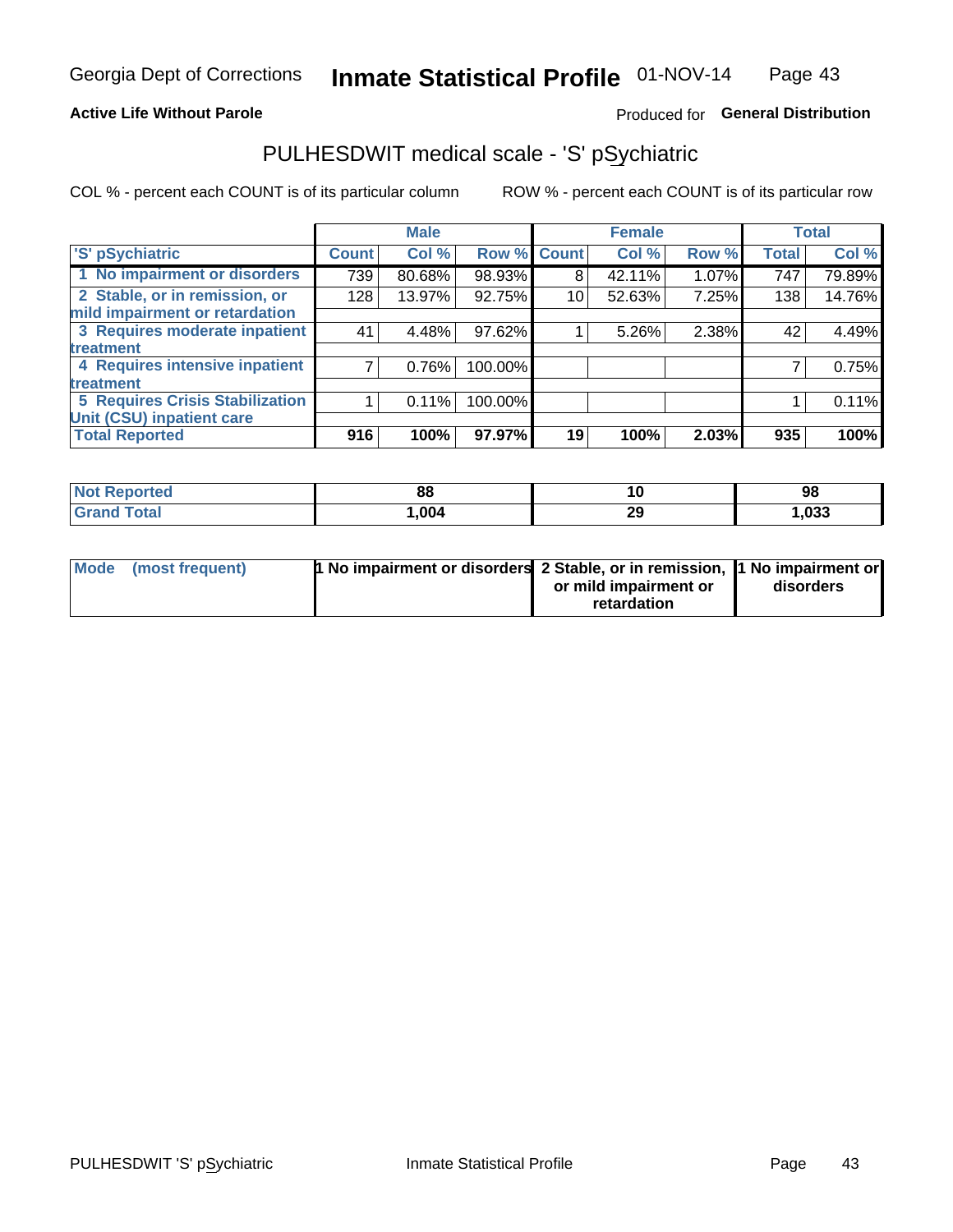### **Active Life Without Parole**

### Produced for General Distribution

### PULHESDWIT medical scale - 'D' dental

COL % - percent each COUNT is of its particular column

|                                 |              | <b>Male</b> |             |    | <b>Female</b> |       |              | Total  |
|---------------------------------|--------------|-------------|-------------|----|---------------|-------|--------------|--------|
| 'D' Dental                      | <b>Count</b> | Col %       | Row % Count |    | Col %         | Row % | <b>Total</b> | Col %  |
| 1 Minimal routine dental health | 641          | 75.15%      | 97.56%      | 16 | 80.00%        | 2.44% | 657          | 75.26% |
| <b>needs</b>                    |              |             |             |    |               |       |              |        |
| 2 Moderate cavities and/or gum  | 184          | 21.57%      | 97.87%      |    | 20.00%        | 2.13% | 188          | 21.53% |
| disease                         |              |             |             |    |               |       |              |        |
| 3 Extensive gum disease         | 28           | 3.28%       | 100.00%     |    |               |       | 28           | 3.21%  |
| and/or widespread decay         |              |             |             |    |               |       |              |        |
| <b>Total Reported</b>           | 853          | 100%        | 97.71%      | 20 | 100%          | 2.29% | 873          | 100%   |

| prted<br>NOT F | 4 E 4<br>J |           | 160  |
|----------------|------------|-----------|------|
| <b>Total</b>   | 004, ا     | ንር<br>-43 | ,033 |

| Mode<br>(most frequent) | Minimal routine dental<br>health needs | <b>Minimal routine dental</b><br>health needs | 1 Minimal routine<br>dental health<br>needs |
|-------------------------|----------------------------------------|-----------------------------------------------|---------------------------------------------|
|-------------------------|----------------------------------------|-----------------------------------------------|---------------------------------------------|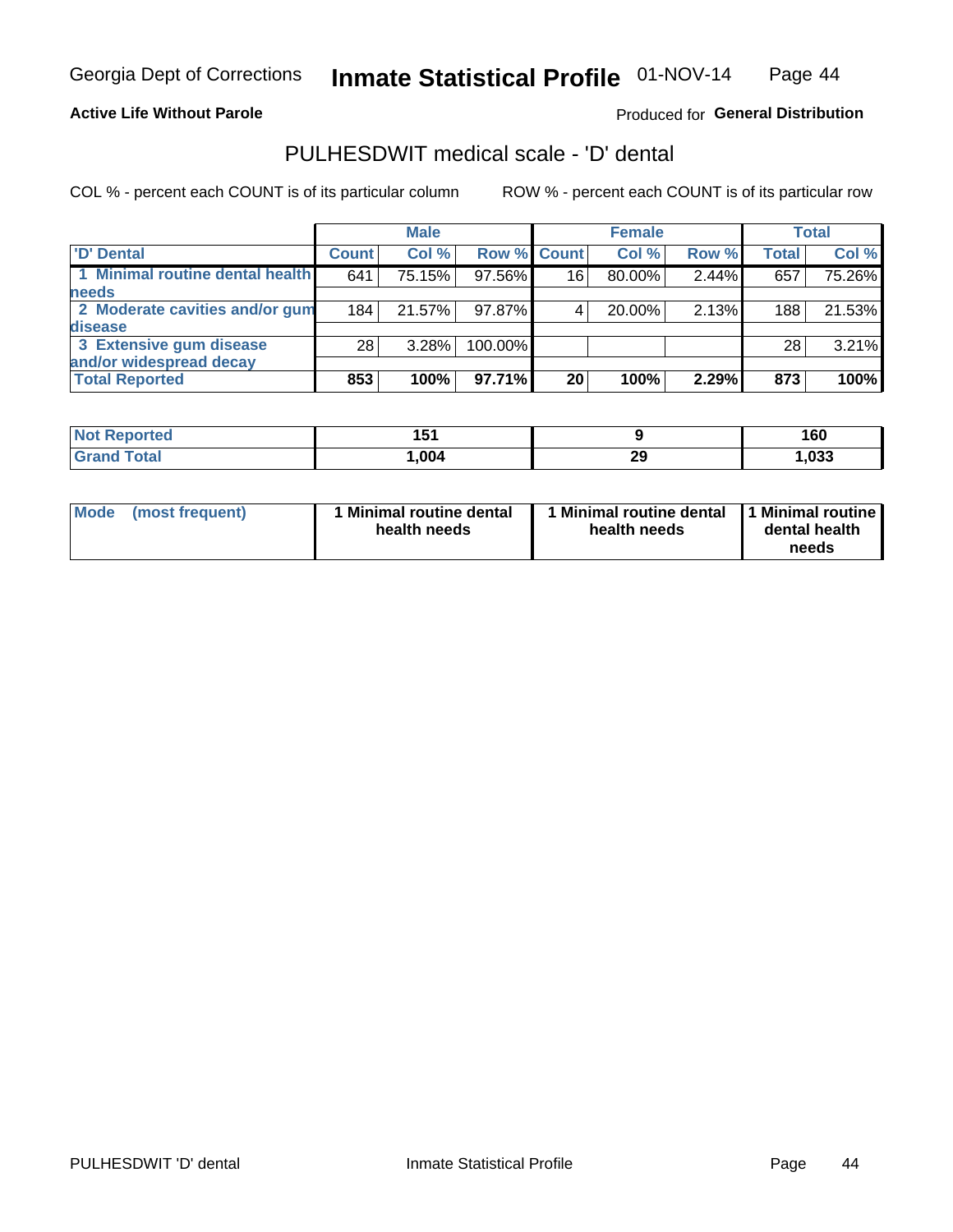### **Active Life Without Parole**

### Produced for General Distribution

### PULHESDWIT medical scale - 'W' work ability

COL % - percent each COUNT is of its particular column

|                                 |              | <b>Male</b> |         |             | <b>Female</b> |       |              | <b>Total</b> |
|---------------------------------|--------------|-------------|---------|-------------|---------------|-------|--------------|--------------|
| <b>W' work ability</b>          | <b>Count</b> | Col %       |         | Row % Count | Col %         | Row % | <b>Total</b> | Col %        |
| 1 Unrestricted work or activity | 749          | 81.59%      | 97.78%  | 17          | 60.71%        | 2.22% | 766          | 80.97%       |
| 2 Minor restrictions on type of | 131          | 14.27%      | 92.25%  | 11          | 39.29%        | 7.75% | 142          | 15.01%       |
| <b>work</b>                     |              |             |         |             |               |       |              |              |
| 3 Moderate restrictions on type | 28           | 3.05%       | 100.00% |             |               |       | 28           | 2.96%        |
| lof work                        |              |             |         |             |               |       |              |              |
| 4 Major restrictions on type of | 6            | 0.65%       | 100.00% |             |               |       | 6            | 0.63%        |
| <b>work</b>                     |              |             |         |             |               |       |              |              |
| 5 Cannot work under any         | 4            | 0.44%       | 100.00% |             |               |       | 4            | 0.42%        |
| <b>circumstances</b>            |              |             |         |             |               |       |              |              |
| <b>Total Reported</b>           | 918          | 100%        | 97.04%  | 28          | 100%          | 2.96% | 946          | 100%         |

| <b>Not Reported</b> | oc   |          | 07<br>$\mathbf{v}$ |
|---------------------|------|----------|--------------------|
| <b>Grand Total</b>  | ,004 | ኅሮ<br>29 | 033, ا             |

| <b>Mode</b> | (most frequent) | 1 Unrestricted work or<br>activity | 1 Unrestricted work or<br>activity | 1 Unrestricted<br>work or activity |
|-------------|-----------------|------------------------------------|------------------------------------|------------------------------------|
|-------------|-----------------|------------------------------------|------------------------------------|------------------------------------|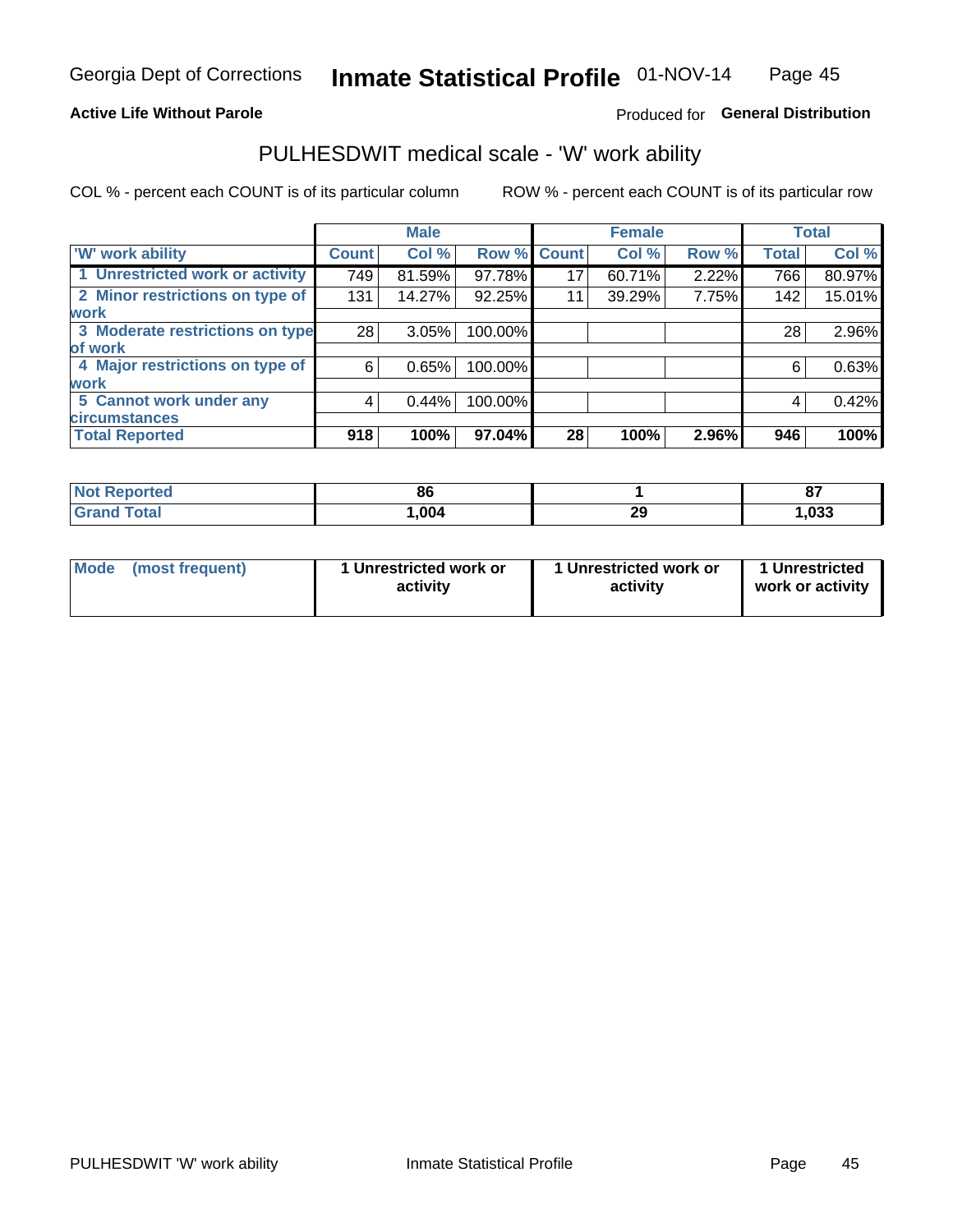### **Active Life Without Parole**

### Produced for General Distribution

### PULHESDWIT medical scale - 'I' impairment

|                                                              |              | <b>Male</b> |             |    | <b>Female</b> |       | <b>Total</b> |        |
|--------------------------------------------------------------|--------------|-------------|-------------|----|---------------|-------|--------------|--------|
| <b>T' Impairment</b>                                         | <b>Count</b> | Col %       | Row % Count |    | Col %         | Row % | <b>Total</b> | Col %  |
| 1 No impairments or<br><b>disabilities</b>                   | 908          | 99.02%      | 97.01%      | 28 | 100.00%       | 2.99% | 936          | 99.05% |
| 2 Wheelchair-bound but<br>otherwise OK                       | 5            | 0.55%       | 100.00%     |    |               |       | 5            | 0.53%  |
| <b>3 Needs low-level Assisted</b><br>Living (level I)        |              | 0.11%       | 100.00%     |    |               |       |              | 0.11%  |
| 4 Needs moderate Assisted<br>Living (level II)               |              | 0.11%       | 100.00%     |    |               |       |              | 0.11%  |
| <b>5 Needs maximal Assisted</b><br><b>Living (level III)</b> | 2            | 0.22%       | 100.00%     |    |               |       |              | 0.21%  |
| <b>Total Reported</b>                                        | 917          | 100%        | 97.04%      | 28 | 100%          | 2.96% | 945          | 100.0% |

| eported     | ^7<br>$\mathbf{u}$ |          | 88    |
|-------------|--------------------|----------|-------|
| <b>otal</b> | .004               | າເ<br>29 | 1,033 |

| Mode | (most frequent) | 1 No impairments or<br>disabilities | 1 No impairments or<br>disabilities | 1 No impairments<br>or disabilities |
|------|-----------------|-------------------------------------|-------------------------------------|-------------------------------------|
|------|-----------------|-------------------------------------|-------------------------------------|-------------------------------------|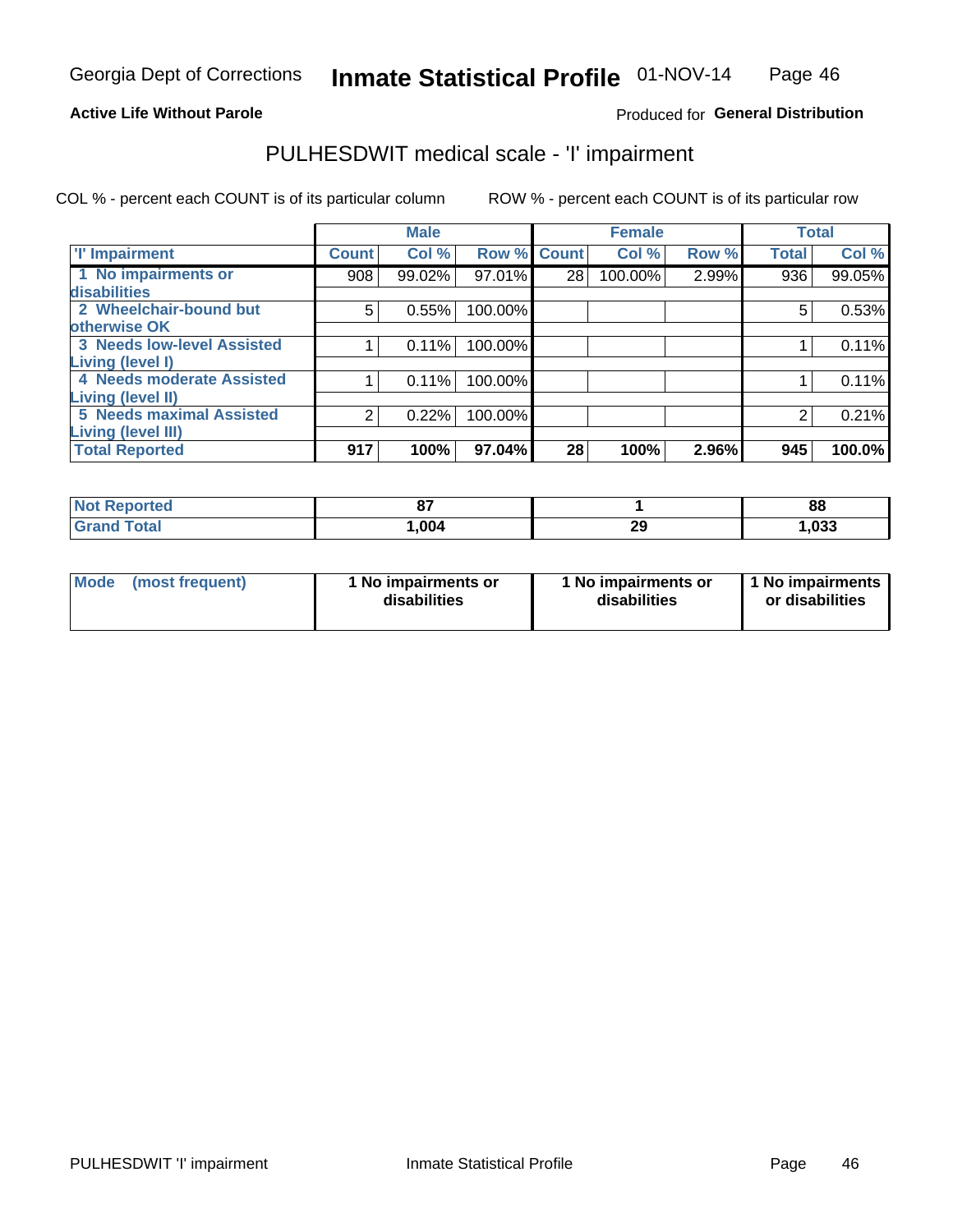### **Active Life Without Parole**

### Produced fo General Distribution

### PULHESDWIT medical scale - 'T' transportability

COL % - percent each COUNT is of its particular column

|                             |              | <b>Male</b> |             |    | <b>Female</b> |       |              | <b>Total</b> |
|-----------------------------|--------------|-------------|-------------|----|---------------|-------|--------------|--------------|
| <b>T' Transportability</b>  | <b>Count</b> | Col %       | Row % Count |    | Col %         | Row % | <b>Total</b> | Col %        |
| 1 Can be transported in any | 915          | 99.24%      | 97.03%      | 28 | 100.00%       | 2.97% | 943          | 99.26%       |
| ordinary approved vehicle   |              |             |             |    |               |       |              |              |
| 2 Wheelchair-bound, not     |              | 0.11%       | 100.00%     |    |               |       |              | 0.11%        |
| needing special vehicle     |              |             |             |    |               |       |              |              |
| 5 Requires ambulance        | 6            | 0.65%       | 100.00%     |    |               |       |              | 0.63%        |
| transport                   |              |             |             |    |               |       |              |              |
| <b>Total Reported</b>       | 922          | 100%        | 97.05%      | 28 | 100%          | 2.95% | 950          | 100%         |

| Reported | $\mathbf{C}$<br>○▲<br>$\sim$ |              | o.<br>ია |
|----------|------------------------------|--------------|----------|
| `otal    | .004                         | 29<br>$\sim$ | 1,033    |

| Mode (most frequent) | 1 Can be transported in any 1 Can be transported in any | ordinary approved vehicle   ordinary approved vehicle   transported in any | 1 Can be<br>ordinary approved<br>vehicle |
|----------------------|---------------------------------------------------------|----------------------------------------------------------------------------|------------------------------------------|
|                      |                                                         |                                                                            |                                          |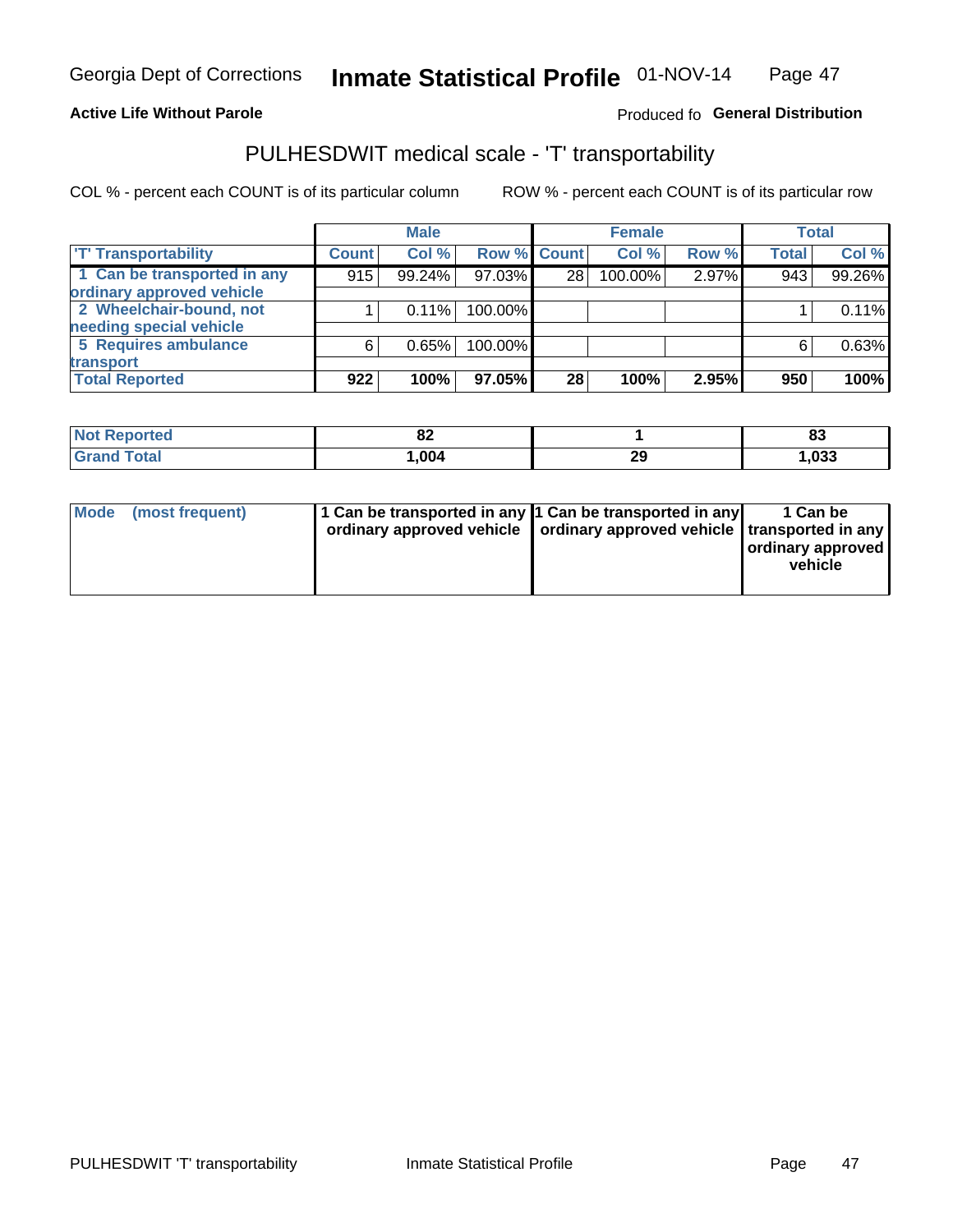# Inmate Statistical Profile 01-NOV-14 Page 48

#### **Active Life Without Parole**

### **Produced for General Distribution**

### Number of prior Georgia incarcerations

COL % - percent each COUNT is of its particular column

|                                       |                 | <b>Male</b> |           |                 | <b>Female</b> |       |       | <b>Total</b> |
|---------------------------------------|-----------------|-------------|-----------|-----------------|---------------|-------|-------|--------------|
| <b>Num of Prior GA Incarcerations</b> | <b>Count</b>    | Col %       | Row %     | <b>Count</b>    | Col %         | Row % | Total | Col %        |
|                                       | 505             | 50.30%      | 95.83%    | 22              | 75.86%        | 4.17% | 527   | 51.02%       |
|                                       | 193             | 19.22%      | 98.97%    | 2               | 6.90%         | 1.03% | 195   | 18.88%       |
|                                       | 118             | 11.75%      | 98.33%    | 2               | 6.90%         | 1.67% | 120   | 11.62%       |
| 3                                     | 88              | 8.76%       | 97.78%    | 2               | 6.90%         | 2.22% | 90    | 8.71%        |
| 4                                     | 51              | 5.08%       | 100.00%   |                 |               |       | 51    | 4.94%        |
| 5                                     | 29              | 2.89%       | 100.00%   |                 |               |       | 29    | 2.81%        |
| <b>More Than 5</b>                    | 20 <sup>°</sup> | 1.99%       | $95.24\%$ |                 | 3.45%         | 4.76% | 21    | 2.03%        |
| <b>Total Reported</b>                 | 1,004           | 100%        | $97.19\%$ | 29 <sup>1</sup> | 100.0%        | 2.81% | 1,033 | 100.0%       |

| ported<br><b>NOT</b> |      |         |             |
|----------------------|------|---------|-------------|
| 'otal                | ,004 | ״<br>20 | noo<br>.uss |

| Mean (average)       | .66 | 1.15 |
|----------------------|-----|------|
| Median (middle)      |     |      |
| Mode (most frequent) |     |      |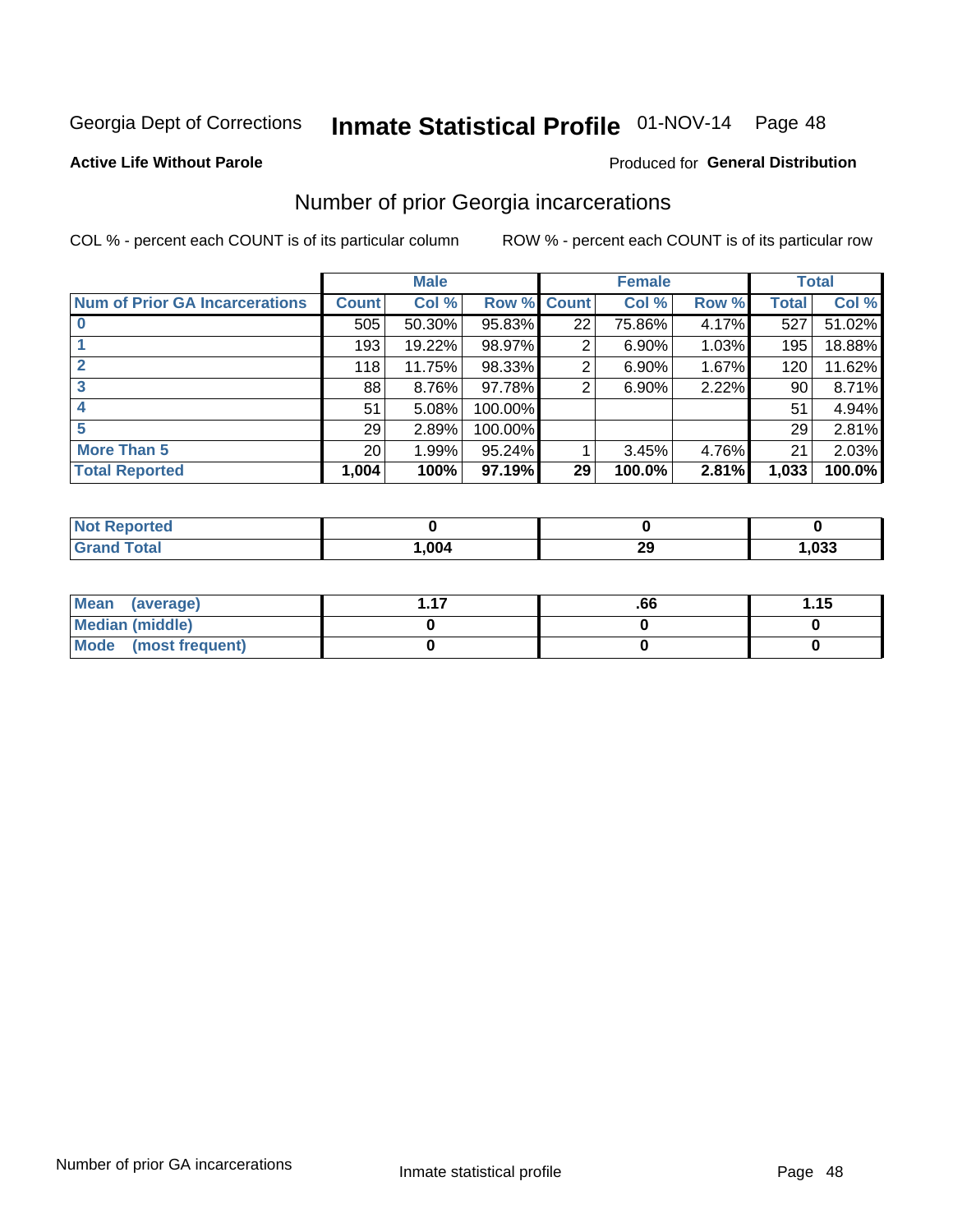# Inmate Statistical Profile 01-NOV-14 Page 49

**Active Life Without Parole** 

Produced for General Distribution

### Prison sentence in years

COL % - percent each COUNT is of its particular column

ROW % - percent each COUNT is of its particular row

|                                 |              | <b>Male</b> |                    |    | <b>Female</b> |          |             | Total  |
|---------------------------------|--------------|-------------|--------------------|----|---------------|----------|-------------|--------|
| <b>Prison Sentence In Years</b> | <b>Count</b> | Col %       | <b>Row % Count</b> |    | Col %         | Row %    | $\tau$ otal | Col %  |
| Life Without Parole             | 997          | 99.30%      | $97.17\%$          | 29 | 100.00%       | $2.83\%$ | 1.0261      | 99.32% |
| <b>Death</b>                    |              | $0.70\%$    | 100.00%            |    |               |          |             | 0.68%  |
| <b>Total Reported</b>           | .004         | 100%        | $97.19\%$          | 29 | 100%          | $2.81\%$ | 1,033       | 100%   |

| ported      |      |          |      |
|-------------|------|----------|------|
| <b>otal</b> | .004 | ററ<br>~~ | .033 |

#### **Determinate (numeric) sentences only**

| ' Mea<br><b>Service</b> A<br>ЯМА. |  |  |  |
|-----------------------------------|--|--|--|
|                                   |  |  |  |

All sentences (including determinate), with life, life without parole, and death sentences figured at 45 years

| l Mea<br>חר<br> | ᠇៶<br>$\sim$ | $\sim$ | ╌ |
|-----------------|--------------|--------|---|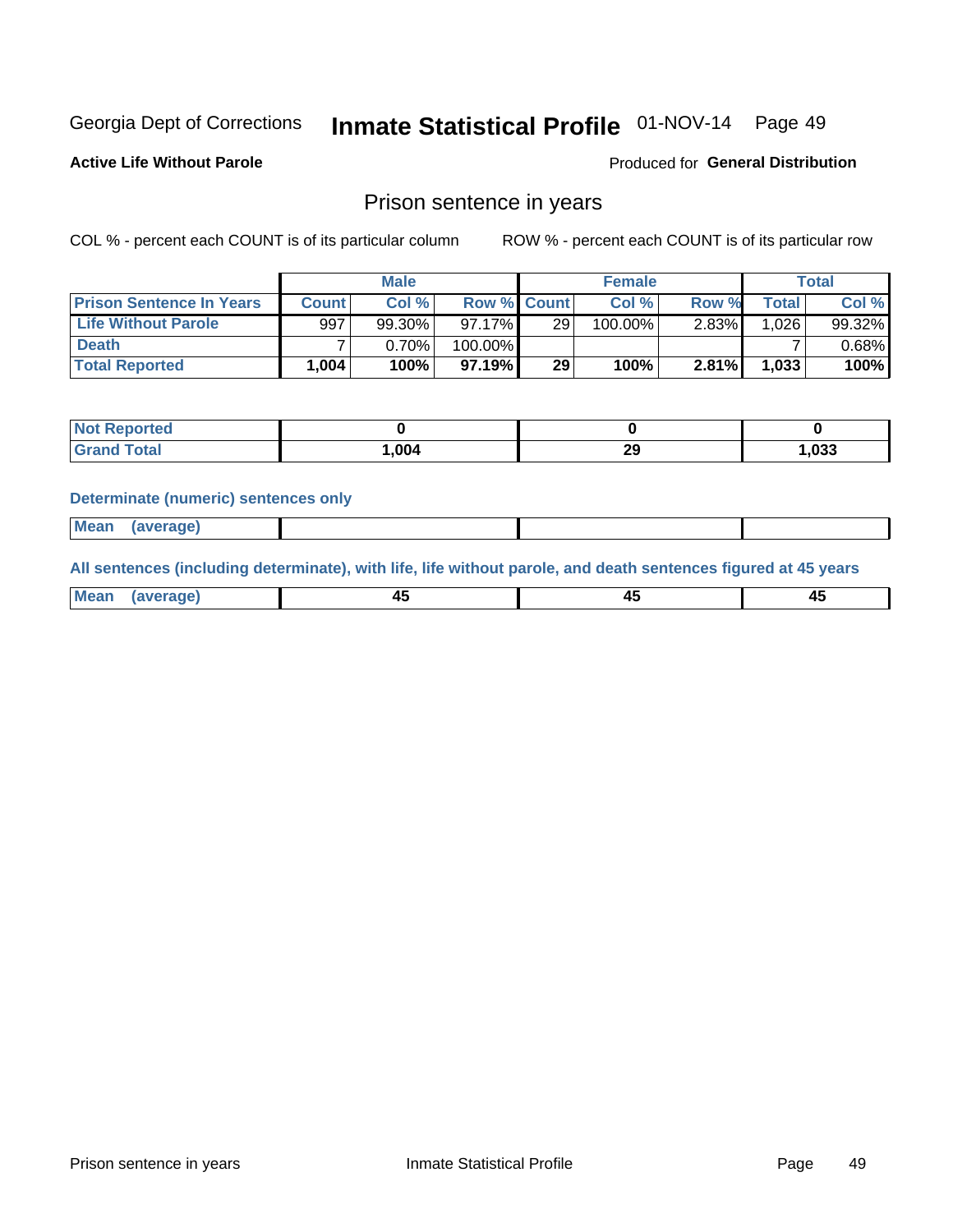#### Georgia Dept of Corrections Inmate Statistical Profile 01-NOV-14 Page 50

#### **Active Life Without Parole**

### Produced for General Distribution

### Primary offense, broken out into felonies vs misdemeanors

COL % - percent each COUNT is of its particular column

|                                  |              | <b>Male</b> |                    |                 | <b>Female</b> |       |                    | Total      |
|----------------------------------|--------------|-------------|--------------------|-----------------|---------------|-------|--------------------|------------|
| <b>Felonies and Misdemeanors</b> | <b>Count</b> | Col%        | <b>Row % Count</b> |                 | Col%          | Row % | Total <sub>1</sub> | Col %      |
| <b>Felonies</b>                  | .004         | $100.00\%$  | 97.19%             | 29 <sub>1</sub> | 100.00%       | 2.81% | 1,033              | $100.00\%$ |
| <b>Total Reported</b>            | ,004         | $100\%$     | 97.19%             | 29              | 100%          | 2.81% | 1,033              | 100%       |

| <b>Not Reported</b> |      |      |       |
|---------------------|------|------|-------|
| <b>Grand Total</b>  | ,004 | ,004 | 1,033 |

| <b>Mode</b><br>frequent)<br>nies<br>≧ (most tr.<br>. | onies<br>. | lonies<br>ею<br>____ |
|------------------------------------------------------|------------|----------------------|
|------------------------------------------------------|------------|----------------------|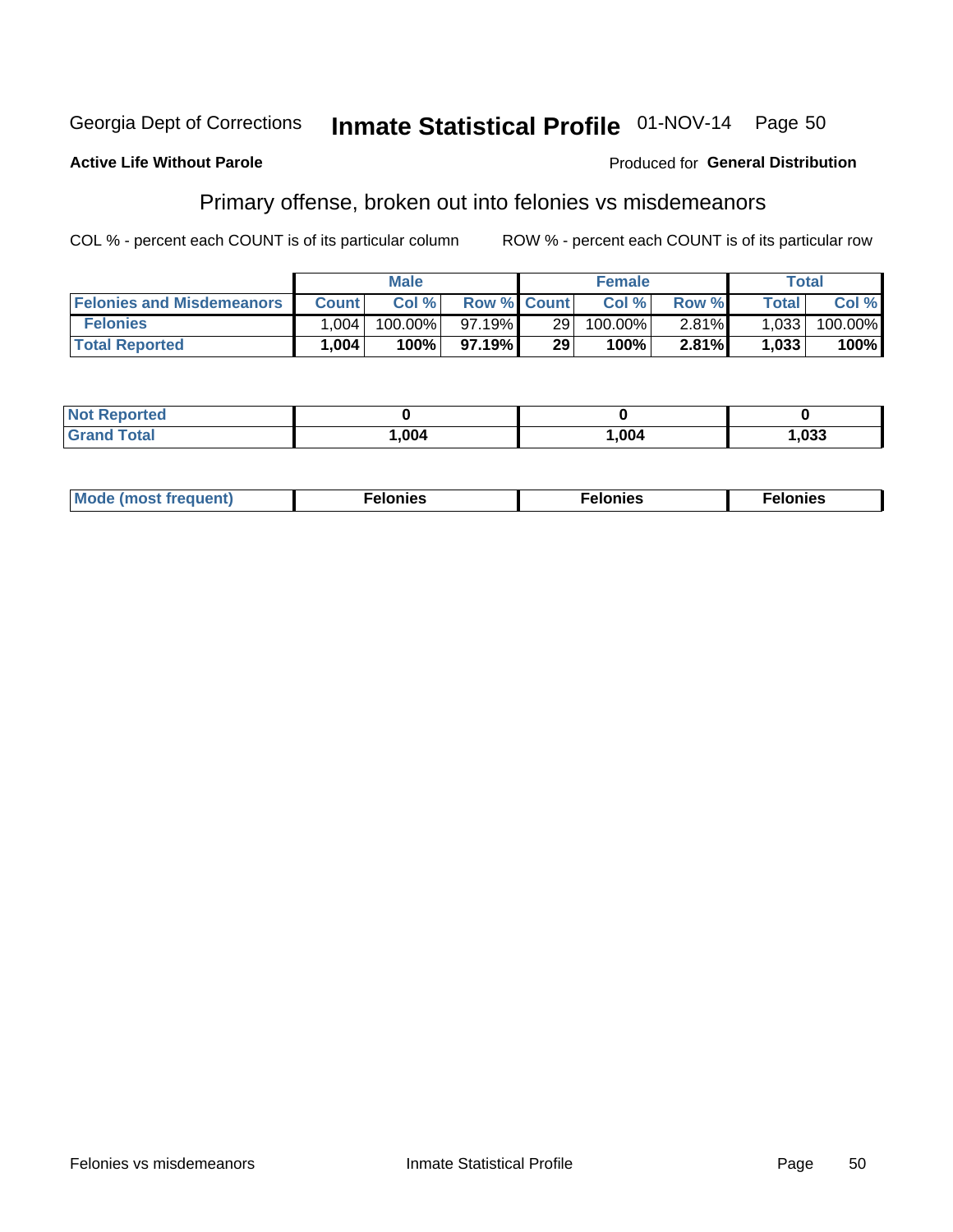# Inmate Statistical Profile 01-NOV-14 Page 51

### **Active Life Without Parole**

### Produced for General Distribution

### Primary offense, broken out into six broad crime categories

COL % - percent each COUNT is of its particular column

|                         |                 | <b>Male</b> |           |                    | <b>Female</b> |       |                 | <b>Total</b> |
|-------------------------|-----------------|-------------|-----------|--------------------|---------------|-------|-----------------|--------------|
| <b>Crime Categories</b> | <b>Count</b>    | Col %       |           | <b>Row % Count</b> | Col %         | Row % | <b>Total</b>    | Col %        |
| <b>Violent</b>          | 847             | 84.36%      | $96.69\%$ | 29                 | 100.00%       | 3.31% | 876             | 84.80%       |
| <b>Sex Crime</b>        | 138             | 13.75%      | 100.00%   |                    | .00%          |       | 138             | 13.36%       |
| 3<br><b>Property</b>    | 3               | .30%        | 100.00%   |                    | .00%          |       | 3               | .29%         |
| <b>Drug</b><br>4        | 14 <sub>1</sub> | 1.39%       | 100.00%   |                    | .00%          |       | 14 <sub>1</sub> | 1.36%        |
| <b>Other</b><br>6       | $\overline{2}$  | .20%        | 100.00%   |                    | .00%          |       | っ               | .19%         |
| <b>Total Reported</b>   | 1,004           | 100%        | 97.19%    | 29                 | 100%          | 2.81% | 1,033           | 100%         |

| <b>Not Reported</b> |      |           |       |
|---------------------|------|-----------|-------|
| <b>Grand Total</b>  | ,004 | ה ה<br>∠খ | 1,033 |

| M | . | 40 O |
|---|---|------|
|   |   |      |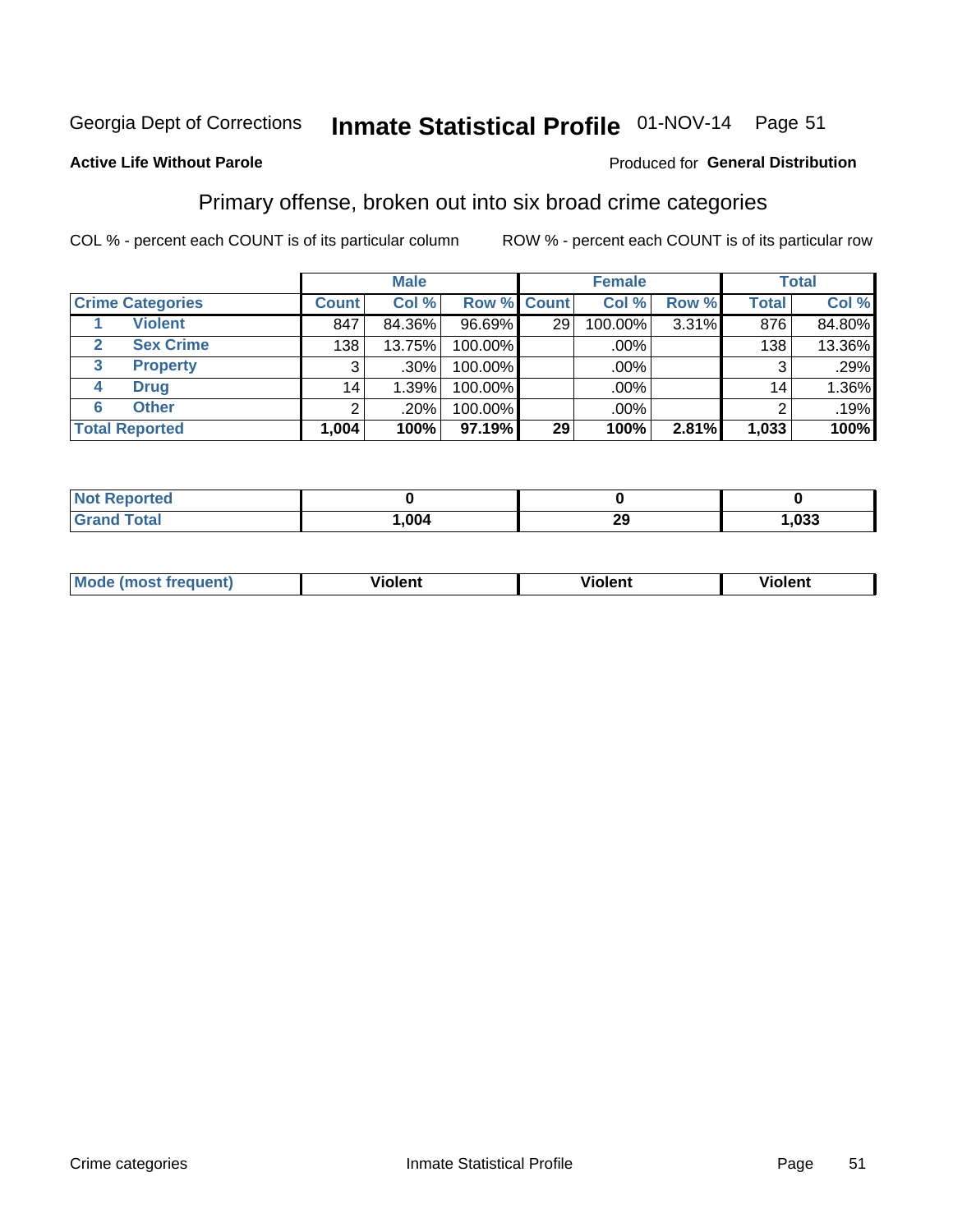# Inmate Statistical Profile 01-NOV-14 Page 52

#### **Active Life Without Parole**

### Produced for General Distribution

# Primary offense, detailed offense code

COL % - percent each COUNT is of its particular column

|   |                                            |              | <b>Male</b> |         |                 | <b>Female</b> |       |              | <b>Total</b> |
|---|--------------------------------------------|--------------|-------------|---------|-----------------|---------------|-------|--------------|--------------|
|   | <b>Primary Offense</b>                     | <b>Count</b> | Col%        | Row %   | <b>Count</b>    | Col %         | Row % | <b>Total</b> | Col %        |
| F | <b>Aggrav Child Molestation</b>            | 22           | 2.19%       | 100.00% |                 |               |       | 22           | 2.13%        |
| F | <b>Aggrav Sexual Battery</b>               | 4            | .40%        | 100.00% |                 |               |       | 4            | .39%         |
| F | <b>Aggrav Sodomy</b>                       | 11           | 1.10%       | 100.00% |                 |               |       | 11           | 1.06%        |
| F | <b>Armed Robbery</b>                       | 146          | 14.54%      | 98.65%  | $\overline{2}$  | 6.90%         | 1.35% | 148          | 14.33%       |
| F | <b>Att/Consprcy Commt</b><br>C/S/Of        |              | .10%        | 100.00% |                 |               |       |              | .10%         |
| F | <b>Burg Bef 7/1/12</b>                     | 3            | .30%        | 100.00% |                 |               |       | 3            | .29%         |
| F | <b>Child Molestation</b>                   | 4            | .40%        | 100.00% |                 |               |       | 4            | .39%         |
| F | <b>Hijacking Motor Vehicle</b>             |              | .10%        | 100.00% |                 |               |       |              | .10%         |
| F | <b>Kidnapping</b>                          | 63           | 6.27%       | 100.00% |                 |               |       | 63           | 6.10%        |
| F | <b>Murder</b>                              | 637          | 63.45%      | 95.93%  | 27              | 93.10%        | 4.07% | 664          | 64.28%       |
| F | <b>Poss Firearm Convct</b><br><b>Felon</b> | 1            | .10%        | 100.00% |                 |               |       | 1            | .10%         |
| F | <b>Poss Of Certain</b><br><b>Weapons</b>   | 1            | .10%        | 100.00% |                 |               |       | 1            | .10%         |
| F | <b>Poss Of Cocaine</b>                     | 3            | .30%        | 100.00% |                 |               |       | 3            | .29%         |
| F | <b>Poss W Int Dist Cocaine</b>             | 1            | .10%        | 100.00% |                 |               |       | 1            | .10%         |
| F | Rape                                       | 97           | 9.66%       | 100.00% |                 |               |       | 97           | 9.39%        |
| F | <b>S/D Cocaine</b>                         | 6            | .60%        | 100.00% |                 |               |       | 6            | .58%         |
| F | <b>Traf Cocaine 401+ Gm</b>                |              | .10%        | 100.00% |                 |               |       | 1            | .10%         |
| F | <b>Traf Cocaine Less 200</b>               | 1            | .10%        | 100.00% |                 |               |       | 1            | .10%         |
| F | Gm<br><b>Traf Methamph 28-199</b><br>Gm    | $\mathbf 1$  | .10%        | 100.00% |                 |               |       | 1            | .10%         |
|   | <b>Total Rported</b>                       | 1,004        | 100%        | 97.19%  | $\overline{29}$ | 100%          | 2.81% | 1,033        | 100%         |

| <b>Not Reported</b>  |      |         |       |
|----------------------|------|---------|-------|
| <b>Total</b><br>Croy | ,004 | ഹ<br>∠ะ | 1,033 |

| Mode (most frequent) | 1101 Murder | 1101 Murder | 1101 Murder |
|----------------------|-------------|-------------|-------------|
|----------------------|-------------|-------------|-------------|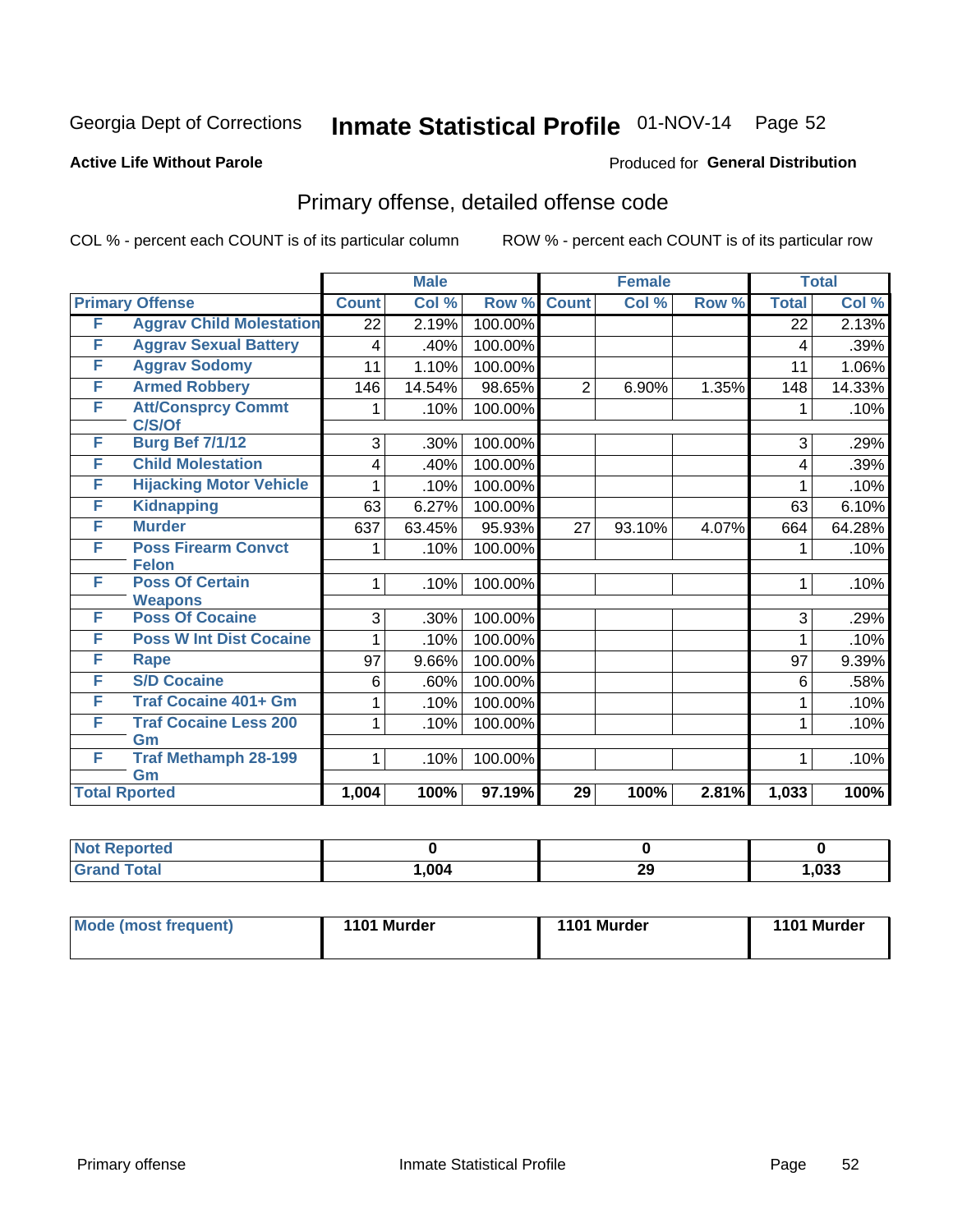# Inmate Statistical Profile 01-NOV-14 Page 53

### **Active Life Without Parole**

### Produced for General Distribution

# County of conviction of primary offense

COL % - percent each COUNT is of its particular column

|                                |                | <b>Male</b> |                  | <b>Female</b> |        |        | <b>Total</b>   |       |
|--------------------------------|----------------|-------------|------------------|---------------|--------|--------|----------------|-------|
| <b>County of Conviction</b>    | <b>Count</b>   | Col %       | Row <sup>%</sup> | <b>Count</b>  | Col %  | Row %  | <b>Total</b>   | Col % |
| <b>Appling County</b><br>001   | 4              | .40%        | 100.00%          |               |        |        | 4              | .39%  |
| <b>Atkinson County</b><br>002  | $\overline{2}$ | .20%        | 100.00%          |               |        |        | $\overline{2}$ | .19%  |
| <b>Bacon County</b><br>003     | 1              | .10%        | 100.00%          |               |        |        | 1              | .10%  |
| <b>Baldwin County</b><br>005   | 4              | .40%        | 100.00%          |               |        |        | 4              | .39%  |
| <b>Banks County</b><br>006     | 1              | .10%        | 100.00%          |               |        |        | 1              | .10%  |
| <b>Barrow County</b><br>007    | 7              | .70%        | 100.00%          |               |        |        | $\overline{7}$ | .68%  |
| <b>Bartow County</b><br>008    | 5              | .50%        | 100.00%          |               |        |        | 5              | .48%  |
| <b>Ben Hill County</b><br>009  | 5              | .50%        | 100.00%          |               |        |        | 5              | .48%  |
| <b>Berrien County</b><br>010   | $\overline{2}$ | .20%        | 100.00%          |               |        |        | $\overline{2}$ | .19%  |
| <b>Bibb County</b><br>011      | 31             | 3.09%       | 96.88%           | 1             | 3.45%  | 3.13%  | 32             | 3.10% |
| <b>Bleckley County</b><br>012  | 1              | .10%        | 100.00%          |               |        |        | 1              | .10%  |
| <b>Brantley County</b><br>013  | 1              | .10%        | 100.00%          |               |        |        | 1              | .10%  |
| <b>Brooks County</b><br>014    | $\overline{2}$ | .20%        | 100.00%          |               |        |        | $\overline{2}$ | .19%  |
| <b>Bulloch County</b><br>016   | 5              | .50%        | 83.33%           | 1             | 3.45%  | 16.67% | 6              | .58%  |
| <b>Burke County</b><br>017     | 8              | .80%        | 100.00%          |               |        |        | 8              | .77%  |
| <b>Butts County</b><br>018     | 5              | .50%        | 100.00%          |               |        |        | $\overline{5}$ | .48%  |
| <b>Camden County</b><br>020    | 7              | .70%        | 100.00%          |               |        |        | 7              | .68%  |
| <b>Candler County</b><br>021   | 1              | .10%        | 100.00%          |               |        |        | 1              | .10%  |
| <b>Carroll County</b><br>022   | 4              | .40%        | 100.00%          |               |        |        | 4              | .39%  |
| <b>Catoosa County</b><br>023   | 4              | .40%        | 100.00%          |               |        |        | 4              | .39%  |
| <b>Charlton County</b><br>024  | 1              | .10%        | 100.00%          |               |        |        | 1              | .10%  |
| <b>Chatham County</b><br>025   | 34             | 3.39%       | 100.00%          |               |        |        | 34             | 3.29% |
| <b>Chattooga County</b><br>027 | 1              | .10%        | 100.00%          |               |        |        | 1              | .10%  |
| <b>Cherokee County</b><br>028  | $\overline{2}$ | .20%        | 100.00%          |               |        |        | $\overline{2}$ | .19%  |
| <b>Clarke County</b><br>029    | 19             | 1.89%       | 100.00%          |               |        |        | 19             | 1.84% |
| <b>Clay County</b><br>030      | 1              | .10%        | 100.00%          |               |        |        | 1              | .10%  |
| <b>Clayton County</b><br>031   | 51             | 5.08%       | 94.44%           | 3             | 10.34% | 5.56%  | 54             | 5.23% |
| <b>Clinch County</b><br>032    | 1              | .10%        | 100.00%          |               |        |        | 1              | .10%  |
| <b>Cobb County</b><br>033      | 48             | 4.78%       | 97.96%           | 1             | 3.45%  | 2.04%  | 49             | 4.74% |
| <b>Coffee County</b><br>034    | 4              | .40%        | 100.00%          |               |        |        | 4              | .39%  |
| <b>Colquitt County</b><br>035  | 4              | .40%        | 100.00%          |               |        |        | 4              | .39%  |
| 036 Columbia County            | 7              | .70%        | 70.00%           | З             | 10.34% | 30.00% | 10             | .97%  |
| <b>Cook County</b><br>037      | 4              | .40%        | 100.00%          |               |        |        | 4              | .39%  |
| 038<br><b>Coweta County</b>    | 7              | .70%        | 100.00%          |               |        |        | $\overline{7}$ | .68%  |
| <b>Crisp County</b><br>040     | 3              | .30%        | 100.00%          |               |        |        | 3              | .29%  |
| <b>Dade County</b><br>041      | 1              | .10%        | 100.00%          |               |        |        | $\mathbf{1}$   | .10%  |
| <b>Dawson County</b><br>042    | $\overline{2}$ | .20%        | 100.00%          |               |        |        | $\overline{c}$ | .19%  |
| <b>Decatur County</b><br>043   | $\overline{2}$ | .20%        | 100.00%          |               |        |        | $\overline{2}$ | .19%  |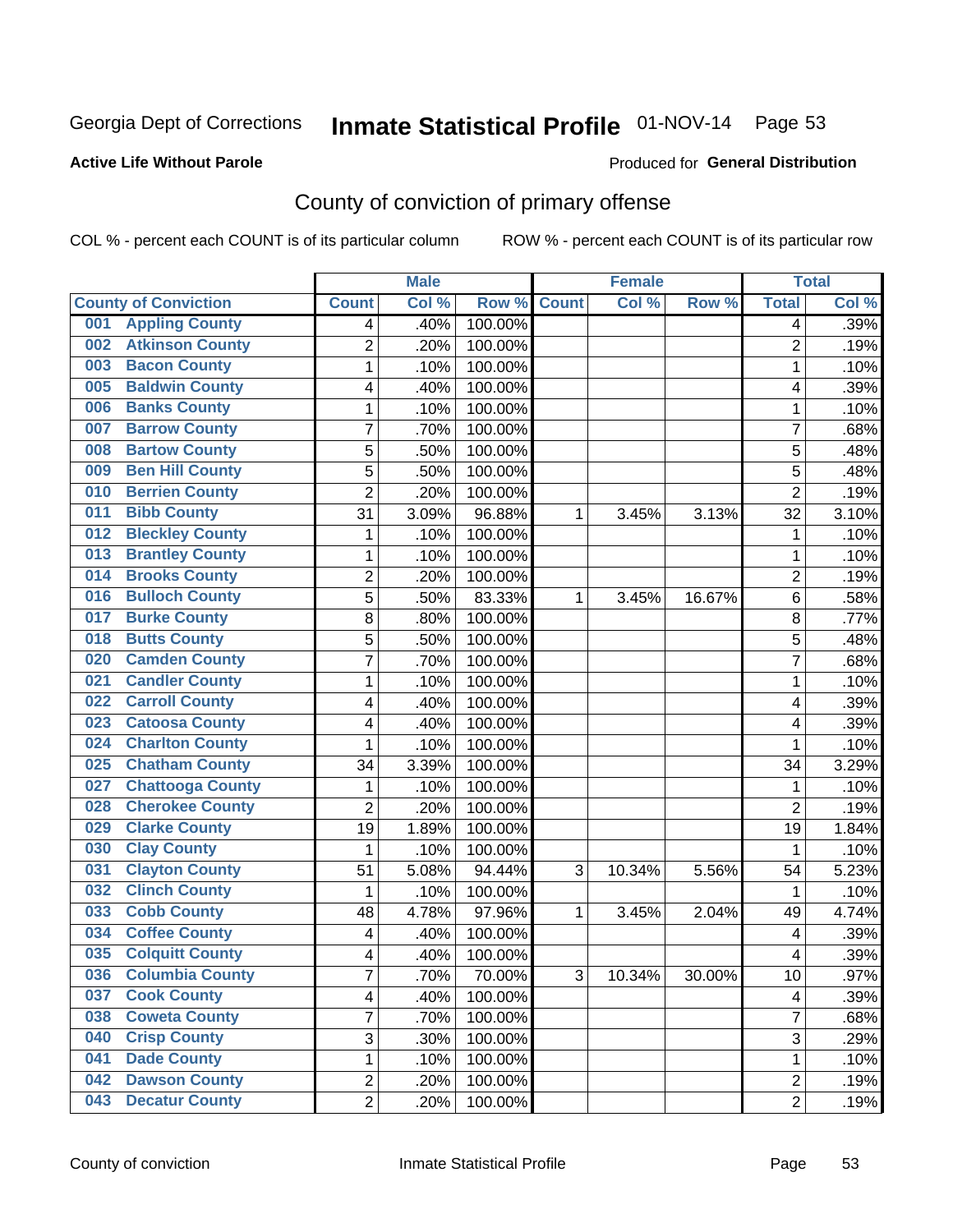# Inmate Statistical Profile 01-NOV-14 Page 54

### **Active Life Without Parole**

#### Produced for General Distribution

# County of conviction of primary offense

COL % - percent each COUNT is of its particular column

|     |                             |                | <b>Male</b> |         |                | <b>Female</b> |        |                | <b>Total</b> |
|-----|-----------------------------|----------------|-------------|---------|----------------|---------------|--------|----------------|--------------|
|     | <b>County of Conviction</b> | <b>Count</b>   | Col %       | Row %   | <b>Count</b>   | Col %         | Row %  | <b>Total</b>   | Col %        |
| 044 | <b>Dekalb County</b>        | 82             | 8.17%       | 98.80%  | 1              | 3.45%         | 1.20%  | 83             | 8.03%        |
| 045 | <b>Dodge County</b>         | $\mathbf{1}$   | .10%        | 100.00% |                |               |        | 1              | .10%         |
| 046 | <b>Dooly County</b>         | $\overline{2}$ | .20%        | 100.00% |                |               |        | $\overline{2}$ | .19%         |
| 047 | <b>Dougherty County</b>     | 27             | 2.69%       | 96.43%  | 1              | 3.45%         | 3.57%  | 28             | 2.71%        |
| 048 | <b>Douglas County</b>       | 27             | 2.69%       | 93.10%  | $\overline{2}$ | 6.90%         | 6.90%  | 29             | 2.81%        |
| 049 | <b>Early County</b>         | $\overline{2}$ | .20%        | 100.00% |                |               |        | $\overline{2}$ | .19%         |
| 051 | <b>Effingham County</b>     | 4              | .40%        | 100.00% |                |               |        | 4              | .39%         |
| 052 | <b>Elbert County</b>        | 3              | .30%        | 100.00% |                |               |        | 3              | .29%         |
| 053 | <b>Emanuel County</b>       | $\overline{7}$ | .70%        | 100.00% |                |               |        | 7              | .68%         |
| 056 | <b>Fayette County</b>       | 5              | .50%        | 100.00% |                |               |        | 5              | .48%         |
| 057 | <b>Floyd County</b>         | 15             | 1.49%       | 93.75%  | 1              | 3.45%         | 6.25%  | 16             | 1.55%        |
| 058 | <b>Forsyth County</b>       | 4              | .40%        | 100.00% |                |               |        | 4              | .39%         |
| 059 | <b>Franklin County</b>      | 3              | .30%        | 75.00%  | 1              | 3.45%         | 25.00% | 4              | .39%         |
| 060 | <b>Fulton County</b>        | 130            | 12.95%      | 99.24%  | 1              | 3.45%         | .76%   | 131            | 12.68%       |
| 061 | <b>Gilmer County</b>        | $\overline{2}$ | .20%        | 100.00% |                |               |        | $\overline{2}$ | .19%         |
| 063 | <b>Glynn County</b>         | 16             | 1.59%       | 94.12%  | 1              | 3.45%         | 5.88%  | 17             | 1.65%        |
| 064 | <b>Gordon County</b>        | 4              | .40%        | 100.00% |                |               |        | 4              | .39%         |
| 066 | <b>Greene County</b>        | $\mathbf{1}$   | .10%        | 100.00% |                |               |        | $\mathbf{1}$   | .10%         |
| 067 | <b>Gwinnett County</b>      | 19             | 1.89%       | 95.00%  | 1              | 3.45%         | 5.00%  | 20             | 1.94%        |
| 068 | <b>Habersham County</b>     | 5              | .50%        | 100.00% |                |               |        | 5              | .48%         |
| 069 | <b>Hall County</b>          | 19             | 1.89%       | 90.48%  | $\overline{2}$ | 6.90%         | 9.52%  | 21             | 2.03%        |
| 070 | <b>Hancock County</b>       | 1              | .10%        | 100.00% |                |               |        | $\mathbf{1}$   | .10%         |
| 071 | <b>Haralson County</b>      | 3              | .30%        | 100.00% |                |               |        | 3              | .29%         |
| 072 | <b>Harris County</b>        | $\overline{c}$ | .20%        | 100.00% |                |               |        | $\overline{2}$ | .19%         |
| 073 | <b>Hart County</b>          | 3              | .30%        | 100.00% |                |               |        | 3              | .29%         |
| 075 | <b>Henry County</b>         | 11             | 1.10%       | 100.00% |                |               |        | 11             | 1.06%        |
| 076 | <b>Houston County</b>       | 18             | 1.79%       | 100.00% |                |               |        | 18             | 1.74%        |
| 077 | <b>Irwin County</b>         | 1              | .10%        | 100.00% |                |               |        | 1              | .10%         |
| 078 | <b>Jackson County</b>       | 11             | 1.10%       | 100.00% |                |               |        | 11             | 1.06%        |
| 079 | <b>Jasper County</b>        | 1              | .10%        | 100.00% |                |               |        | $\mathbf{1}$   | .10%         |
| 080 | <b>Jeff Davis County</b>    | $\overline{c}$ | .20%        | 100.00% |                |               |        | $\overline{2}$ | .19%         |
| 081 | <b>Jefferson County</b>     | 4              | .40%        | 100.00% |                |               |        | 4              | .39%         |
| 082 | <b>Jenkins County</b>       | 1              | .10%        | 100.00% |                |               |        | $\mathbf{1}$   | .10%         |
| 083 | <b>Johnson County</b>       | 1              | .10%        | 100.00% |                |               |        | $\mathbf{1}$   | .10%         |
| 084 | <b>Jones County</b>         | $\overline{2}$ | .20%        | 66.67%  | 1              | 3.45%         | 33.33% | $\overline{3}$ | .29%         |
| 086 | <b>Lanier County</b>        | 1              | .10%        | 100.00% |                |               |        | 1              | .10%         |
| 087 | <b>Laurens County</b>       | 3              | .30%        | 100.00% |                |               |        | 3              | .29%         |
| 088 | <b>Lee County</b>           | $\overline{2}$ | .20%        | 100.00% |                |               |        | $\overline{2}$ | .19%         |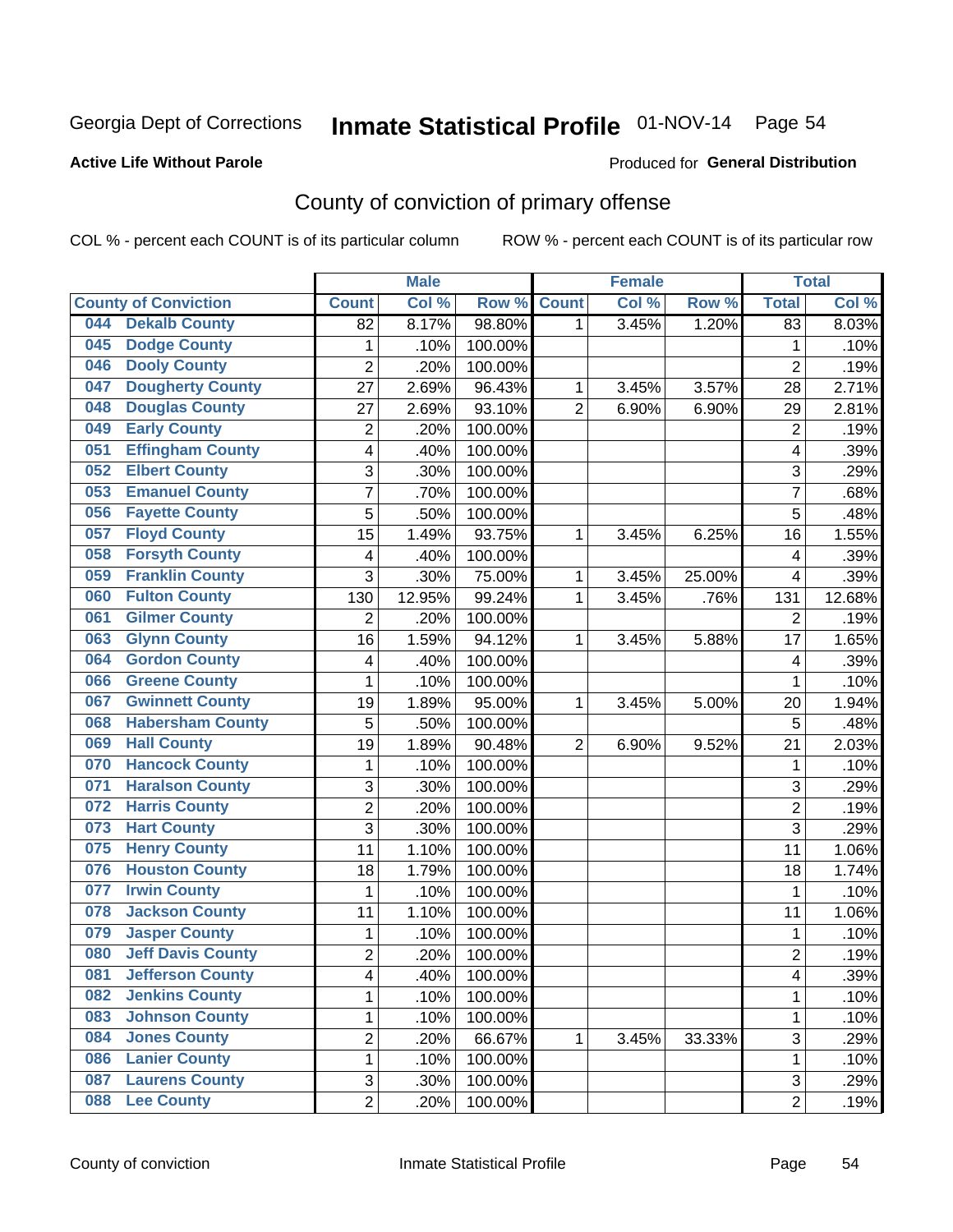# Inmate Statistical Profile 01-NOV-14 Page 55

### **Active Life Without Parole**

#### Produced for General Distribution

# County of conviction of primary offense

COL % - percent each COUNT is of its particular column

|                                         |                           | <b>Male</b> |         |                | <b>Female</b> |        |                | <b>Total</b> |
|-----------------------------------------|---------------------------|-------------|---------|----------------|---------------|--------|----------------|--------------|
| <b>County of Conviction</b>             | <b>Count</b>              | Col %       | Row %   | <b>Count</b>   | Col %         | Row %  | <b>Total</b>   | Col %        |
| <b>Liberty County</b><br>089            | 7                         | .70%        | 87.50%  | 1              | 3.45%         | 12.50% | 8              | .77%         |
| <b>Long County</b><br>091               | 6                         | .60%        | 100.00% |                |               |        | 6              | .58%         |
| <b>Lowndes County</b><br>092            | 8                         | .80%        | 100.00% |                |               |        | 8              | .77%         |
| <b>Madison County</b><br>095            | 1                         | .10%        | 100.00% |                |               |        | 1              | .10%         |
| <b>Marion County</b><br>096             | 1                         | .10%        | 100.00% |                |               |        | 1              | .10%         |
| <b>Mcduffie County</b><br>097           | $\overline{2}$            | .20%        | 100.00% |                |               |        | $\overline{2}$ | .19%         |
| <b>Mcintosh County</b><br>098           | 1                         | .10%        | 100.00% |                |               |        | 1              | .10%         |
| <b>Miller County</b><br>100             | 1                         | .10%        | 100.00% |                |               |        | 1              | .10%         |
| <b>Monroe County</b><br>102             | 6                         | .60%        | 100.00% |                |               |        | 6              | .58%         |
| <b>Morgan County</b><br>104             | $\mathbf{1}$              | .10%        | 100.00% |                |               |        | $\mathbf{1}$   | .10%         |
| <b>Murray County</b><br>105             | 1                         | .10%        | 100.00% |                |               |        | 1              | .10%         |
| <b>Muscogee County</b><br>106           | 34                        | 3.39%       | 100.00% |                |               |        | 34             | 3.29%        |
| <b>Newton County</b><br>107             | 7                         | .70%        | 77.78%  | $\overline{2}$ | 6.90%         | 22.22% | 9              | .87%         |
| <b>Oglethorpe County</b><br>109         | $\overline{2}$            | .20%        | 100.00% |                |               |        | $\overline{2}$ | .19%         |
| <b>Paulding County</b><br>110           | 3                         | .30%        | 100.00% |                |               |        | 3              | .29%         |
| <b>Pickens County</b><br>112            | 1                         | .10%        | 100.00% |                |               |        | $\mathbf{1}$   | .10%         |
| <b>Pierce County</b><br>113             | $\overline{c}$            | .20%        | 100.00% |                |               |        | $\overline{2}$ | .19%         |
| <b>Pike County</b><br>114               | 4                         | .40%        | 66.67%  | $\overline{2}$ | 6.90%         | 33.33% | 6              | .58%         |
| <b>Polk County</b><br>$\overline{115}$  | $\overline{c}$            | .20%        | 100.00% |                |               |        | $\overline{2}$ | .19%         |
| <b>Pulaski County</b><br>116            | $\mathbf 1$               | .10%        | 100.00% |                |               |        | 1              | .10%         |
| <b>Putnam County</b><br>117             | 7                         | .70%        | 100.00% |                |               |        | 7              | .68%         |
| <b>Rabun County</b><br>119              | $\mathbf{1}$              | .10%        | 100.00% |                |               |        | $\mathbf{1}$   | .10%         |
| <b>Randolph County</b><br>120           | 3                         | .30%        | 100.00% |                |               |        | 3              | .29%         |
| <b>Richmond County</b><br>121           | 51                        | 5.08%       | 98.08%  | 1              | 3.45%         | 1.92%  | 52             | 5.03%        |
| <b>Rockdale County</b><br>122           | 10                        | 1.00%       | 100.00% |                |               |        | 10             | .97%         |
| 125<br><b>Seminole County</b>           | $\mathbf{1}$              | .10%        | 100.00% |                |               |        | 1              | .10%         |
| <b>Spalding County</b><br>126           | 12                        | 1.20%       | 100.00% |                |               |        | 12             | 1.16%        |
| <b>Stephens County</b><br>127           | $\ensuremath{\mathsf{3}}$ | .30%        | 100.00% |                |               |        | $\mathsf 3$    | .29%         |
| <b>Sumter County</b><br>129             | $\mathbf{1}$              | .10%        | 100.00% |                |               |        | $\mathbf{1}$   | .10%         |
| <b>Taliaferro County</b><br>131         | $\mathbf{1}$              | .10%        | 100.00% |                |               |        | $\mathbf{1}$   | .10%         |
| <b>Tattnall County</b><br>132           | 3                         | .30%        | 100.00% |                |               |        | 3              | .29%         |
| $135$<br><b>Terrell County</b>          | 1                         | .10%        | 100.00% |                |               |        | 1              | .10%         |
| <b>Thomas County</b><br>136             | 5                         | .50%        | 100.00% |                |               |        | 5              | .48%         |
| $\overline{137}$<br><b>Tift County</b>  | 6                         | .60%        | 100.00% |                |               |        | 6              | .58%         |
| <b>Toombs County</b><br>138             | $\overline{7}$            | .70%        | 100.00% |                |               |        | $\overline{7}$ | .68%         |
| <b>Towns County</b><br>139              | $\mathbf{1}$              | .10%        | 100.00% |                |               |        | $\mathbf{1}$   | .10%         |
| <b>Treutlen County</b><br>140           | 3                         | .30%        | 100.00% |                |               |        | $\mathfrak{S}$ | .29%         |
| <b>Troup County</b><br>$\overline{141}$ | $\overline{2}$            | .20%        | 66.67%  | 1              | 3.45%         | 33.33% | 3              | .29%         |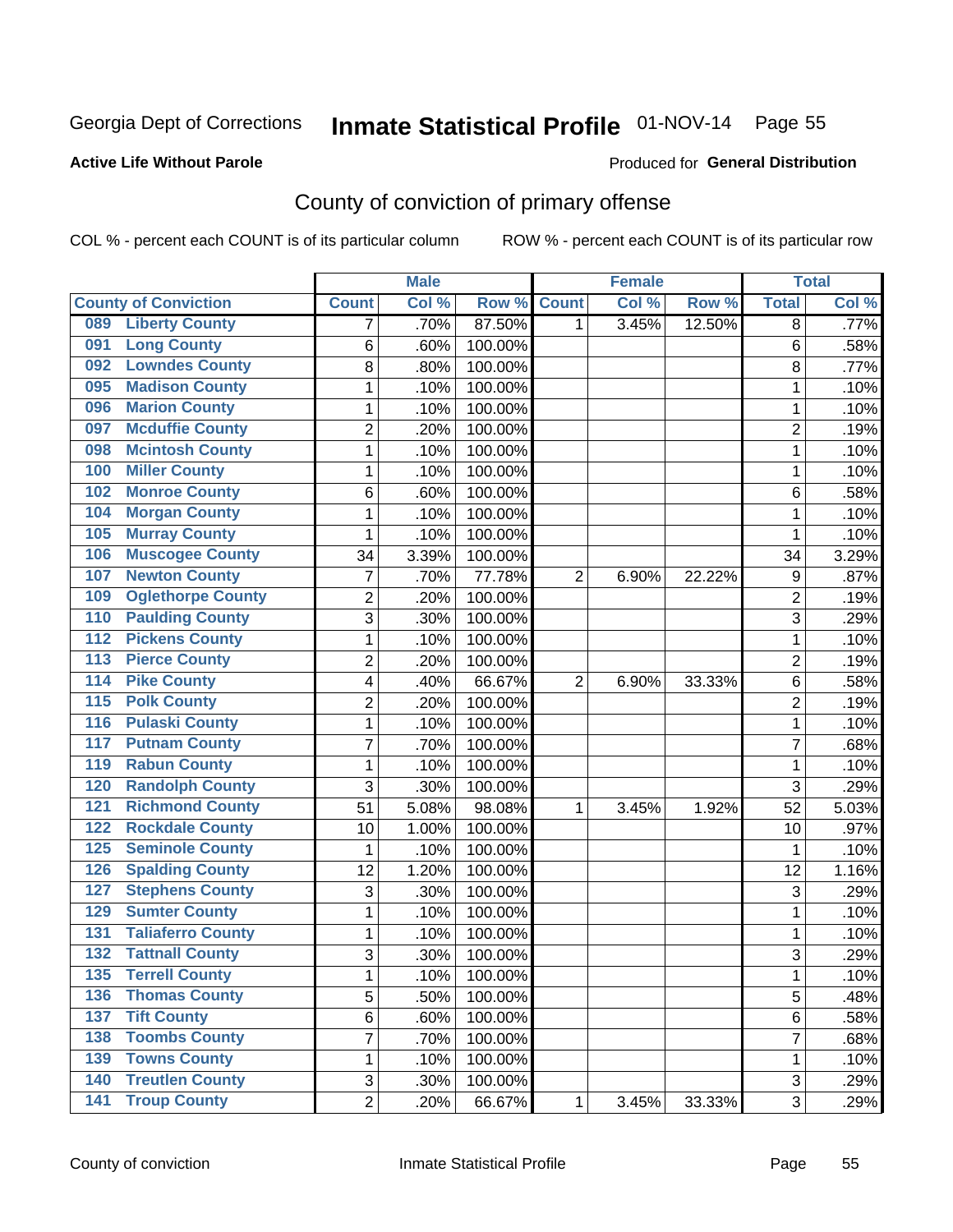# Inmate Statistical Profile 01-NOV-14 Page 56

#### **Active Life Without Parole**

#### Produced for General Distribution

# County of conviction of primary offense

COL % - percent each COUNT is of its particular column

|                                 |              | <b>Male</b> |         |              | <b>Female</b> |        |              | <b>Total</b> |
|---------------------------------|--------------|-------------|---------|--------------|---------------|--------|--------------|--------------|
| <b>County of Conviction</b>     | <b>Count</b> | Col %       | Row %   | <b>Count</b> | Col %         | Row %  | <b>Total</b> | Col %        |
| <b>Turner County</b><br>142     |              | .10%        | 100.00% |              |               |        |              | .10%         |
| <b>Twiggs County</b><br>143     |              | .10%        | 100.00% |              |               |        |              | $.10\%$      |
| <b>Upson County</b><br>145      | 4            | .40%        | 100.00% |              |               |        | 4            | .39%         |
| <b>Walker County</b><br>146     | 5            | .50%        | 83.33%  |              | 3.45%         | 16.67% | 6            | .58%         |
| <b>Walton County</b><br>147     | 10           | 1.00%       | 100.00% |              |               |        | 10           | $.97\%$      |
| <b>Ware County</b><br>148       | 12           | 1.20%       | 100.00% |              |               |        | 12           | 1.16%        |
| <b>Washington County</b><br>150 | 5            | .50%        | 100.00% |              |               |        | 5            | .48%         |
| <b>Wayne County</b><br>151      |              | .70%        | 100.00% |              |               |        | 7            | .68%         |
| <b>Whitfield County</b><br>155  | 10           | 1.00%       | 100.00% |              |               |        | 10           | .97%         |
| <b>Wilkes County</b><br>157     |              | .10%        | 100.00% |              |               |        |              | .10%         |
| <b>Worth County</b><br>159      | ົ            | .20%        | 100.00% |              |               |        | 2            | .19%         |
| <b>Total Rported</b>            | 1,004        | 100%        | 97.19%  | 29           | 100%          | 2.81%  | 1,033        | 100%         |

| reo.                       |      |           |      |
|----------------------------|------|-----------|------|
| $f \wedge f \wedge f$<br>. | .004 | nr.<br>73 | ,033 |

| Mode (most frequent)<br><b>Fulton County</b> | <b>Columbia County</b> | <b>Fulton County</b> |
|----------------------------------------------|------------------------|----------------------|
|----------------------------------------------|------------------------|----------------------|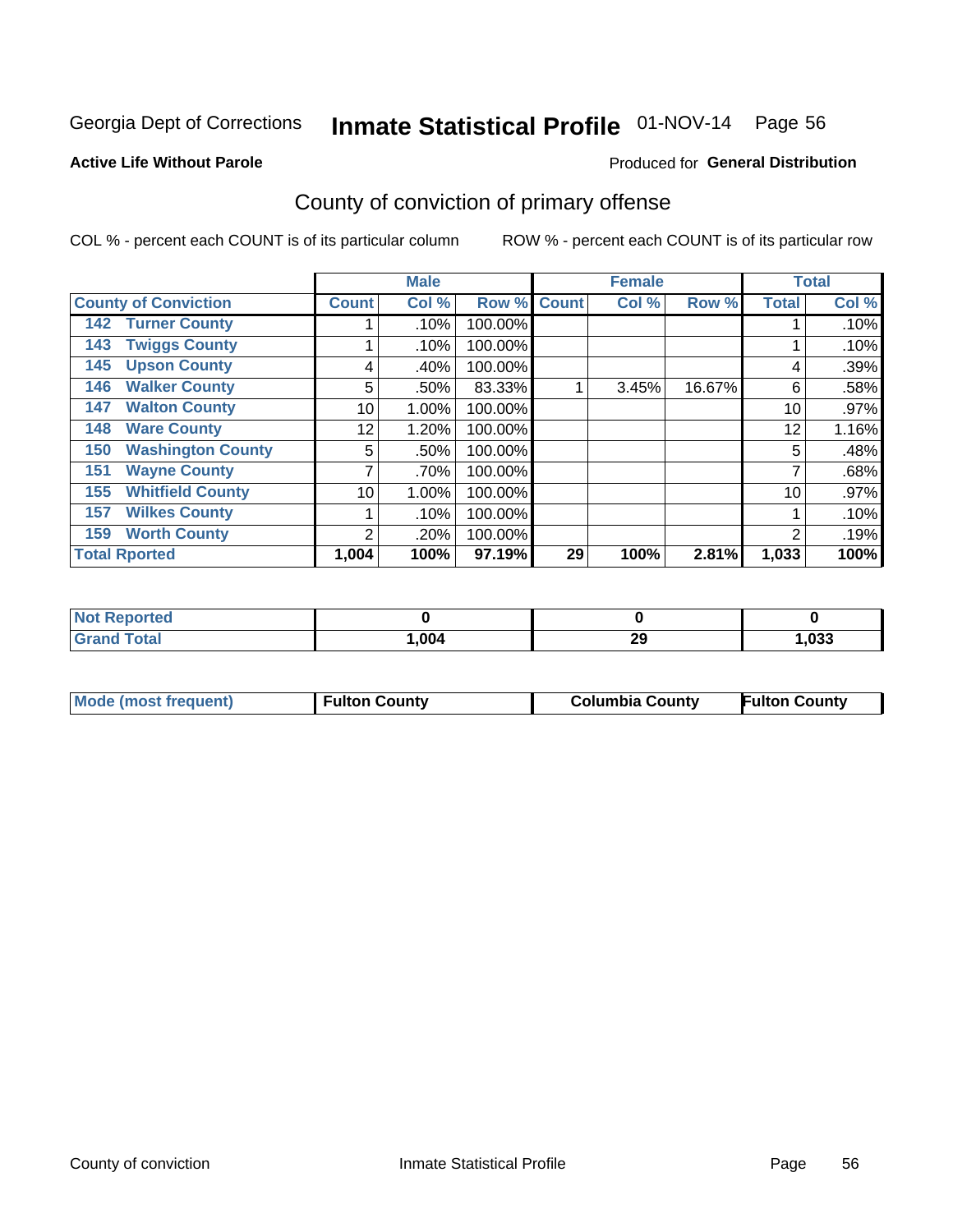# Inmate Statistical Profile 01-NOV-14 Page 57

### **Active Life Without Parole**

#### Produced for General Distribution

# Circuit of conviction of primary offense

COL % - percent each COUNT is of its particular column

|                         |                                 |                | <b>Male</b> |         |                         | <b>Female</b> |        |                  | <b>Total</b> |
|-------------------------|---------------------------------|----------------|-------------|---------|-------------------------|---------------|--------|------------------|--------------|
|                         | <b>Circuit of Conviction</b>    | <b>Count</b>   | Col %       | Row %   | <b>Count</b>            | Col %         | Row %  | <b>Total</b>     | Col %        |
| 1                       | <b>Alapaha Circuit</b>          | 10             | 1.00%       | 100.00% |                         |               |        | 10               | .97%         |
| $\overline{2}$          | <b>Alcovy Circuit</b>           | 17             | 1.69%       | 89.47%  | $\overline{2}$          | 6.90%         | 10.53% | 19               | 1.84%        |
| $\overline{\mathbf{3}}$ | <b>Atlanta Circuit</b>          | 130            | 12.95%      | 99.24%  | $\mathbf{1}$            | 3.45%         | .76%   | 131              | 12.68%       |
| 4                       | <b>Atlantic Circuit</b>         | 17             | 1.69%       | 94.44%  | 1                       | 3.45%         | 5.56%  | 18               | 1.74%        |
| $\overline{5}$          | <b>Augusta Circuit</b>          | 66             | 6.57%       | 94.29%  | $\overline{\mathbf{4}}$ | 13.79%        | 5.71%  | 70               | 6.78%        |
| $\overline{6}$          | <b>Blue Ridge Circuit</b>       | $\overline{2}$ | .20%        | 100.00% |                         |               |        | $\overline{2}$   | .19%         |
| 7                       | <b>Brunswick Circuit</b>        | 36             | 3.59%       | 97.30%  | 1                       | 3.45%         | 2.70%  | 37               | 3.58%        |
| $\overline{\mathbf{8}}$ | <b>Chattahoochee Circuit</b>    | 37             | 3.69%       | 100.00% |                         |               |        | 37               | 3.58%        |
| $\overline{9}$          | <b>Cherokee Circuit</b>         | 9              | .90%        | 100.00% |                         |               |        | 9                | .87%         |
| 10                      | <b>Clayton Circuit</b>          | 51             | 5.08%       | 94.44%  | 3                       | 10.34%        | 5.56%  | 54               | 5.23%        |
| $\overline{11}$         | <b>Cobb Circuit</b>             | 48             | 4.78%       | 97.96%  | $\mathbf{1}$            | 3.45%         | 2.04%  | 49               | 4.74%        |
| $\overline{12}$         | <b>Conasauga Circuit</b>        | 11             | 1.10%       | 100.00% |                         |               |        | 11               | 1.06%        |
| $\overline{13}$         | <b>Cordele Circuit</b>          | 10             | 1.00%       | 100.00% |                         |               |        | 10               | .97%         |
| $\overline{14}$         | <b>Coweta Circuit</b>           | 13             | 1.29%       | 92.86%  | $\mathbf{1}$            | 3.45%         | 7.14%  | 14               | 1.36%        |
| $\overline{15}$         | <b>Dougherty Circuit</b>        | 27             | 2.69%       | 96.43%  | 1                       | 3.45%         | 3.57%  | 28               | 2.71%        |
| 16                      | <b>Dublin Circuit</b>           | 8              | .80%        | 100.00% |                         |               |        | $\,8\,$          | .77%         |
| $\overline{17}$         | <b>Eastern Circuit</b>          | 34             | 3.39%       | 100.00% |                         |               |        | 34               | 3.29%        |
| 18                      | <b>Flint Circuit</b>            | 11             | 1.10%       | 100.00% |                         |               |        | 11               | 1.06%        |
| 19                      | <b>Griffin Circuit</b>          | 25             | 2.49%       | 92.59%  | $\overline{2}$          | 6.90%         | 7.41%  | 27               | 2.61%        |
| 20                      | <b>Gwinnett Circuit</b>         | 19             | 1.89%       | 95.00%  | 1                       | 3.45%         | 5.00%  | 20               | 1.94%        |
| $\overline{21}$         | <b>Houston Circuit</b>          | 18             | 1.79%       | 100.00% |                         |               |        | 18               | 1.74%        |
| $\overline{22}$         | <b>Lookout Mountain Circuit</b> | 11             | 1.10%       | 91.67%  | $\mathbf{1}$            | 3.45%         | 8.33%  | 12               | 1.16%        |
| 23                      | <b>Macon Circuit</b>            | 31             | 3.09%       | 96.88%  | 1                       | 3.45%         | 3.13%  | 32               | 3.10%        |
| $\overline{24}$         | <b>Middle Circuit</b>           | 24             | 2.39%       | 100.00% |                         |               |        | 24               | 2.32%        |
| $\overline{25}$         | <b>Mountain Circuit</b>         | 9              | .90%        | 100.00% |                         |               |        | 9                | .87%         |
| 26                      | <b>Northeastern Circuit</b>     | 21             | 2.09%       | 91.30%  | $\overline{2}$          | 6.90%         | 8.70%  | 23               | 2.23%        |
| $\overline{27}$         | <b>Northern Circuit</b>         | 12             | 1.20%       | 92.31%  | $\mathbf{1}$            | 3.45%         | 7.69%  | 13               | 1.26%        |
| 28                      | <b>Ocmulgee Circuit</b>         | 17             | 1.69%       | 94.44%  | 1                       | 3.45%         | 5.56%  | 18               | 1.74%        |
| 29                      | <b>Oconee Circuit</b>           | 3              | .30%        | 100.00% |                         |               |        | 3                | .29%         |
| 30                      | <b>Ogeechee Circuit</b>         | 10             | 1.00%       | 90.91%  | 1                       | 3.45%         | 9.09%  | 11               | 1.06%        |
| $\overline{31}$         | <b>Pataula Circuit</b>          | 9              | .90%        | 100.00% |                         |               |        | $\boldsymbol{9}$ | .87%         |
| 32                      | <b>Piedmont Circuit</b>         | 19             | 1.89%       | 100.00% |                         |               |        | 19               | 1.84%        |
| 33                      | <b>Rome Circuit</b>             | 15             | 1.49%       | 93.75%  | $\mathbf{1}$            | 3.45%         | 6.25%  | 16               | 1.55%        |
| 34                      | <b>South Georgia Circuit</b>    | $\overline{2}$ | .20%        | 100.00% |                         |               |        | $\overline{2}$   | .19%         |
| 35                      | <b>Southern Circuit</b>         | 19             | 1.89%       | 100.00% |                         |               |        | 19               | 1.84%        |
| 36                      | <b>Southwestern Circuit</b>     | 3              | .30%        | 100.00% |                         |               |        | 3                | .29%         |
| 37                      | <b>Stone Mountain Circuit</b>   | 82             | 8.17%       | 98.80%  | 1                       | 3.45%         | 1.20%  | 83               | 8.03%        |
| 38                      | <b>Tallapoosa Circuit</b>       | 5              | .50%        | 100.00% |                         |               |        | 5                | .48%         |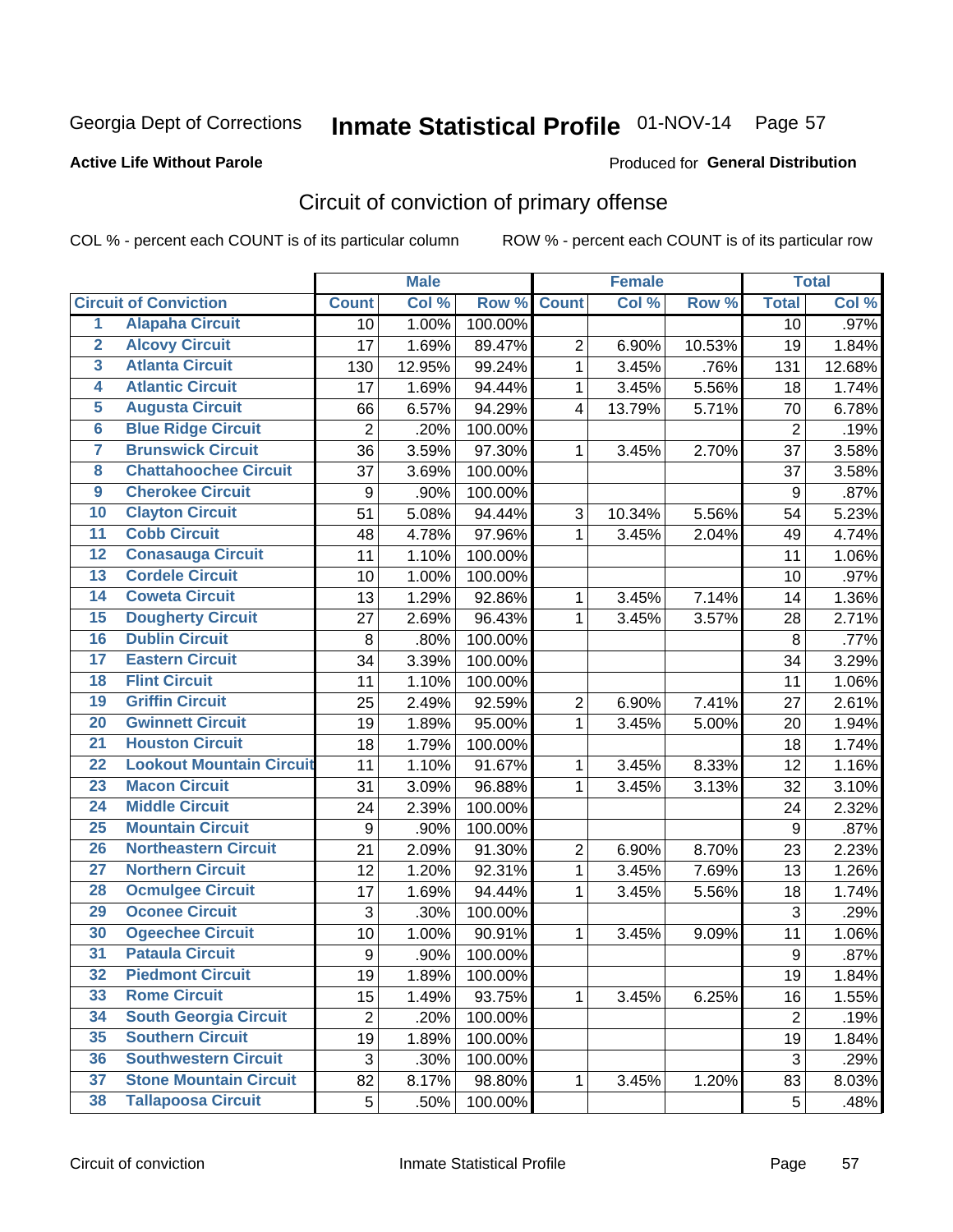# Inmate Statistical Profile 01-NOV-14 Page 58

#### **Active Life Without Parole**

### Produced for General Distribution

# Circuit of conviction of primary offense

COL % - percent each COUNT is of its particular column

|    |                              |              | <b>Male</b> |                |                | <b>Female</b> |       |              | <b>Total</b> |
|----|------------------------------|--------------|-------------|----------------|----------------|---------------|-------|--------------|--------------|
|    | <b>Circuit of Conviction</b> | <b>Count</b> | Col %       | Row $\sqrt{6}$ | <b>Count</b>   | Col %         | Row % | <b>Total</b> | Col %        |
| 39 | <b>Tifton Circuit</b>        | 10           | 1.00%       | 100.00%        |                |               |       | 10           | $.97\%$      |
| 40 | <b>Toombs Circuit</b>        | 4            | .40%        | 100.00%        |                |               |       | 4            | .39%         |
| 41 | <b>Waycross Circuit</b>      | 21           | 2.09%       | 100.00%        |                |               |       | 21           | 2.03%        |
| 42 | <b>Western Circuit</b>       | 19           | 1.89%       | 100.00%        |                |               |       | 19           | 1.84%        |
| 43 | <b>Rockdale Circuit</b>      | 10           | 1.00%       | 100.00%        |                |               |       | 10           | $.97\%$      |
| 44 | <b>Douglas Circuit</b>       | 27           | 2.69%       | 93.10%         | $\overline{2}$ | 6.90%         | 6.90% | 29           | 2.81%        |
| 45 | <b>Appalachian Circuit</b>   | 3            | $.30\%$     | 100.00%        |                |               |       | 3            | .29%         |
| 46 | <b>Enotah Circuit</b>        |              | .10%        | 100.00%        |                |               |       |              | .10%         |
| 47 | <b>Bell-Forsyth Circuit</b>  | 4            | .40%        | 100.00%        |                |               |       | 4            | .39%         |
| 48 | <b>Towaliga Circuit</b>      | 11           | 1.10%       | 100.00%        |                |               |       | 11           | 1.06%        |
| 49 | <b>Paulding Circuit</b>      | 3            | $.30\%$     | 100.00%        |                |               |       | 3            | .29%         |
|    | <b>Total Rported</b>         | 1,004        | 100%        | 97.19%         | 29             | 100%          | 2.81% | 1,033        | 100%         |

| τeα                |      |    |       |
|--------------------|------|----|-------|
| <b>otal</b><br>--- | .004 | 29 | 1,033 |

| М<br>. In n tr<br>.<br>.<br>wanta<br>Πū<br>31.<br>$\sim$ $\sim$ $\sim$ |
|------------------------------------------------------------------------|
|------------------------------------------------------------------------|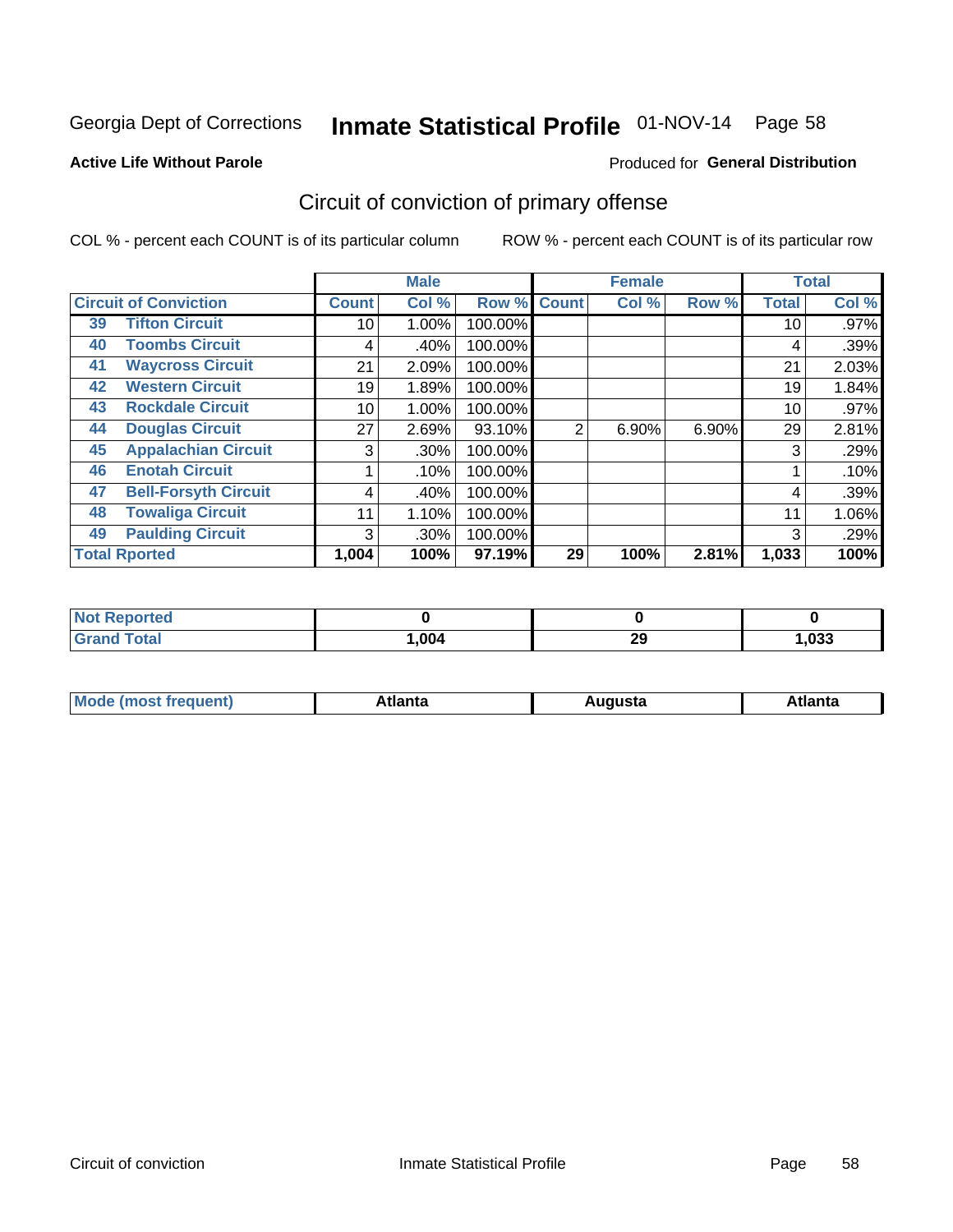### **Active Life Without Parole**

### Produced for General Distribution

### Years served (jail + prison) in this incarceration

COL % - percent each COUNT is of its particular column

|                       |              | <b>Male</b> |         |                 | <b>Female</b> |       |              | <b>Total</b> |
|-----------------------|--------------|-------------|---------|-----------------|---------------|-------|--------------|--------------|
| <b>Years Served</b>   | <b>Count</b> | Col %       | Row %   | <b>Count</b>    | Col %         | Row % | <b>Total</b> | Col%         |
| Less than one year    | 32           | 3.19%       | 100.00% |                 |               |       | 32           | 3.10%        |
| 1 to 1.99 years       | 61           | 6.08%       | 92.42%  | 5               | 17.24%        | 7.58% | 66           | 6.39%        |
| 2 to 2.99 years       | 82           | 8.17%       | 93.18%  | 6               | 20.69%        | 6.82% | 88           | 8.52%        |
| 3 to 3.99 years       | 95           | 9.46%       | 97.94%  | $\overline{2}$  | 6.90%         | 2.06% | 97           | 9.39%        |
| 4 to 4.99 years       | 63           | 6.27%       | 95.45%  | $\overline{3}$  | 10.34%        | 4.55% | 66           | 6.39%        |
| 5 to 5.99 years       | 48           | 4.78%       | 96.00%  | $\overline{2}$  | 6.90%         | 4.00% | 50           | 4.84%        |
| 6 to 6.99 years       | 46           | 4.58%       | 100.00% |                 |               |       | 46           | 4.45%        |
| 7 to 7.99 years       | 44           | 4.38%       | 97.78%  | $\mathbf{1}$    | 3.45%         | 2.22% | 45           | 4.36%        |
| 8 to 8.99 years       | 29           | 2.89%       | 90.63%  | 3               | 10.34%        | 9.38% | 32           | 3.10%        |
| 9 to 9.99 years       | 33           | 3.29%       | 100.00% |                 |               |       | 33           | 3.19%        |
| 10 to 10.99 years     | 40           | 3.98%       | 100.00% |                 |               |       | 40           | 3.87%        |
| 11 to 11.99 years     | 31           | 3.09%       | 93.94%  | $\overline{2}$  | 6.90%         | 6.06% | 33           | 3.19%        |
| 12 to 12.99 years     | 42           | 4.18%       | 93.33%  | 3               | 10.34%        | 6.67% | 45           | 4.36%        |
| 13 to 13.99 years     | 45           | 4.48%       | 100.00% |                 |               |       | 45           | 4.36%        |
| 14 to 14.99 years     | 48           | 4.78%       | 100.00% |                 |               |       | 48           | 4.65%        |
| 15 to 15.99 years     | 30           | 2.99%       | 100.00% |                 |               |       | 30           | 2.90%        |
| 16 to 16.99 years     | 47           | 4.68%       | 97.92%  | $\mathbf{1}$    | 3.45%         | 2.08% | 48           | 4.65%        |
| 17 to 17.99 years     | 44           | 4.38%       | 97.78%  | $\mathbf{1}$    | 3.45%         | 2.22% | 45           | 4.36%        |
| 18 to 18.99 years     | 40           | 3.98%       | 100.00% |                 |               |       | 40           | 3.87%        |
| 19 to 19.99 years     | 31           | 3.09%       | 100.00% |                 |               |       | 31           | 3.00%        |
| 20 to 20.99 years     | 24           | 2.39%       | 100.00% |                 |               |       | 24           | 2.32%        |
| 21 to 21.99 years     | 15           | 1.49%       | 100.00% |                 |               |       | 15           | 1.45%        |
| 22 to 22.99 years     | 3            | 0.30%       | 100.00% |                 |               |       | 3            | 0.29%        |
| 23 to 23.99 years     | 6            | 0.60%       | 100.00% |                 |               |       | 6            | 0.58%        |
| 24 to 24.99 years     | $\mathbf{1}$ | 0.10%       | 100.00% |                 |               |       | $\mathbf 1$  | 0.10%        |
| 25 to 25.99 years     | 3            | 0.30%       | 100.00% |                 |               |       | 3            | 0.29%        |
| 26 to 26.99 years     | 6            | 0.60%       | 100.00% |                 |               |       | 6            | 0.58%        |
| 27 to 27.99 years     | 4            | 0.40%       | 100.00% |                 |               |       | 4            | 0.39%        |
| Thirty + years        | 11           | 1.10%       | 100.00% |                 |               |       | 11           | 1.06%        |
| <b>Total Reported</b> | 1,004        | 100%        | 97.19%  | $\overline{29}$ | 100%          | 2.81% | 1,033        | 100%         |

| <b>Not Reported</b>      |                 |                 |                 |  |  |
|--------------------------|-----------------|-----------------|-----------------|--|--|
| <b>Grand Total</b>       | 1.004           | 29              | 1,033           |  |  |
|                          |                 |                 |                 |  |  |
| <b>Mean</b><br>(average) | 10.11           | 6.29            | 10              |  |  |
| <b>Median (middle)</b>   | 9.095           | 4.44            | 8.79            |  |  |
| Mode<br>(most frequent)  | 3 to 3.99 years | 4 to 4.99 years | 3 to 3.99 years |  |  |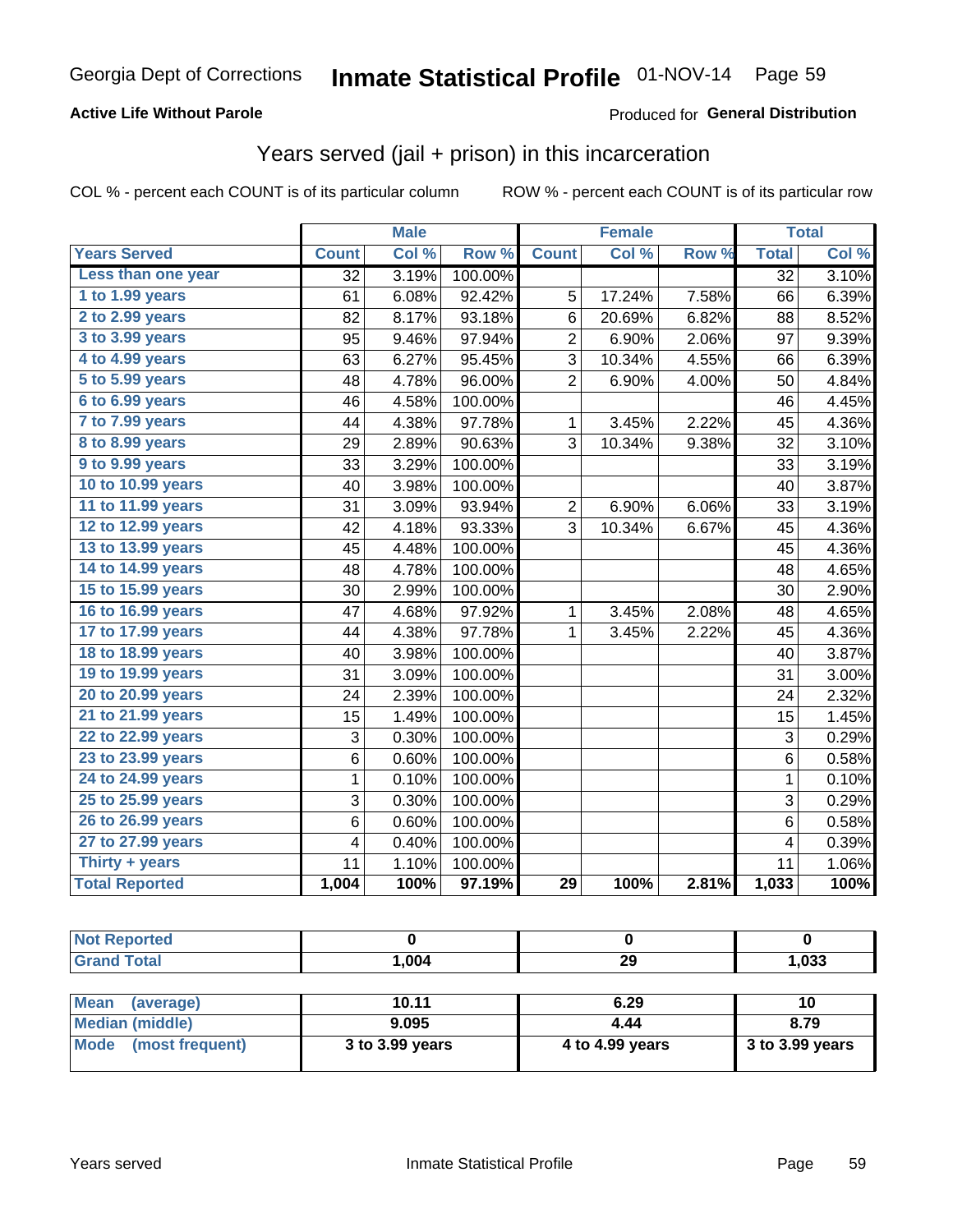# Inmate Statistical Profile 01-NOV-14 Page 60

### **Active Life Without Parole**

Produced for General Distribution

### Results of most recent HIV tests

COL % - percent each COUNT is of its particular column

|                         |              | <b>Male</b> |           |              | <b>Female</b> |        |       | Total  |
|-------------------------|--------------|-------------|-----------|--------------|---------------|--------|-------|--------|
| <b>HIV Test Results</b> | <b>Count</b> | Col%        | Row %     | <b>Count</b> | Col %         | Row %  | Total | Col %  |
| <b>Positive</b>         |              | 0.71%       | 87.50%    |              | 3.45%         | 12.50% |       | 0.79%  |
| <b>Negative</b>         | 974          | 99.29%      | $97.21\%$ | 28           | $96.55\%$     | 2.79%  | 1,002 | 99.21% |
| <b>Total Reported</b>   | 981          | 100%        | 97.13%    | 29           | 100%          | 2.87%  | 1,010 | 100%   |

| <b>Not Reported</b> | <u>_</u> |         | …<br><u>_</u> |
|---------------------|----------|---------|---------------|
| Total               | .004     | つ<br>23 | 1,033         |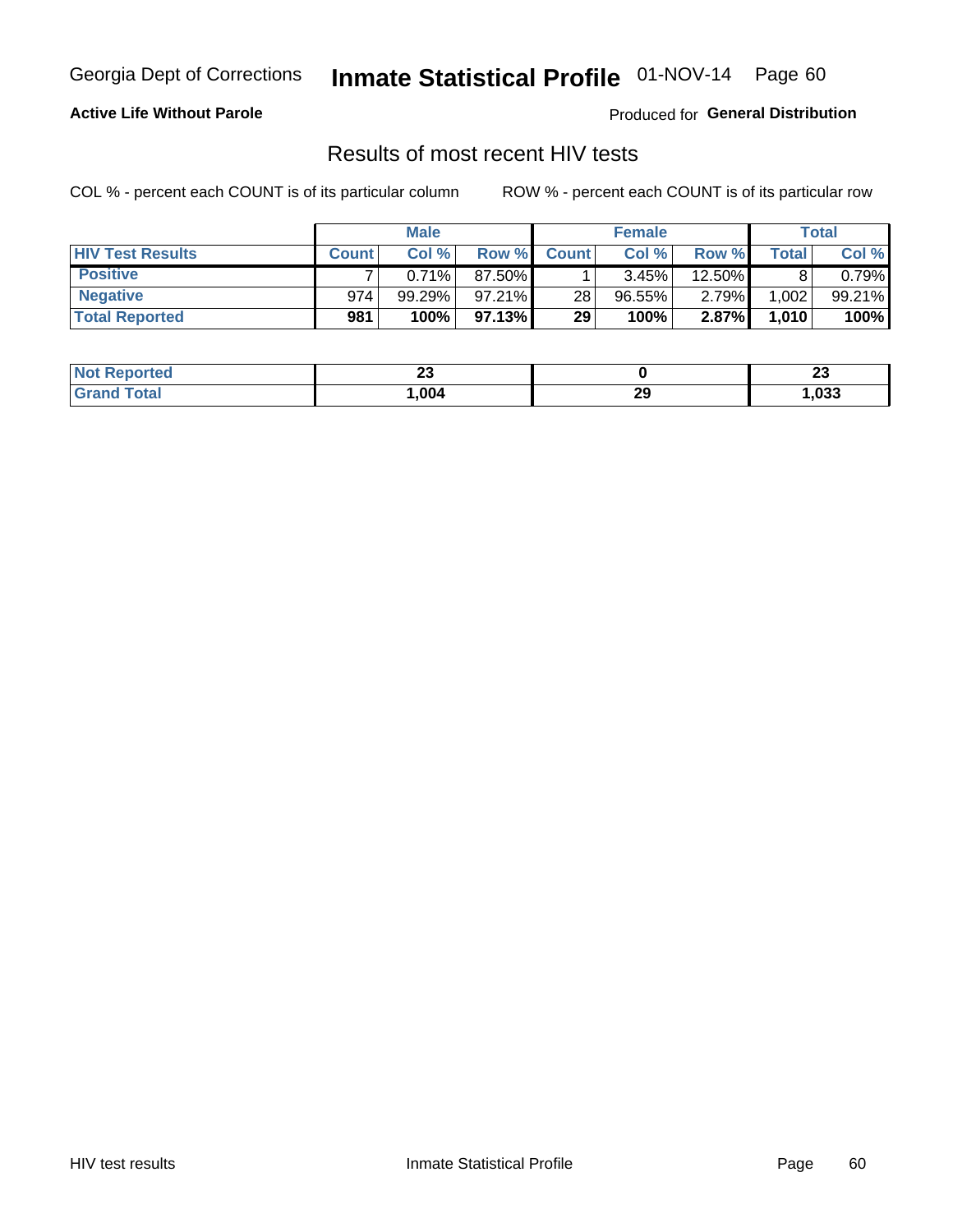# Georgia Dept of Corrections **Inmate Statistical Profile** 01-NOV-14 Page 61

### **Active Life Without Parole**

Produced for **General Distribution**

### Results of most recent tuberculosis test

|                                  |              | <b>Male</b> |           |              | <b>Female</b> |       |       | Total  |
|----------------------------------|--------------|-------------|-----------|--------------|---------------|-------|-------|--------|
| <b>Tuberculosis Test Results</b> | <b>Count</b> | Col%        | Row %I    | <b>Count</b> | Col%          | Row % | Total | Col %  |
| <b>Positive on current test</b>  | 240          | 24.49%      | 98.77%    |              | 10.34%        | 1.23% | 243   | 24.08% |
| <b>Negative</b>                  | 740          | 75.51%      | $96.61\%$ | 26           | 89.66%        | 3.39% | 766   | 75.92% |
| <b>Total Reported</b>            | 980          | 100%        | 97.13%    | 29           | 100%          | 2.87% | 1,009 | 100%   |

| Reported<br>I NOT       | 44   |    |      |
|-------------------------|------|----|------|
| <b>cotal</b><br>$G$ ren | .004 | 29 | ,033 |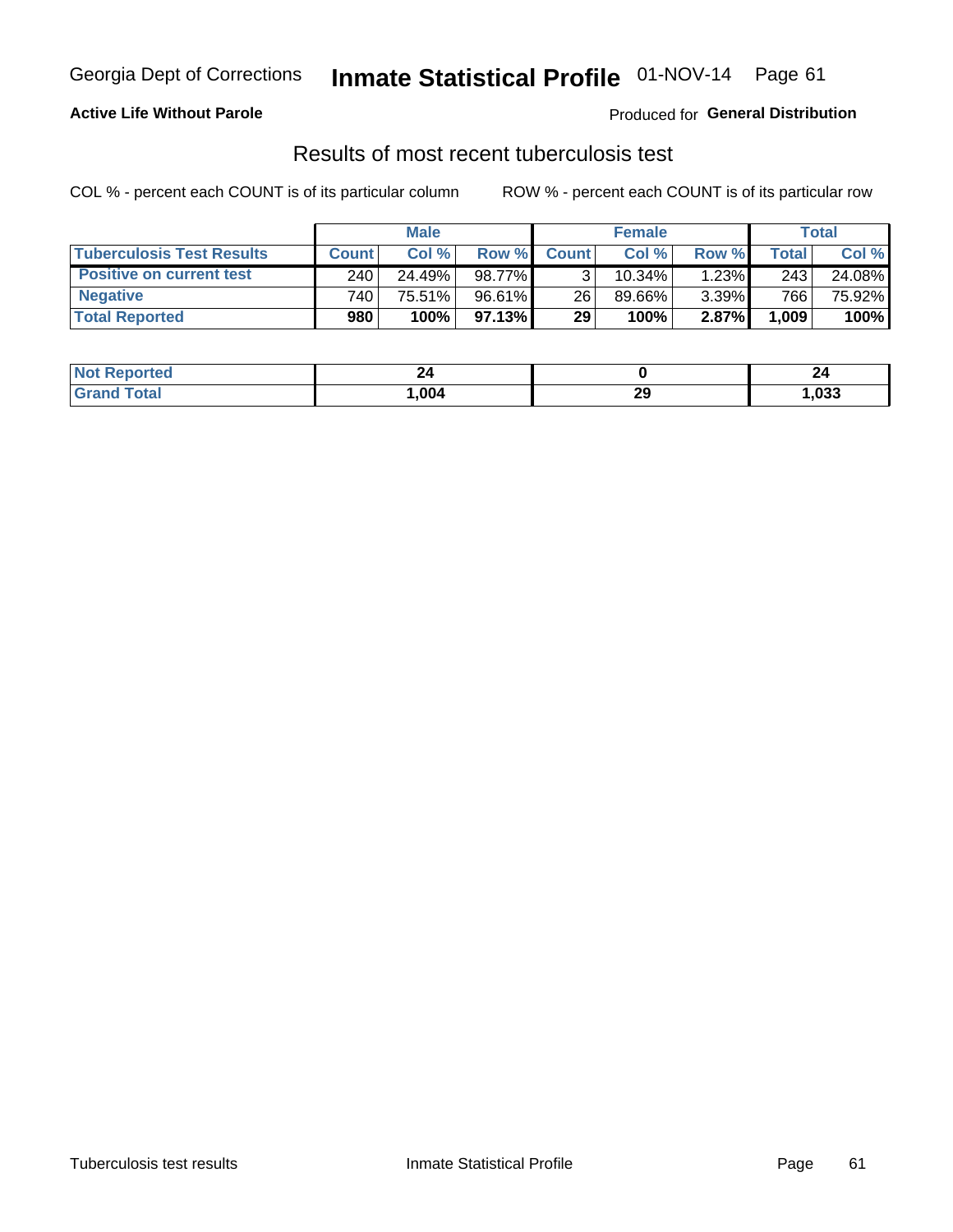# Georgia Dept of Corrections **Inmate Statistical Profile** 01-NOV-14 Page 62

### **Active Life Without Parole**

Produced for **General Distribution**

### Results of most recent syphilis test

|                                 |              | <b>Male</b> |           |              | <b>Female</b> |          |         | Total  |
|---------------------------------|--------------|-------------|-----------|--------------|---------------|----------|---------|--------|
| <b>Syphilis Test Results</b>    | <b>Count</b> | Col%        | Row %     | <b>Count</b> | Col %         | Row %I   | Total i | Col %  |
| <b>Positive on current test</b> | 16           | $2.54\%$    | $94.12\%$ |              | 9.09%         | 5.88%    | 17      | 2.65%  |
| <b>Negative</b>                 | 614          | $97.46\%$   | 98.40%    | 10           | $90.91\%$     | $1.60\%$ | 624     | 97.35% |
| <b>Total Reported</b>           | 630          | 100%        | 98.28%    | 11           | 100%          | 1.72%    | 641     | 100%   |

| <b>Not Reported</b> | 57.  | 40 | 392  |
|---------------------|------|----|------|
| <b>Grand Total</b>  | .004 | 29 | ,033 |